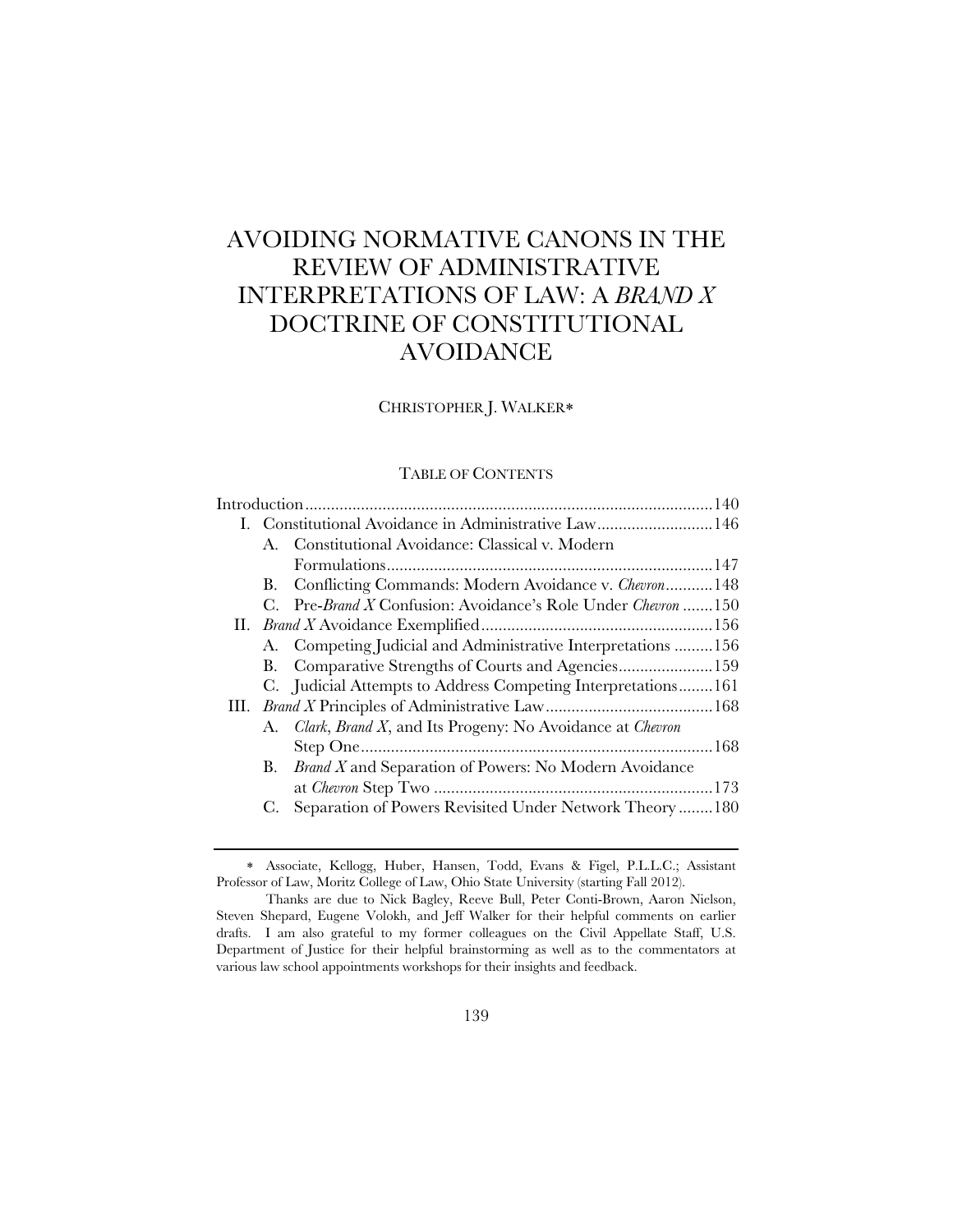This Article explores the conflicting commands of modern constitutional avoidance (courts must construe ambiguous statutes not only to adopt a constitutional construction but to avoid constructions that raise constitutional questions) and *Chevron* deference (courts must defer to an agency's reasonable interpretation of an ambiguous statute it administers). While courts and commentators have suggested that constitutional avoidance trumps *Chevron* deference (at either step one or two), this Article advocates that modern constitutional avoidance should play no role in the review of administrative interpretations of law. Once Congress has empowered an agency to interpret an ambiguous statutory provision, a court cannot simply invalidate the agency's interpretation and replace it with one the court believes better avoids constitutional questions.

 Instead, if an agency's reasonable interpretation raises constitutional questions, a court must determine whether the interpretation is indeed unconstitutional and thus an impermissible interpretation at *Chevron* step two. This approach, in essence, constitutes a return to the classical doctrine of constitutional avoidance, and it finds support in the Supreme Court's decision in *National Cable & Telecommunications Ass'n v. Brand X Internet Services*. As the Article illustrates in a variety of administrative contexts, this *Brand X* doctrine of constitutional avoidance balances the comparative strengths of courts and agencies and is necessary to preserve a proper separation of powers between the courts, the Executive, and Congress. It is also justified under Dean Edward Rubin's network theory of administrative law.

#### **INTRODUCTION**

If a statute is susceptible to more than one reasonable interpretation, the (modern) doctrine of constitutional avoidance commands courts to construe the statute to avoid an interpretation that raises serious constitutional problems.1 This canon of statutory construction has its share of advocates

<sup>1.</sup> *See, e.g.*, Jones v. United States, 526 U.S. 227, 239 (1999) ("[W]here a statute is susceptible of two constructions, by one of which grave and doubtful constitutional questions arise and by the other of which such questions are avoided, [a court's] duty is to adopt the latter." (quoting United States *ex rel.* Attorney Gen. v. Del. & Hudson Co., 213 U.S. 366,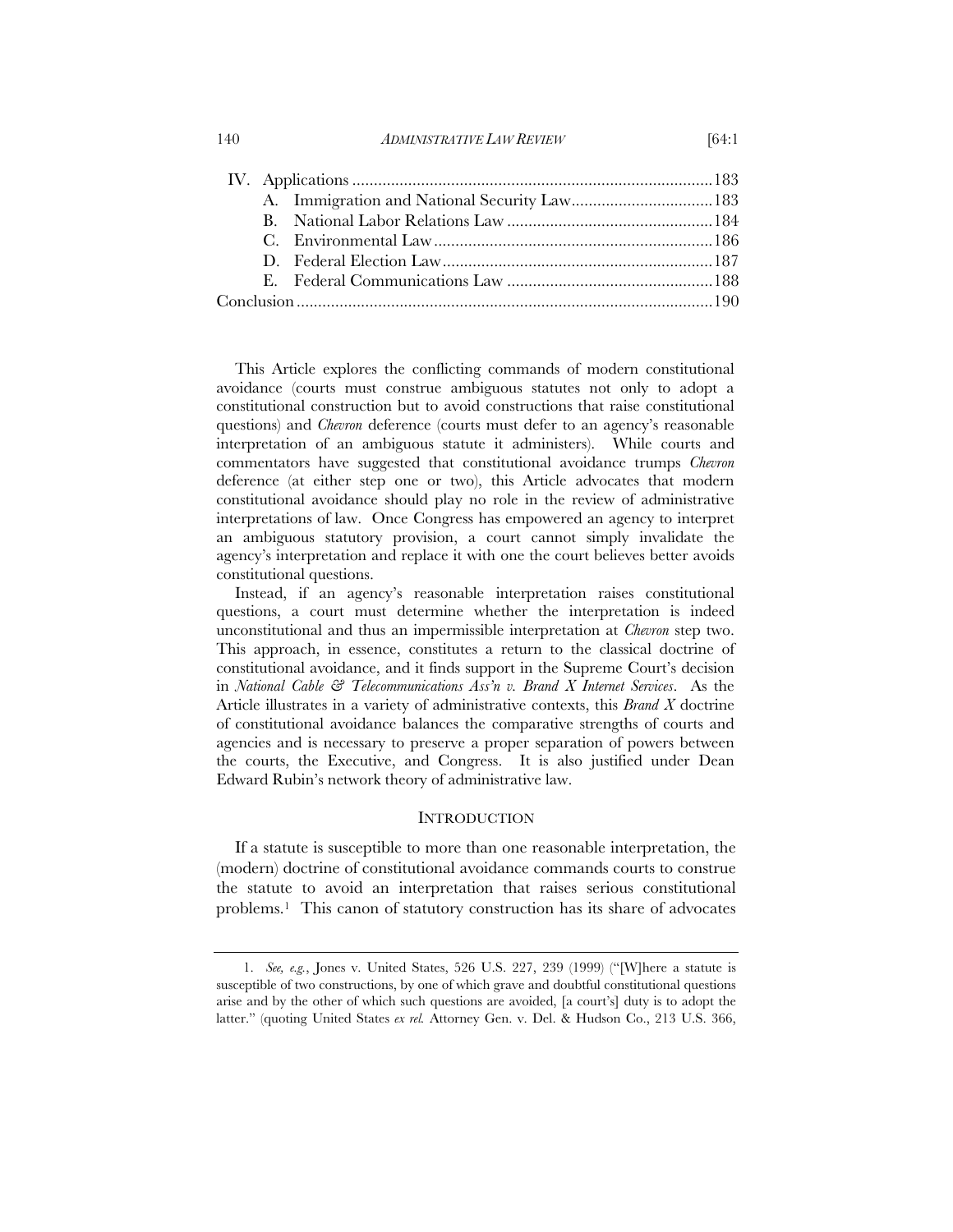as well as opponents. Advocates underscore that, in addition to advancing the Judiciary's prudential interest in not reaching difficult constitutional questions, the doctrine helps maintain a proper separation of powers between the Judiciary and Congress, owing proper deference to legislative supremacy.<sup>2</sup> As the Supreme Court has noted, "the doctrine serve<sup>[sthe]</sup> basic democratic function of maintaining a set of statutes that reflect, rather than distort, the policy choices that elected representatives have made."3 Constitutional avoidance thus reinforces the notion that each branch of government has a duty to uphold the Constitution, with the assumption that Congress intends to pass constitutional laws.

Critics, by contrast, emphasize that the doctrine, in practice, disserves both of these objectives.<sup>4</sup> First, the doctrine often allows courts to substitute their own interpretation for one that Congress more likely intended; it thus displaces legislative supremacy and limits Congress's ability to legislate near the constitutional limit.5 Second, by holding that an interpretation raises certain constitutional doubts, a court has not really avoided the constitutional question but, instead, answered it indirectly, or at least tentatively,<sup>6</sup> with "a whisper rather than with a shout."<sup>7</sup> Much like a

4. *See generally* William K. Kelley, *Avoiding Constitutional Questions as a Three-Branch Problem*, 86 CORNELL L. REV. 831, 846–65 (2001) (describing both problems in more detail).

5. *See, e.g.*, *id.* at 846–60 (illustrating the problem as seen in various cases); Harold J. Krent, *Avoidance and Its Costs: Application of the Clear Statement Rule to Supreme Court Review of NLRB Cases*, 15 CONN. L. REV. 209 (1983); Lawrence C. Marshall, *Divesting the Courts: Breaking the Judicial Monopoly on Constitutional Interpretation*, 66 CHI.-KENT L. REV. 481, 488–90 (1990); Adrian Vermeule, *Saving Constructions*, 85 GEO. L.J. 1945, 1962 (1997); *see also* Jerry L. Mashaw, *Textualism, Constitutionalism, and the Interpretation of Federal Statutes*, 32 WM. & MARY L. REV. 827, 840 (1991) ("A court that sustains and applies a statute interpreted by reference to [the avoidance] canon surely shows no greater solicitude for legislative preferences than does a court that attempts to understand what was meant and then engages in a serious constitutional analysis of the validity of the statute."). Judge Posner is among those who share this view. *See, e.g.*, RICHARD A. POSNER, THE FEDERAL COURTS: CRISIS AND REFORM 285 (1985); Richard A. Posner, *Statutory Interpretation—in the Classroom and in the Courtroom*, 50 U. CHI. L. REV. 800, 816 (1983). *But see* David L. Shapiro, *Continuity and Change in Statutory Interpretation*, 67 N.Y.U. L. REV. 921, 946–47 (1992) (disagreeing with Posner).

6. *See, e.g.*, Kelley, *supra* note 4, at 860–65; Lisa A. Kloppenberg, *Avoiding Serious Constitutional Doubts: The Supreme Court's Construction of Statutes Raising Free Speech Concerns*, 30

<sup>408 (1909)));</sup> Edward J. DeBartolo Corp. v. Fla. Gulf Coast Bldg. & Constr. Trades Council, 485 U.S. 568, 575 (1988) ("[W]here an otherwise acceptable construction of a statute would raise serious constitutional problems, the Court will construe the statute to avoid such problems unless such construction is plainly contrary to the intent of Congress." (citing NLRB v. Catholic Bishop of Chi., 440 U.S. 490, 499–501, 504 (1979))).

<sup>2.</sup> *See, e.g.*, WILLIAM N. ESKRIDGE, JR. ET AL., LEGISLATION AND STATUTORY INTERPRETATION 348 (2000); Philip P. Frickey, *Interpretation on the Borderline: Constitution, Canons, Direct Democracy*, 1996 N.Y.U. ANN. SURV. AM. L. 477, 512–17.

<sup>3.</sup> Almendarez-Torres v. United States, 523 U.S. 224, 238 (1998).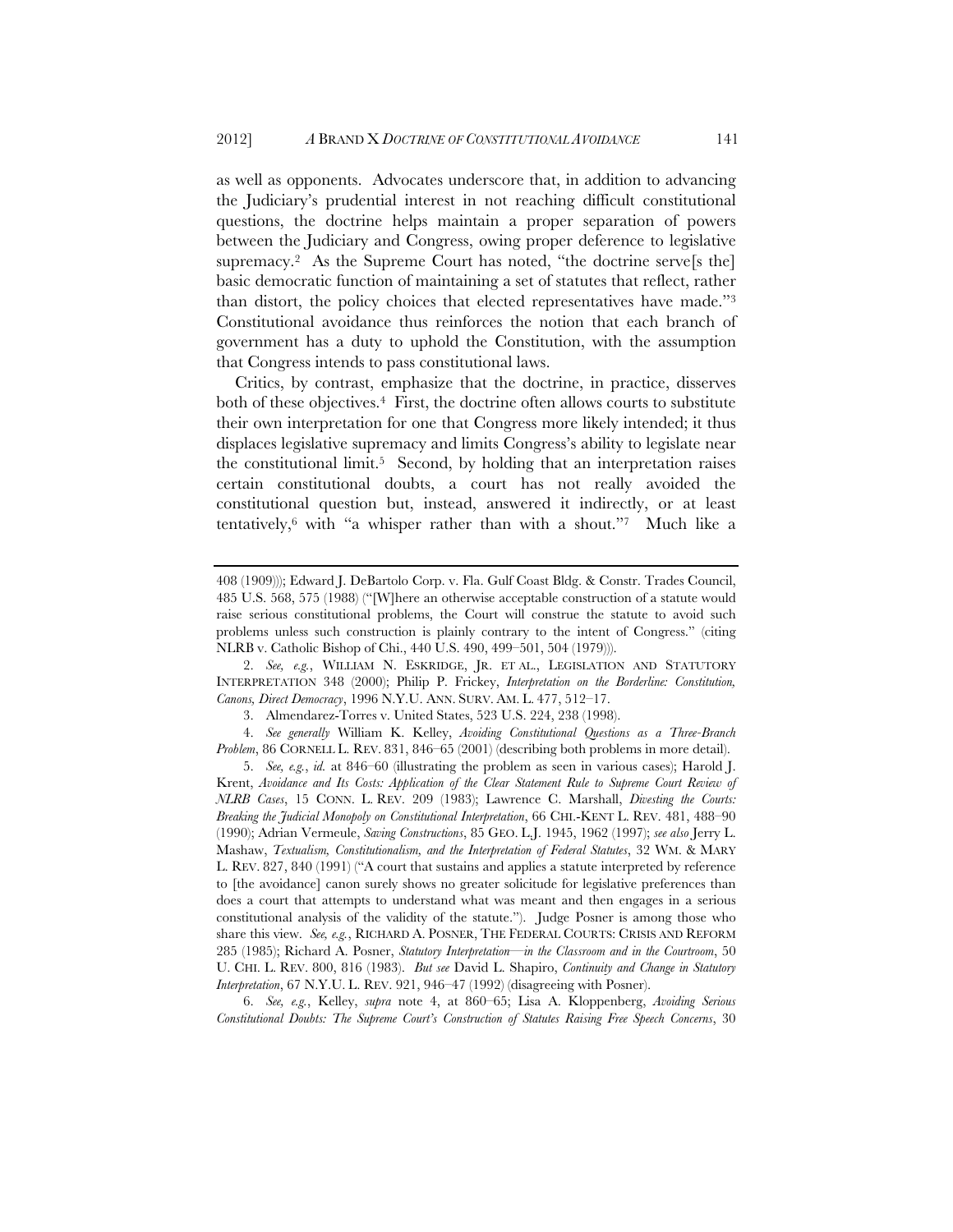preliminary injunction, this ruling can be the whole ball game. While the constitutional question remains open as a technical matter, as a practical matter neither Congress nor future litigants attempt to revisit it.<sup>8</sup> These criticisms have received a substantial amount of scholarly attention.9 A third, more recent criticism, that has received less attention, is that constitutional avoidance also infringes on separation of powers by displacing the Executive's law-elaboration authority.10

Indeed, in the administrative context, it is unclear what role constitutional avoidance should play in the review of an agency's interpretation of a statute it administers. Consider the following example:

*Congress passes a statute that requires the government to deport noncitizens who have been ordered removed within ninety days or it must release them on bond in the United States. Congress further provides that certain aliens,*  including those who would pose a danger to the public or a flight risk, may be *detained beyond the ninety-day period. But the statute says nothing about how*  long beyond ninety days, and it provides no procedures for such continued *detention.* 

 *Invoking modern constitutional avoidance, a court interprets the statute to mean that the government may only detain a noncitizen beyond ninety days so long as the deportation is reasonably foreseeable; it holds that six months is a reasonably foreseeable period of time.* 

*By contrast, the Attorney General, to whom Congress has delegated authority to implement this statute, interprets the statute to allow continued detention beyond six months (and perhaps indefinitely) with respect to certain especially dangerous noncitizens—i.e., those who have been convicted of violent crimes, that due to a mental condition or a personality disorder would likely*  engage in acts of violence in the future, and for which no conditions of release *could be expected to ensure public safety. The Attorney General also provides detailed procedural protections similar to those the Supreme Court has upheld as constitutional in the context of indefinite civil detention.* 

In situations such as this, the reviewing court faces conflicting commands, or at least an order-of-battle dilemma, between constitutional avoidance and administrative deference. Under the now-familiar *Chevron*  two-step approach, the court must defer to an agency's construction of a

- 9. *See supra* notes 4–6 and accompanying text.
- 10. *See, e.g.*, Kelley, *supra* note 4, at 867–72.

U.C. DAVIS L. REV. 1, 90 (1996) (stating that under "the pretense of avoidance," courts are actually making constitutional law); Frederick Schauer, Ashwander *Revisited*, 1995 SUP. CT. REV. 71, 88.

<sup>7.</sup> Schauer, *supra* note 6, at 88.

<sup>8.</sup> *See, e.g.*, Marshall, *supra* note 5, at 485 (finding no instances of congressional response to an invocation of constitutional avoidance).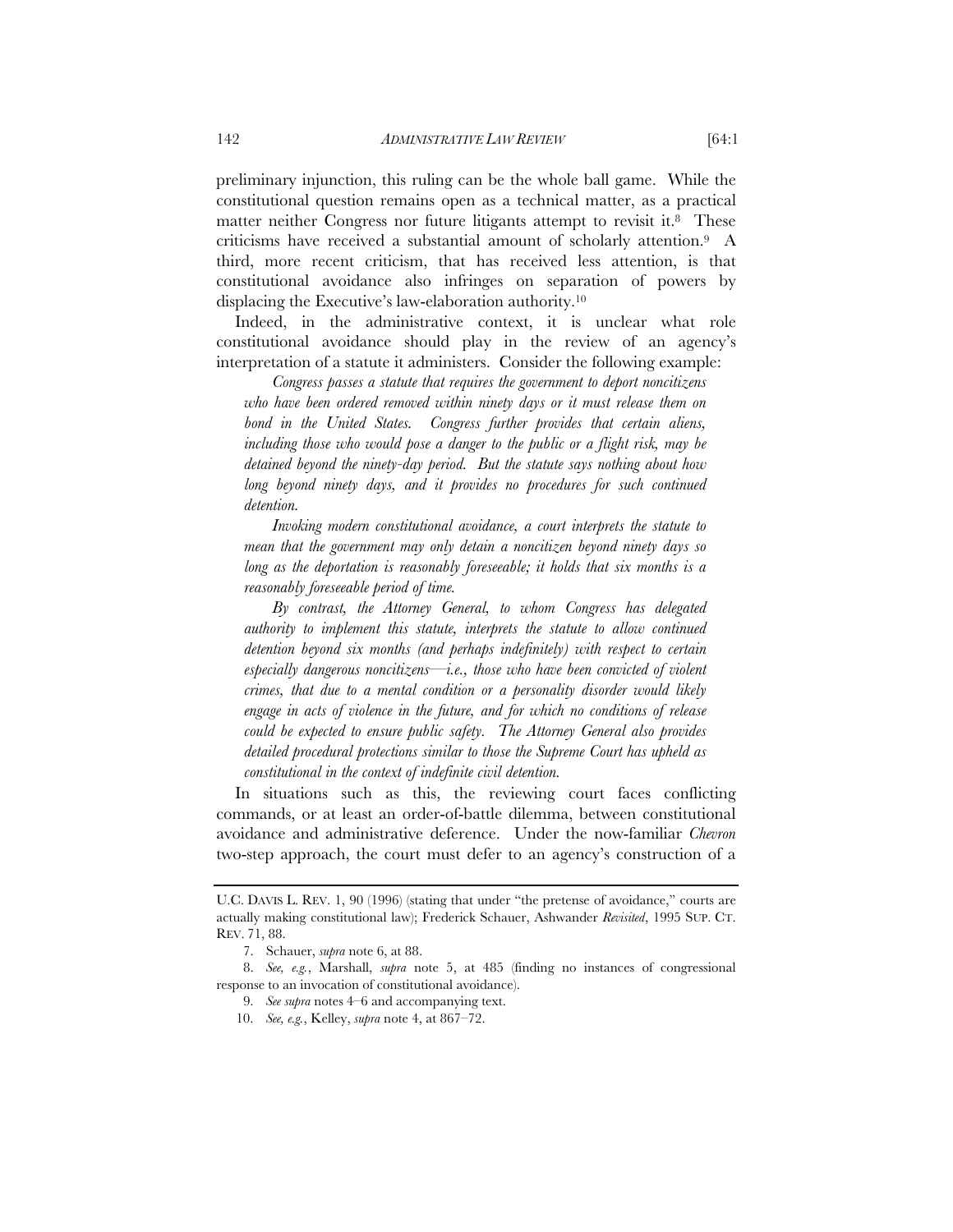statute it administers if the court finds, at step one, that "the statute is silent or ambiguous" and then determines, at step two, that the agency's reading is a "permissible construction of the statute."11 In other words, constitutional avoidance and *Chevron* deference are both triggered once a court determines that a statute is ambiguous. Which doctrine should apply first? As this example illustrates, the answer to this question often forecloses agency action. If constitutional avoidance applies first, the court resolves the ambiguity in favor of its own interpretation and thus invalidates the agency's construction at *Chevron* step one. Conversely, if *Chevron* deference applies first, the court proceeds to *Chevron* step two, and then the question becomes whether the agency's interpretation is reasonable.

Traditionally courts and scholars have concluded that "the avoidance canon simply trumps *Chevron*," apparently at *Chevron* step one.12 In other words, the court should construe away the ambiguity to avoid constitutional doubts and not defer to the agency's interpretation (even if the agency's interpretation is actually constitutional). At least one court<sup>13</sup> and one scholar<sup>14</sup> have more recently suggested that constitutional avoidance may trump *Chevron* deference at step two, depending on the seriousness of the constitutional questions raised by the agency's interpretation. But either conclusion raises serious separation of powers concerns, as Congress has delegated interpretative authority first and foremost to the agency. Notwithstanding, courts continue to apply modern avoidance at either *Chevron* step one or step two, and the Supreme Court has issued mixed messages on the subject.

In light of these separation of powers concerns, this Article advocates that once Congress has empowered an agency to interpret an ambiguous

<sup>11.</sup> Chevron U.S.A. Inc. v. Natural Res. Def. Council, Inc., 467 U.S. 837, 843 (1984).

<sup>12.</sup> Kelley, *supra* note 4, at 871 (citing Edward J. DeBartolo Corp. v. Fla. Gulf Coast Bldg. & Constr. Trades Council, 485 U.S. 568, 574–75 (1988)); Thomas W. Merrill, *Judicial Deference to Executive Precedent*, 101 YALE L.J. 969, 1023 & n.206 (1992) (same); *see also* Clearing House Ass'n v. Cuomo, 510 F.3d 105, 113 (2d Cir. 2007) ("That broader principle is rooted in the doctrine of constitutional avoidance, which the Supreme Court has recognized may, in some instances, trump the deference typically afforded to an agency's interpretation of the statute it administers."), *aff'd in part, rev'd in part*, 129 S. Ct. 2710 (2009).

<sup>13.</sup> *See* Hernandez-Carrera v. Carlson, 547 F.3d 1237, 1251 (10th Cir. 2008), *cert. denied*, 130 S. Ct. 1011 (2009).

<sup>14.</sup> Kenneth A. Bamberger, *Normative Canons in the Review of Administrative Policymaking*, 118 YALE L.J. 64, 93–94 (2008); *see also* Cass R. Sunstein, *Beyond* Marbury*: The Executive's Power to Say What the Law Is*, 115 YALE L.J. 2580, 2608–09 (2006) ("[T]he executive is not permitted to construe statutes so as to raise serious constitutional doubts. This principle is far more ambitious than the modest claim that a statute will be construed so as to be constitutional. Instead it means that the executive is forbidden to adopt interpretations that are constitutionally sensitive, even if those interpretations might ultimately be upheld." (footnote omitted)).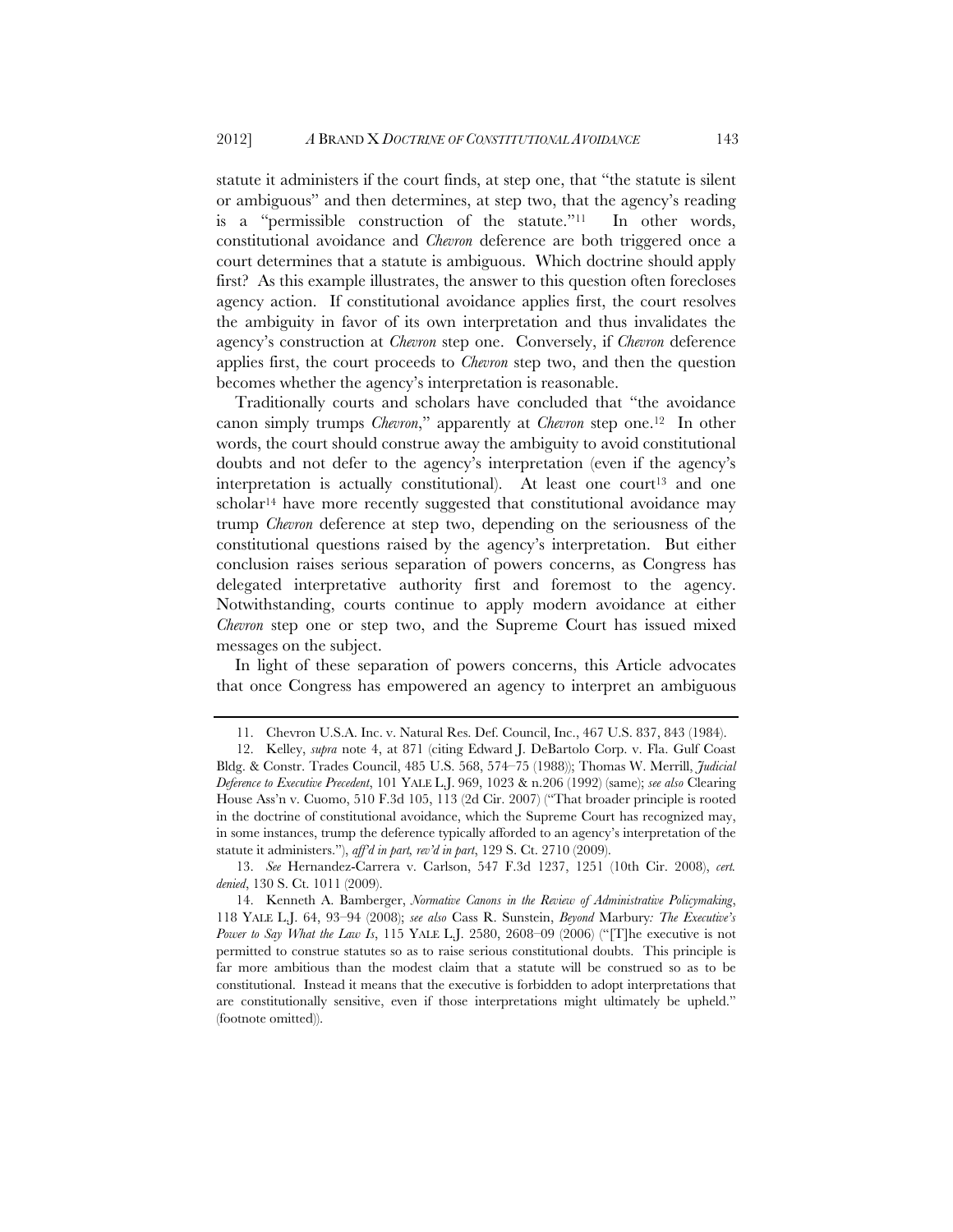statutory provision, a court no longer has discretion to replace an agency's reasonable interpretation with one the court believes better avoids constitutional questions. Instead, if an agency's interpretation raises

constitutional questions, a court must determine whether the interpretation is indeed unconstitutional and thus impermissible at *Chevron* step two. This approach, in essence, constitutes a return to the classical doctrine of constitutional avoidance, which counseled that where a statute is susceptible to more than one interpretation, a court (or here, an agency) must choose an interpretation that is actually constitutional. While a court must strike down an administrative interpretation that is actually unconstitutional at *Chevron* step two, modern avoidance should play no role under *Chevron* step one or two.

This approach finds support from two relatively recent Supreme Court decisions. In the October Term of 2004, the Court both reaffirmed the viability of modern avoidance as "a tool for choosing between competing plausible interpretations of a statutory text" (in *Clark v. Martinez*),15 and clarified the agency's primary role in interpreting a statute it administers (in *National Cable & Telecommunications Ass'n v. Brand X Internet Services*).16 The *Brand X* Court took *Chevron* one step further and held that "[o]nly a judicial precedent holding that the statute unambiguously forecloses the agency's interpretation, and therefore contains no gap for the agency to fill, displaces a conflicting agency construction."17 That is because when there is an ambiguity in a statute an agency administers, there is a "presumption" that Congress "desired the agency (rather than the courts) to possess whatever degree of discretion the ambiguity allows."18 This insight should apply with equal force to the use of constitutional avoidance under *Chevron*. Under a "*Brand X* doctrine" of constitutional avoidance, an agency should not be bound by the court's invocation of constitutional avoidance. The agency retains the ability to construe the statute in any way it determines meets Congress's (constitutional) objectives, even if such reasonable interpretation would have been foreclosed by the court's prior interpretation—or even if a court would prefer another interpretation the court believes better avoids constitutional questions.19

<sup>15.</sup> Clark v. Martinez, 543 U.S. 371, 381 (2005).

<sup>16.</sup> Nat'l Cable & Telecomms. Ass'n v. Brand X Internet Servs., 545 U.S. 967 (2005).

<sup>17.</sup> *Id.* at 982–83.

<sup>18.</sup> *Id.* at 982 (quoting Smiley v. Citibank (S.D.), N.A., 517 U.S. 735, 740–41 (1996)).

<sup>19.</sup> Several years before the Court issued its opinion in *Brand X*, Professors Merrill and Hickman advanced a similar argument that *Chevron* should trump modern constitutional avoidance. *See* Thomas W. Merrill & Kristin E. Hickman, Chevron*'s Domain*, 89 GEO. L.J. 833, 915 (2001) ("When an agency's interpretation poses an actual conflict with the Constitution, the court should displace the *Chevron* doctrine and adopt the interpretation that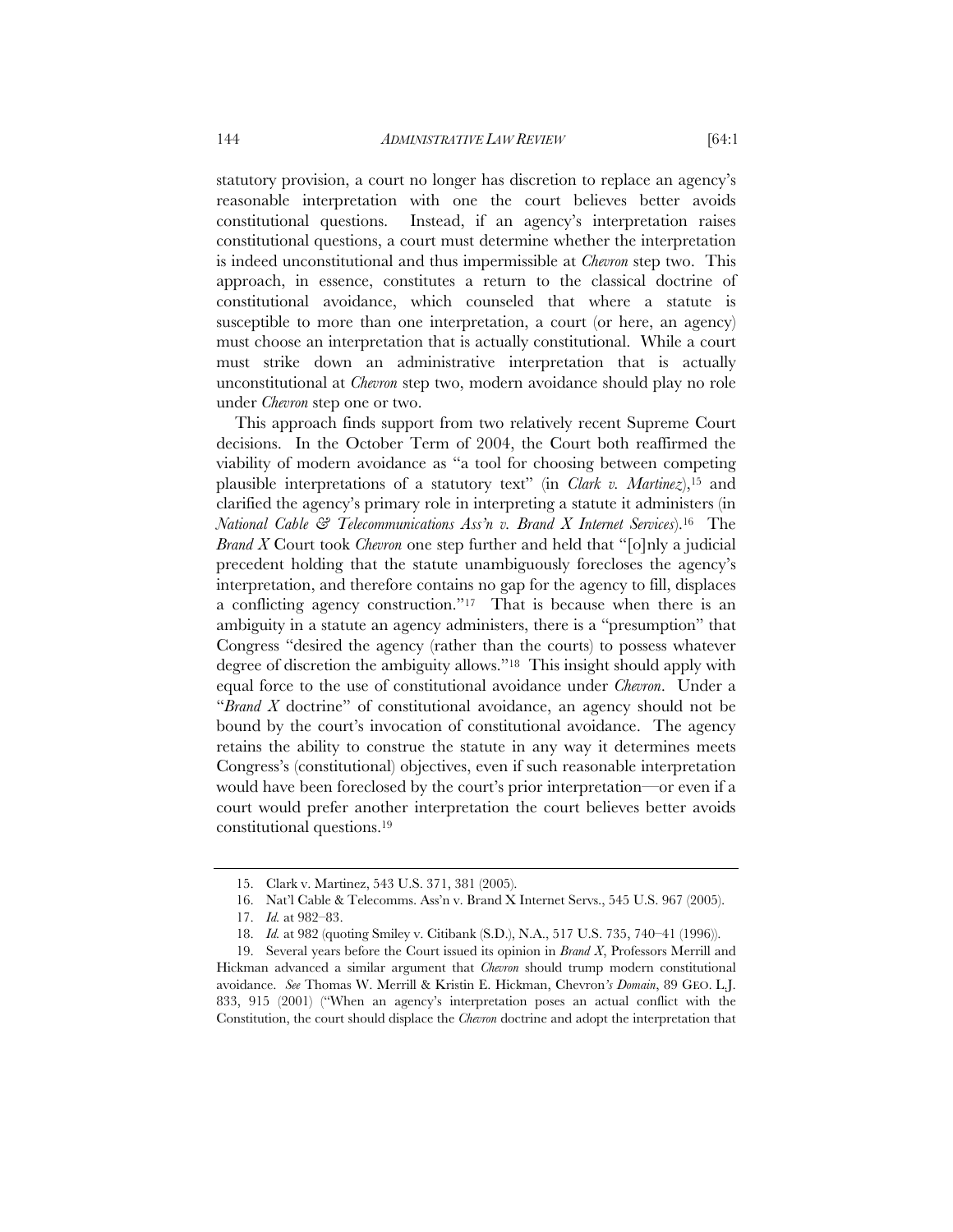This argument is exemplified by how courts have dealt with constitutional avoidance in administrative law after *Brand X*. After discussing in Part I the inconsistent role constitutional avoidance played in administrative law before *Brand X*, Part II of the Article returns to the example discussed above, which involves the same statutory provision the Supreme Court interpreted in *Clark*. Without the benefit of *Brand X*, the Fifth and Ninth Circuits held that the Supreme Court's interpretation of the statute foreclosed the Attorney General's subsequent interpretation.20 By contrast, the Tenth Circuit, in an opinion authored by Judge Michael McConnell, reached the opposite conclusion by applying *Brand X* to allow the agency's subsequent interpretation to stand.21 This example demonstrates how the *Brand X* doctrine of avoidance restores the proper separation of powers and allows agencies to exercise their congressionally delegated authority to interpret the statutes they administer. It also illustrates the comparative strengths of courts and agencies. Whereas courts are well equipped to decide whether a construction is actually constitutional, agencies often are in a better position to fill the holes in ambiguous statutes they administer with procedural and substantive safeguards that eliminate constitutional concerns. Moreover, because agencies may well resolve the constitutional questions through their interpretations, a *Brand X* doctrine of avoidance advances the prudential interest that motivates the avoidance canon in the first place—i.e., that courts should confront constitutional questions only when absolutely necessary.

The Article then steps back to explain why the Tenth Circuit's approach, with one major caveat, is the proper one after the Supreme Court's decision in *Brand X*. Part III examines the impact of *Brand X* on the doctrine of constitutional avoidance, as well as the separation of powers concerns that support the abandonment of modern avoidance under *Chevron*. While the Article relies primarily on traditional theories of separation of powers (in both their Article I and Article II form) to justify such abandonment, Part III also briefly explores how Dean Edward

avoids this result. However, short of an actual conflict with the Constitution, *Chevron* instructs that courts should seek to preserve the discretion of agencies to resolve questions of policy. Thus, whatever the fate of the avoidance of questions canon in other contexts, it should be abandoned in cases that arise under the *Chevron* doctrine." (footnote omitted)).

<sup>20.</sup> Tran v. Mukasey, 515 F.3d 478, 485 (5th Cir. 2008); Thai v. Ashcroft, 366 F.3d 790, 798–99 (9th Cir. 2004).

<sup>21.</sup> Hernandez-Carrera v. Carlson, 547 F.3d 1237, 1242 (10th Cir. 2008), *cert. denied*, 130 S. Ct. 1011 (2009). The Supreme Court may well decide to resolve this circuit conflict regarding the validity of the regulation at issue, and *Brand X* and *Clark* arguably confirm that the Tenth Circuit got it (mostly) right.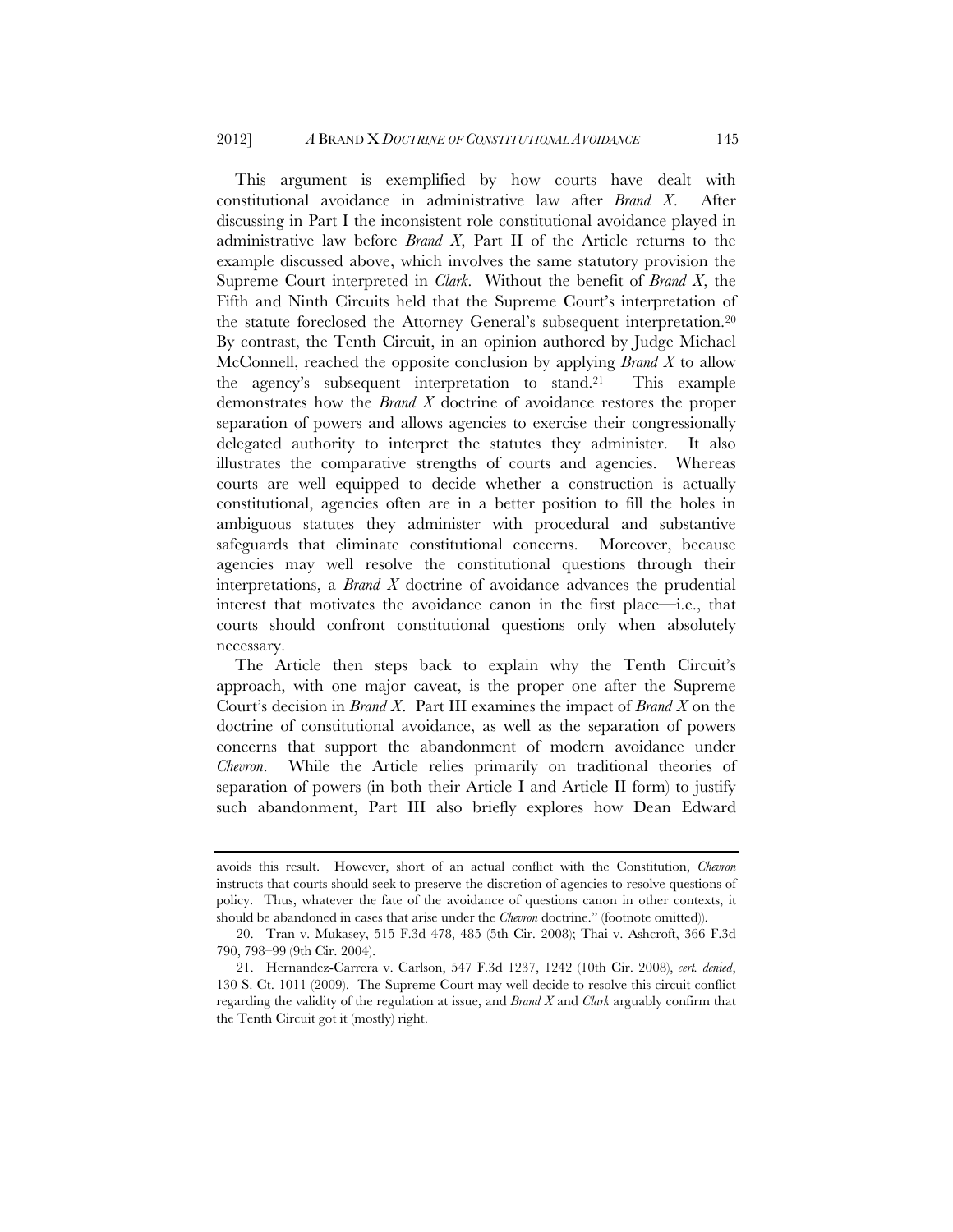Rubin's network theory of government affects the analysis. Network theory further clarifies the separation of powers concerns at play in this context by more precisely capturing the expansive role of the modern administrative state, including the recognition that administrative agencies—not courts— "are generally the primary interpreters of statutes in the modern state."22 Under network theory, unless otherwise authorized (which they are not), courts should limit the constitutional aspect of their "supervisory" role to preclude agency constructions that are actually unconstitutional.23

Part IV then explores how this *Brand X* doctrine of constitutional avoidance plays out in a number of administrative contexts, ranging from environmental protection and national labor relations to immigration and national security. The purpose of the Article is not to advocate for specific outcomes in particular areas of administrative law. To be sure, there is often a strong correlation between the invocation of constitutional avoidance and the political nature of a particular statutory scheme. But this Article is not intended to be a call for a new administration to push constitutional boundaries and essentially reverse those judicial decisions with which the administration disagrees. The Article, instead, merely recognizes that a *Brand X* approach to constitutional avoidance in administrative law preserves the proper separation of powers and that it should be the proper reconciliation of the conflicting commands of *Chevron* deference and constitutional avoidance.

#### I. CONSTITUTIONAL AVOIDANCE IN ADMINISTRATIVE LAW

Much confusion exists about the interplay between *Chevron* deference and constitutional avoidance. This confusion can be explained, in part, by two developments that complicated the role of avoidance in administrative law. First, the now-familiar *Chevron* two-step approach did not arrive until 1984—long after the doctrine of constitutional avoidance—yet the Court has never squarely reconciled the two seemingly conflicting commands. Second, the doctrine of constitutional avoidance has been modernized so as to avoid not just unconstitutional constructions, but even constructions that merely implicate constitutional doubts. It probably makes sense to begin with the latter.

<sup>22.</sup> EDWARD L. RUBIN, BEYOND CAMELOT: RETHINKING POLITICS AND LAW FOR THE MODERN STATE 64 (2005).

<sup>23.</sup> *See id.* at 91–94 (proposing "authorization" and "supervision" as substitutes for the concepts of "power" and "discretion").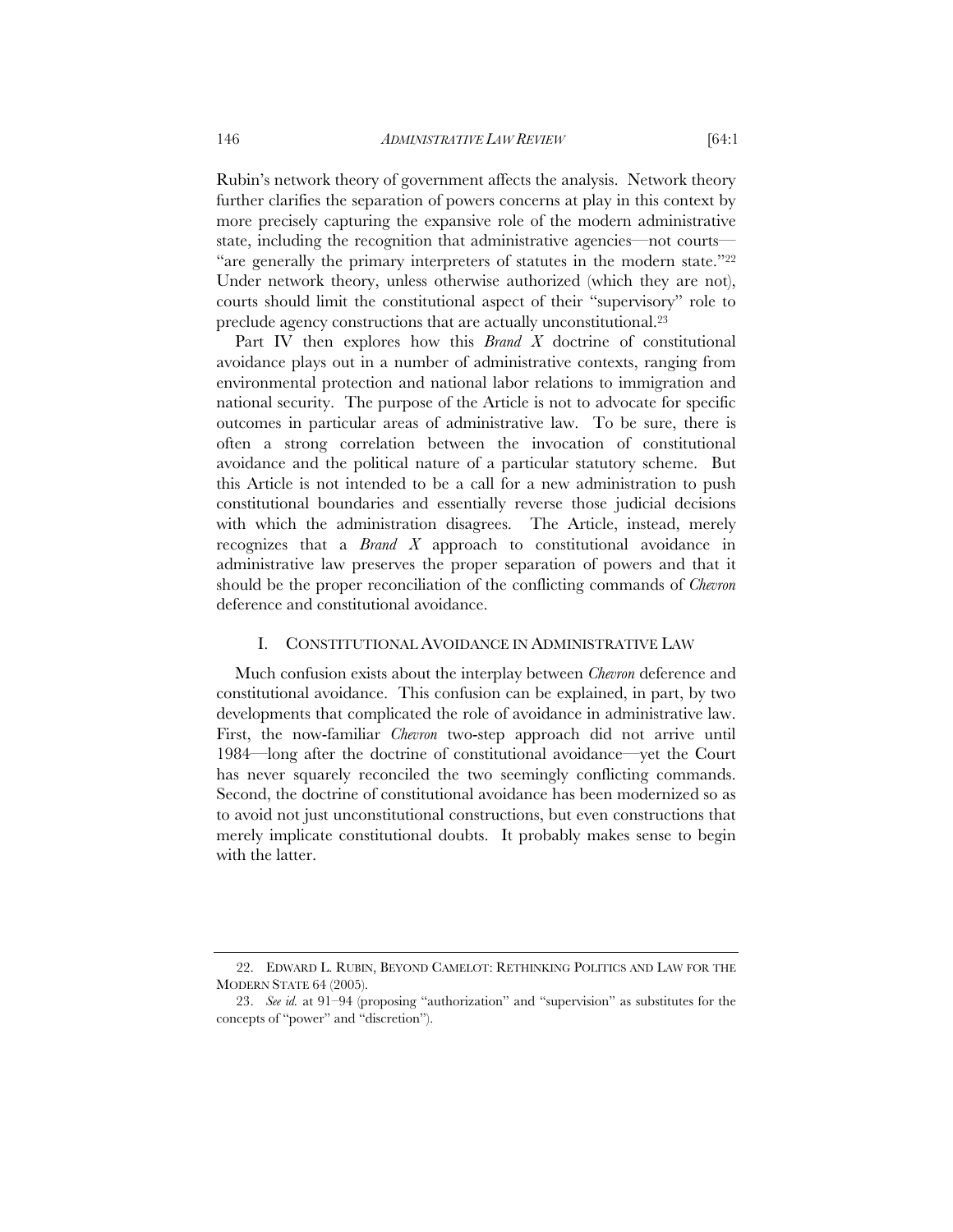#### *A. Constitutional Avoidance: Classical v. Modern Formulations*

The doctrine of constitutional avoidance is a canon of statutory construction that has a "classical" and "modern" form.24 Classical avoidance, which emerged in the 1800s, commands that "as between two possible interpretations of a statute, by one of which it would be unconstitutional and by the other valid, [the Court's] plain duty is to adopt that which will save the Act."25 In other words, this tool of statutory construction only applies if one construction is actually unconstitutional.

Developed in the 1900s, modern avoidance, however, takes the rule one step further: "[W]here a statute is susceptible of two constructions, by one of which grave and doubtful constitutional questions arise and by the other of which such questions are avoided, [a court's] duty is to adopt the latter."26 It is sufficient to invoke the modern doctrine if a construction implicates "'a serious doubt' as to its constitutionality,"27 "raise[s] serious constitutional problems,"28 or "raise[s] a multitude of constitutional

25. Blodgett v. Holden, 275 U.S. 142, 148 (1927) (Holmes, J., concurring) (citing for this "settled rule" United States *ex rel.* Attorney Gen. v. Del. & Hudson Co*.*, 213 U.S. 366, 407 (1909); *see also* United States v. Standard Brewery, Inc., 251 U.S. 210, 220 (1920); Texas v. E. Tex. R.R. Co., 258 U.S. 204, 217 (1922); Bratton v. Chandler, 260 U.S. 110, 114 (1922); Pan. R.R. Co. v. Johnson, 264 U.S. 375, 390 (1924)). Professor Vermeule traces classical constitutional avoidance back to before *Marbury v. Madison*, 5 U.S. (1 Cranch) 137 (1803), to *Mossman v. Higginson*, 4 U.S. (4 Dall.) 12 (1800). Vermeule, *supra* note 5, at 1948 & n.13. Others believe *Murray v. Schooner Charming Betsy*, 6 U.S. (2 Cranch) 64 (1804), was the starting point. *See, e.g.*, Kelley, *supra* note 4, at 837 & n.23; Schauer, *supra* note 6, at 73 n.9.

26. *Del. & Hudson Co.*, 213 U.S. at 408.

<sup>24.</sup> Vermeule, *supra* note 5, at 1949. Professor Kloppenberg appears to make a similar delineation between "narrow" and "broad" constitutional avoidance. Kloppenberg, *supra* note 6, at 10–11, 90–92; *see also* Vermeule, *supra* note 5, at 1949 n.24 ("Classical and modern avoidance seem to correspond to what Kloppenberg terms the 'narrow' and 'broad' versions of the avoidance canon."). Professor Vermeule also identifies a third form of constitutional avoidance—"procedural avoidance"—which is not a canon of statutory construction and thus not directly relevant for the purposes of this Article. *See id.* at 1948 ("This is perhaps the most general and protean category of avoidance principles, but the core tenet is that courts should order the issues for adjudication . . . with an eye to obviating the need to render constitutional rulings on the merits."); *see also* Lisa A. Kloppenberg, *Avoiding Constitutional Questions*, 35 B.C. L. REV. 1003, 1015–24 (1994) (discussing various constitutional avoidance or "last resort" rules as articulated, *inter alia*, in *Ashwander v. Tennessee Valley Authority*, 297 U.S. 288, 341 (1936) (Brandeis, J., concurring)).

<sup>27.</sup> Zadvydas v. Davis, 533 U.S. 678, 689 (2001) (quoting Crowell v. Benson, 285 U.S. 22, 62 (1932)).

<sup>28.</sup> Edward J. DeBartolo Corp. v. Fla. Gulf Coast Bldg. & Constr. Trades Council, 485 U.S. 568, 575 (1988). The *DeBartolo* Court recognized an important limitation on the doctrine, in that the alternative construction the court chooses to adopt must not be "plainly contrary to the intent of Congress." *Id.* That is because a driving rationale for constitutional avoidance is the recognition that "Congress, like this Court, is bound by and swears an oath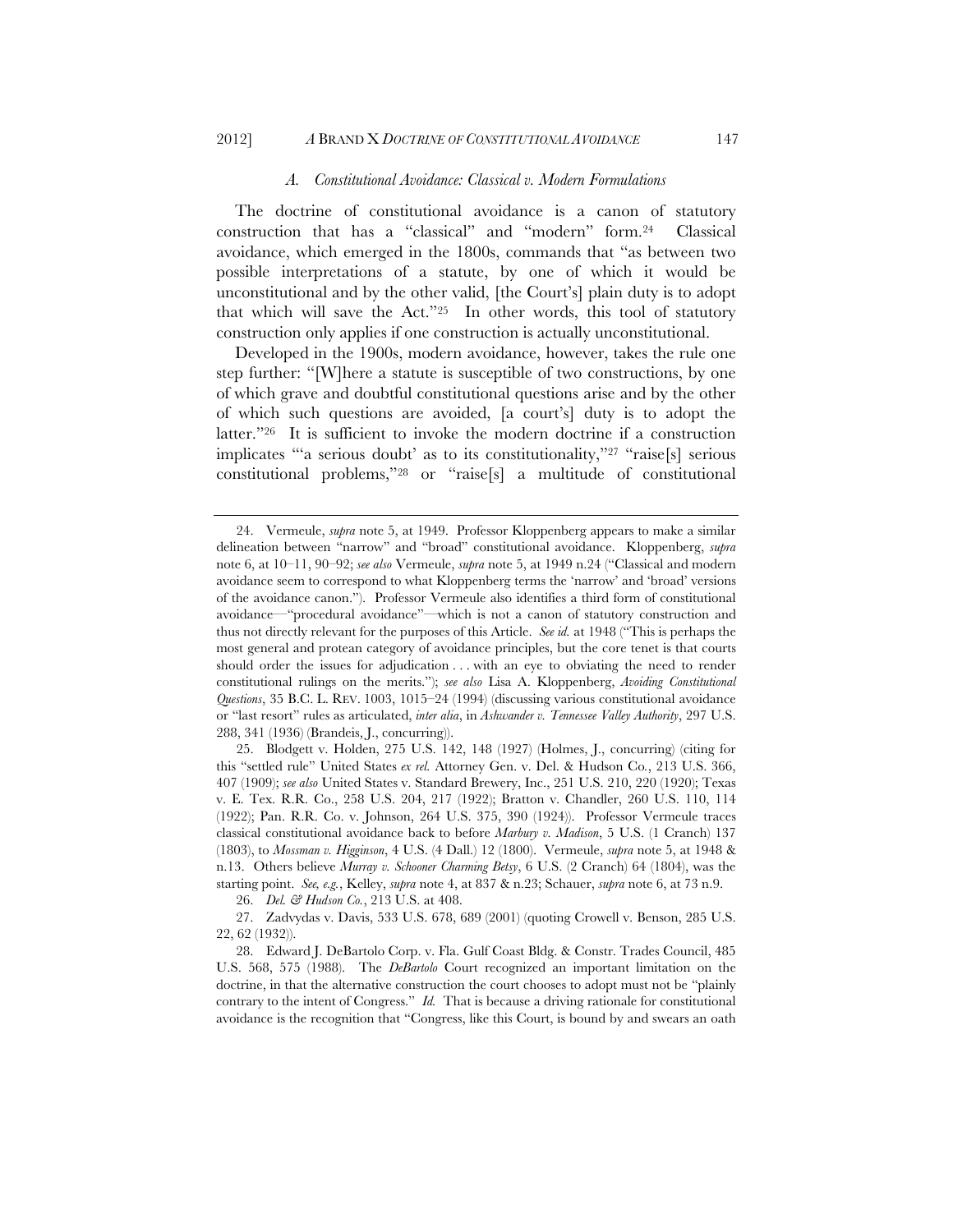problems."29 The court need not determine if the interpretation at issue is actually unconstitutional.

Justice Thomas has summarized the critical difference between the classical and modern approaches:

The modern canon of avoidance is a doctrine under which courts construe ambiguous statutes to avoid constitutional doubts, but this doctrine has its origins in a very different form of the canon. Traditionally, the avoidance canon was not a doctrine under which courts read statutes to avoid mere constitutional doubts. Instead, it commanded courts, when faced with two plausible constructions of a statute—one constitutional and the other unconstitutional—to choose the constitutional reading.30

The "basic difference" is thus that the classical version asks whether "the statute would be unconstitutional, while the [modern version] requires only a determination that one plausible reading might be unconstitutional."31 Both are implicated only when the statute is ambiguous, but the classical version resolves the ambiguity by choosing a particular construction that is constitutional. The modern version, by contrast, construes the ambiguity to avoid even constitutional doubts without definitively resolving whether those doubts would make the statute unconstitutional.

#### *B. Conflicting Commands: Modern Avoidance v.* Chevron

This wrinkle between the classical and modern forms of avoidance carries added significance in administrative law. In *Chevron*, the Court delineated between normal statutory interpretation and review of an agency's construction of a statute it administers. It established a two-step inquiry:

First, always, is the question whether Congress has directly spoken to the

30. *Id.* at 395 (Thomas, J., dissenting).

31. Vermeule, *supra* note 5, at 1949 (emphases omitted); *see also* Kelley, *supra* note 4, at 839 (noting the same).

to uphold the Constitution. The courts will therefore not lightly assume that Congress intended to infringe constitutionally protected liberties or usurp power constitutionally forbidden it." *Id.*

<sup>29.</sup> Clark v. Martinez, 543 U.S. 371, 380–81 (2005). The *Clark* Court may have further expanded the modern doctrine by holding that "[i]f one of [the plausible constructions] would raise a multitude of constitutional problems, the other should prevail whether or not those constitutional problems pertain to the particular litigant before the Court." *Id.* This "lowest common denominator approach," *id.* at 380, arguably "allows an end run around the black-letter constitutional doctrine governing facial and as-applied constitutional challenges to statutes: A litigant ordinarily cannot attack statutes as constitutionally invalid based on constitutional doubts concerning other litigants or factual circumstances." *Id.* at 396 (Thomas, J., dissenting). *But see id.* at 381–82 (majority opinion) (responding to the dissent).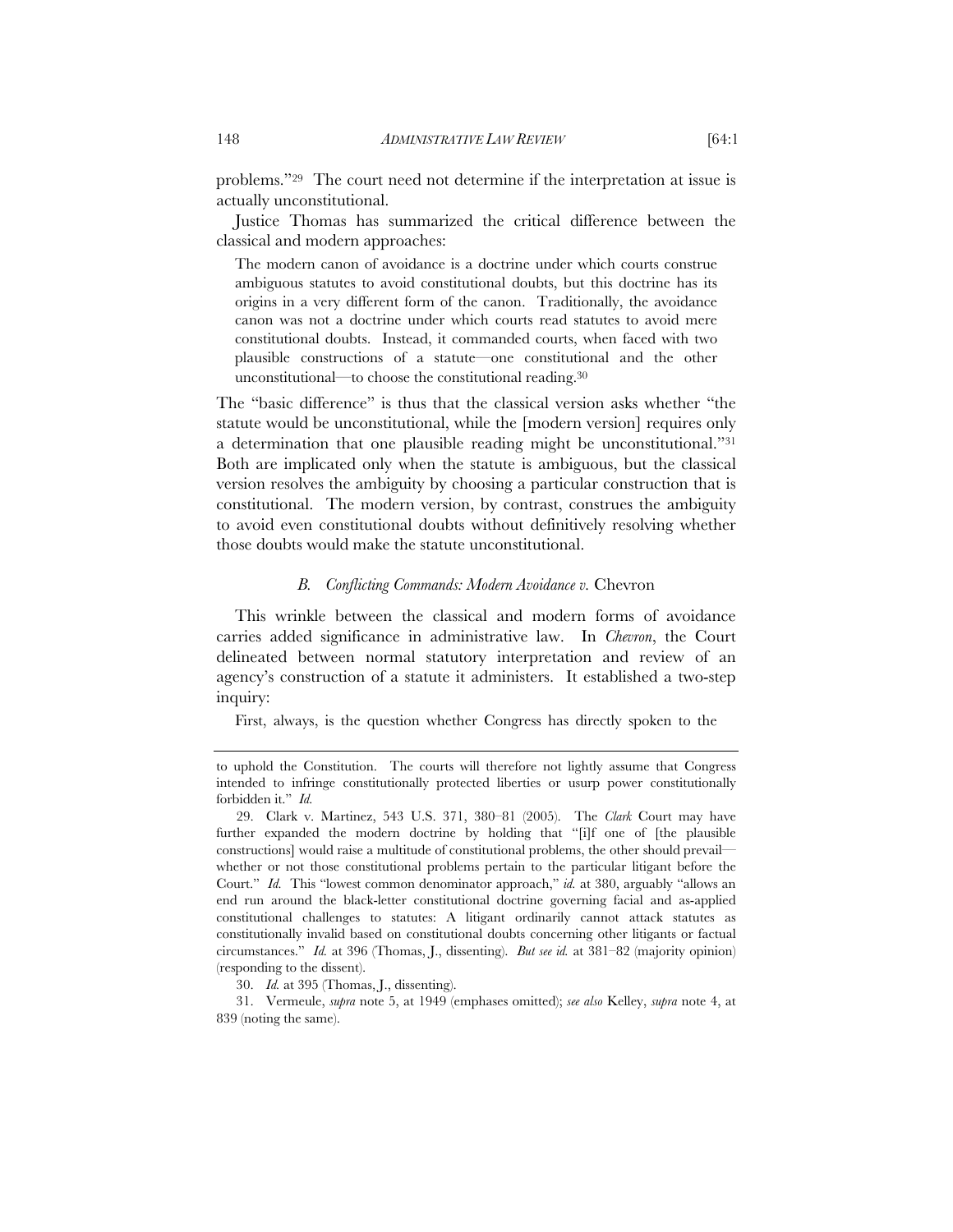precise question at issue. If the intent of Congress is clear, that is the end of the matter; for the court, as well as the agency, must give effect to the unambiguously expressed intent of Congress. If, however, the court determines Congress has not directly addressed the precise question at issue, the court does not simply impose its own construction of the statute, as would be necessary in the absence of an administrative interpretation. Rather . . . the question for the court is whether the agency's answer is based on a permissible construction of the statute.32

The Court underscored that, at step two, a court "need not conclude that the agency construction was the only one it permissibly could have adopted . . . or even the reading the court would have reached if the question initially had arisen in a judicial proceeding."33 The Court justified such deference to administrative interpretations on two main grounds.

First, "The responsibilities for assessing the wisdom of such policy choices and resolving the struggle between competing views of the public interest are not judicial ones."34 This is a matter of institutional competence or expertise: "Filling these gaps, the [*Chevron*] Court explained, involves difficult policy choices that agencies are better equipped to make than courts."35 Second, deference "to an agency's construction of a statute that it administers is premised on the theory that a statute's ambiguity constitutes an implicit delegation from Congress to the agency to fill in the statutory gaps."36 The *Chevron* Court explained that these two main objectives reinforce core democratic principles of political accountability:

Judges are not experts in the field, and are not part of either political branch of the Government. Courts must, in some cases, reconcile competing political interests, but not on the basis of the judges' personal policy preferences. In contrast, an agency to which Congress has delegated policymaking responsibilities may, within the limits of that delegation, properly rely upon the incumbent administration's views of wise policy to inform its judgments. While agencies are not directly accountable to the people, the Chief Executive is, and it is entirely appropriate for this political branch of the Government to make such policy choices—resolving the competing

<sup>32.</sup> Chevron U.S.A. Inc. v. Natural Res. Def. Council, Inc., 467 U.S. 837, 842–43 (1984) (footnotes omitted).

<sup>33.</sup> *Id.* at 843 n.11.

<sup>34.</sup> *Id.* at 866.

<sup>35.</sup> Nat'l Cable & Telecomms. Ass'n v. Brand X Internet Servs., 545 U.S. 967, 980 (2005) (citing *Chevron*, 467 U.S. at 865–66).

<sup>36.</sup> FDA v. Brown & Williamson Tobacco Corp., 529 U.S. 120, 159 (2000); *see also* Richard J. Pierce, Jr., *Reconciling* Chevron *and Stare Decisis*, 85 GEO. L.J. 2225, 2231 (1997) ("*Chevron* sends a clear message to the Legislative Branch: If you . . . decline to make a policy decision through the legislative process, we will deem your failure to so act as ceding the power to make that policy decision to the President.").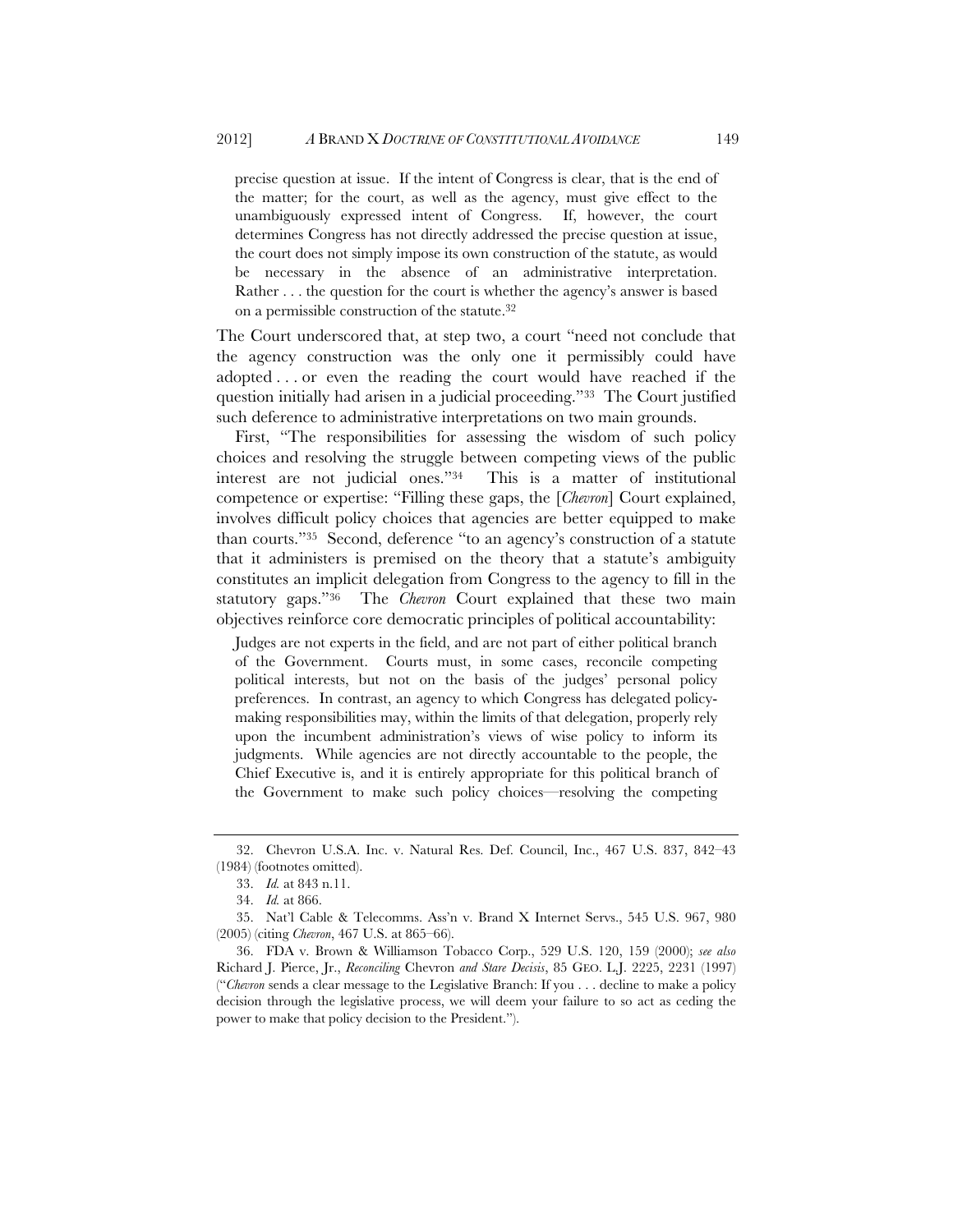interests which Congress itself either inadvertently did not resolve, or intentionally left to be resolved by the agency charged with the administration of the statute in light of everyday realities.37

When modern constitutional avoidance and *Chevron* are considered together, a court is faced with conflicting commands if it determines that a statutory provision an agency administers is ambiguous and could be read to raise serious constitutional doubts. The court must begin by either avoiding a construction that implicates the constitutional question or deferring to an agency's answer to the question. Under classical avoidance, by contrast, there is no real dilemma. The court is commanded to construe a statute to be constitutional, and an agency does not have discretion to construe a statute unconstitutionally. Thus, the agency in essence must apply classical avoidance in its interpretation; otherwise, the court should strike down the agency's interpretation as impermissible because it is actually unconstitutional.

But modern avoidance, as discussed, reaches beyond prohibiting unconstitutional constructions to precluding even potentially constitutional constructions. It is quite possible, for instance, that an agency's construction of a statute would avoid all constitutional concerns. Yet, if modern avoidance were applied before *Chevron* deference, a court may well construe away all ambiguity in the statute and thus pretermit the *Chevron* inquiry at step one. In that sense, avoidance would trump *Chevron* deference.

# *C. Pre-*Brand X *Confusion: Avoidance's Role Under* Chevron

Before *Brand X* and *Clark*, it was far from clear how to reconcile the conflicting commands of constitutional avoidance and *Chevron*. And the Supreme Court oftentimes did not reach the correct result. The Court first confronted this dilemma in *Edward J. DeBartolo Corp. v. Florida Gulf Coast Building & Construction Trades Council*.38 There, a union was distributing handbills that discouraged consumers from shopping at a mall because one of the mall contractors paid substandard wages and fringe benefits. The

<sup>37.</sup> *Chevron*, 467 U.S. at 865–66; *see also* Elena Kagan, *Presidential Administration*, 114 HARV. L. REV. 2245, 2373 (2001) ("As first conceived, the *Chevron* deference rule had its deepest roots in a conception of agencies as instruments of the President, entitled to make policy choices, within the gaps left by Congress, by virtue of his relationship to the public."); Randolph J. May, *Defining Deference Down: Independent Agencies and* Chevron *Deference*, 58 ADMIN. L. REV. 429, 447 (2006) (reviewing rationales for *Chevron* deference and concluding that "the agency expertise justification plays second fiddle to the primary political accountability rationale in *Chevron*").

<sup>38. 485</sup> U.S. 568 (1988).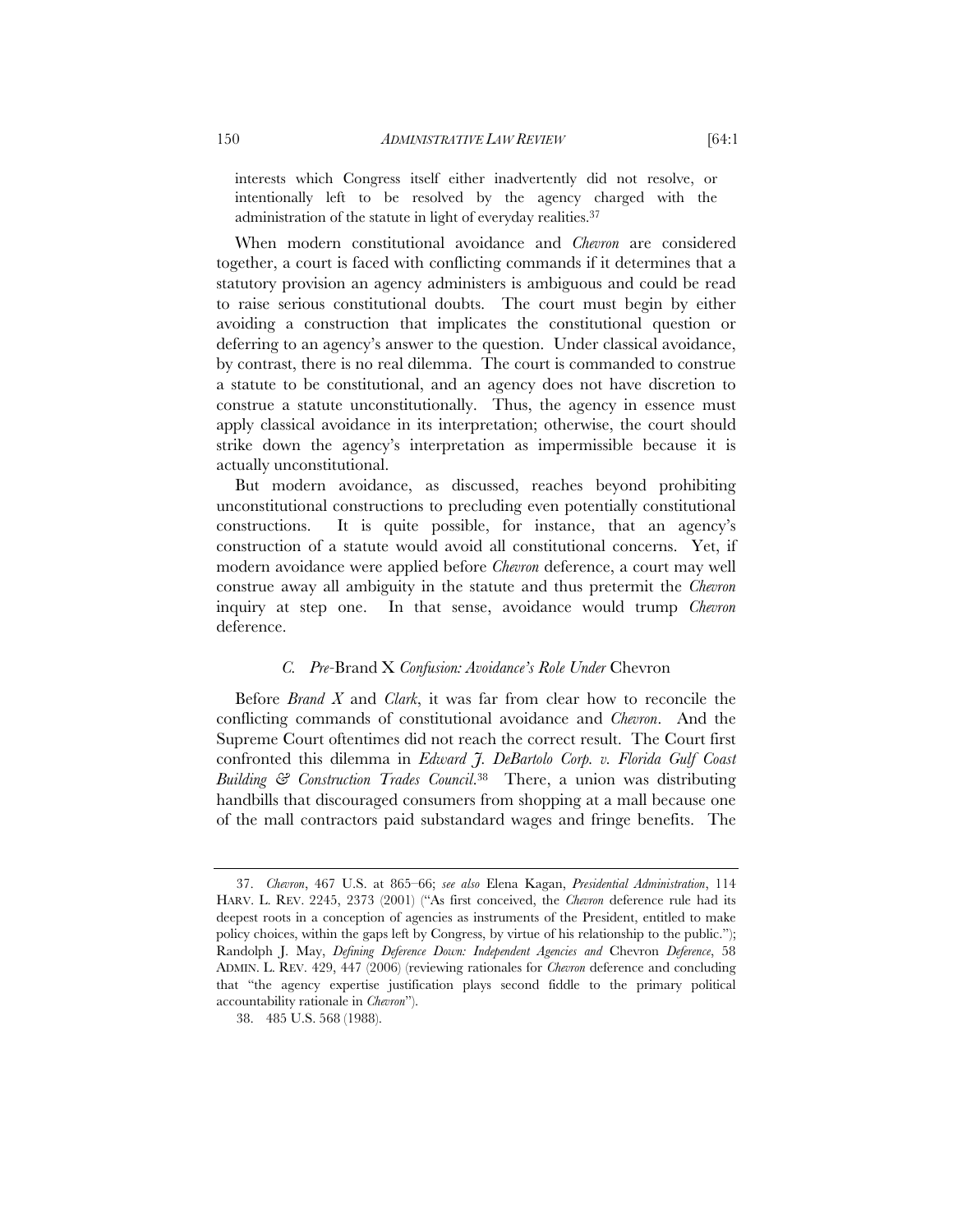contractor filed a complaint with the National Labor Relations Board, charging that the union had engaged in unfair labor practices. The Board ultimately concluded that the handbilling activity violated labor laws because it constituted economic retaliation.39 The Court noted that the Board's construction "would normally be entitled to [*Chevron*] deference," but it found pertinent "[a]nother rule of statutory construction"—i.e., modern constitutional avoidance.40

The Court found that "the Board's construction of the statute, as applied in this case, poses serious questions of the validity of [the statute] under the First Amendment."41 The Court did not decide the constitutional question. Indeed, it noted that:

Even if [the Board's] construction of the Act were thought to be a permissible one, we are quite sure that in light of the traditional rule followed in *Catholic Bishop*, we must independently inquire whether there is another interpretation, not raising these serious constitutional concerns, that may fairly be ascribed to [the Act].<sup>42</sup>

The Court concluded that "the section is open to a construction that obviates deciding whether a congressional prohibition of handbilling ... would violate the First Amendment."<sup>43</sup> Based on this holding, some scholars (and courts) have read *DeBartolo* as standing for the proposition that "the avoidance canon simply trumps *Chevron*."44

In *Solid Waste Agency of Northern Cook County v. Army Corps of Engineers*,45 the Court again seemed to weigh in on the interaction between *Chevron* and constitutional avoidance—and again got it wrong. There, the Court found at *Chevron* step one that the statute was clear that the federal government did not have jurisdiction under the Clean Water Act to regulate isolated ponds and mudflats. It thus refused to give *Chevron* deference to the government's contrary construction. The Court went a step further, however, and stated that it would not give *Chevron* deference even if the statute were not clear. Citing *DeBartolo*, the Court explained that "[w]here

<sup>39.</sup> *Id.* at 573. The National Labor Relations Board originally concluded that the handbilling violated another provision of the National Labor Relations Act, but the Supreme Court reversed and remanded. Edward J. DeBartolo Corp. v. NLRB, 463 U.S. 147, 155–58 (1983).

<sup>40.</sup> *DeBartolo Corp.*, 485 U.S. at 574–75 (citing NLRB v. Catholic Bishop of Chi., 440 U.S. 490, 499–501, 504 (1979)).

<sup>41.</sup> *Id.* at 575.

<sup>42.</sup> *Id.* at 577.

<sup>43.</sup> *Id.* at 578.

<sup>44.</sup> *See* Kelley, *supra* note 4, at 871 (discussing case law and scholarship); Merrill, *supra* note 12, at 1023 & n.206; *see also* Clearing House Ass'n v. Cuomo, 510 F.3d 105, 114 (2d Cir. 2007), *aff'd in part*, *rev'd in part*, 129 S. Ct. 2710 (2009).

<sup>45. 531</sup> U.S. 159 (2001).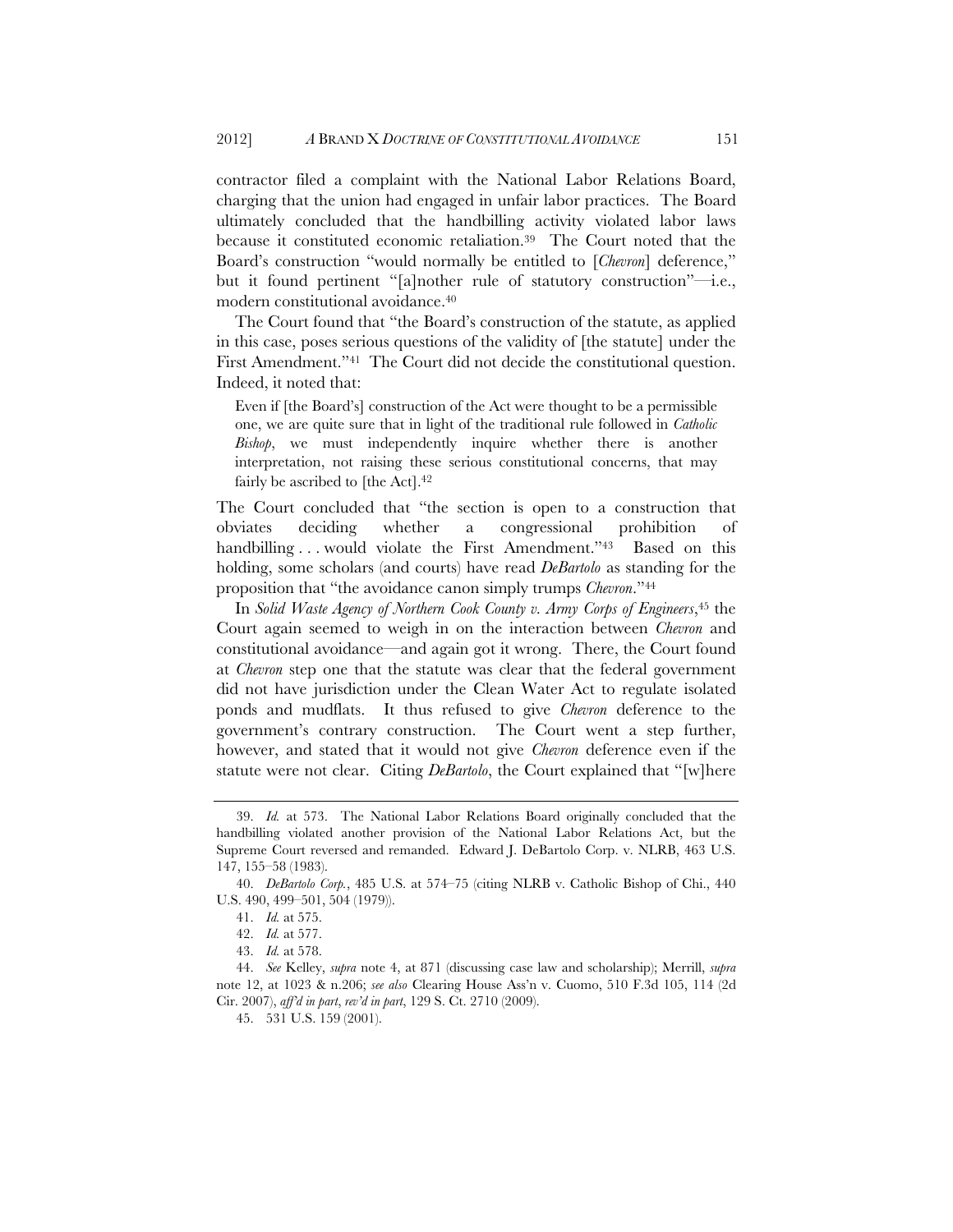an administrative interpretation of a statute invokes the outer limits of Congress' power, we expect a clear indication that Congress intended that result."46 "This requirement," the Court explained, "stems from our prudential desire not to needlessly reach constitutional issues and our assumption that Congress does not casually authorize administrative agencies to interpret a statute to push the limit of congressional authority."47 The Court stressed that this rule applies if "significant constitutional questions [are] raised by [the government's] application of their regulations."48 Because the government's interpretation raised such constitutional questions, the Court rejected the request for administrative deference.49

The Court reached a different conclusion in *Rust v. Sullivan*.50 There, a divided 5–4 Court upheld federal regulations that prohibited projects from receiving family planning funds that provided for abortions, or even counseled patients to consider an abortion. The Court qualified modern constitutional avoidance by the principle that "avoidance of a difficulty will not be pressed to the point of disingenuous evasion."51 It noted that,

48. *Id.* at 174.

50. 500 U.S. 173 (1991).

<sup>46.</sup> *Id.* at 172. This formulation of the modern doctrine as a clear statement rule appears to confuse the doctrine with other doctrines, such as what some have called the "elephants-in-mouseholes" doctrine where courts "have declined to afford deference to agency interpretations where an agency's proposed interpretation relies on an insufficiently definite statutory provision in order to greatly increase the agency's power." Jacob Loshin & Aaron Nielson, *Hiding Nondelegation in Mouseholes*, 62 ADMIN. L. REV. 19, 20 (2010). This doctrine receives its name from the Court's opinion in *Whitman v. American Trucking Ass'ns*, in which Justice Scalia, writing for the Court, stated that Congress "does not alter the fundamental details of a regulatory scheme in vague terms or ancillary provisions—it does not, one might say, hide elephants in mouseholes." 531 U.S. 457, 468 (2001). As Loshin and Nielson have explained, this doctrine is really a reinvention of the nondelegation doctrine to minimize what the Supreme Court perceives to be agency action in excess of congressional delegation. *See* Loshin & Nielson, *supra*, at 53. While there is some apparent overlap between these doctrines, modern constitutional avoidance sweeps much more broadly in two respects. First, it applies to all interpretations that raise constitutional questions even if there is no question that the delegation was proper. And the *American Trucking* rule seems to require an actual finding of impermissible delegation, whereas modern avoidance requires no such similar finding of unconstitutionality—only a finding of serious constitutional questions.

<sup>47.</sup> *Solid Waste Agency*, 531 U.S. at 172–73.

<sup>49.</sup> *Id.* This was a 5–4 decision with a vigorous dissent. Justice Stevens emphasized, in his dissent, that the majority's "refusal [to defer to the government's construction] is unfaithful to ... *Chevron*"-though he did not comment on the majority's use of constitutional avoidance. *Id.* at 191 (Stevens, J., dissenting).

<sup>51.</sup> *Id.* at 191 (quoting George Moore Ice Cream Co. v. Rose, 289 U. S. 373, 379 (1933)).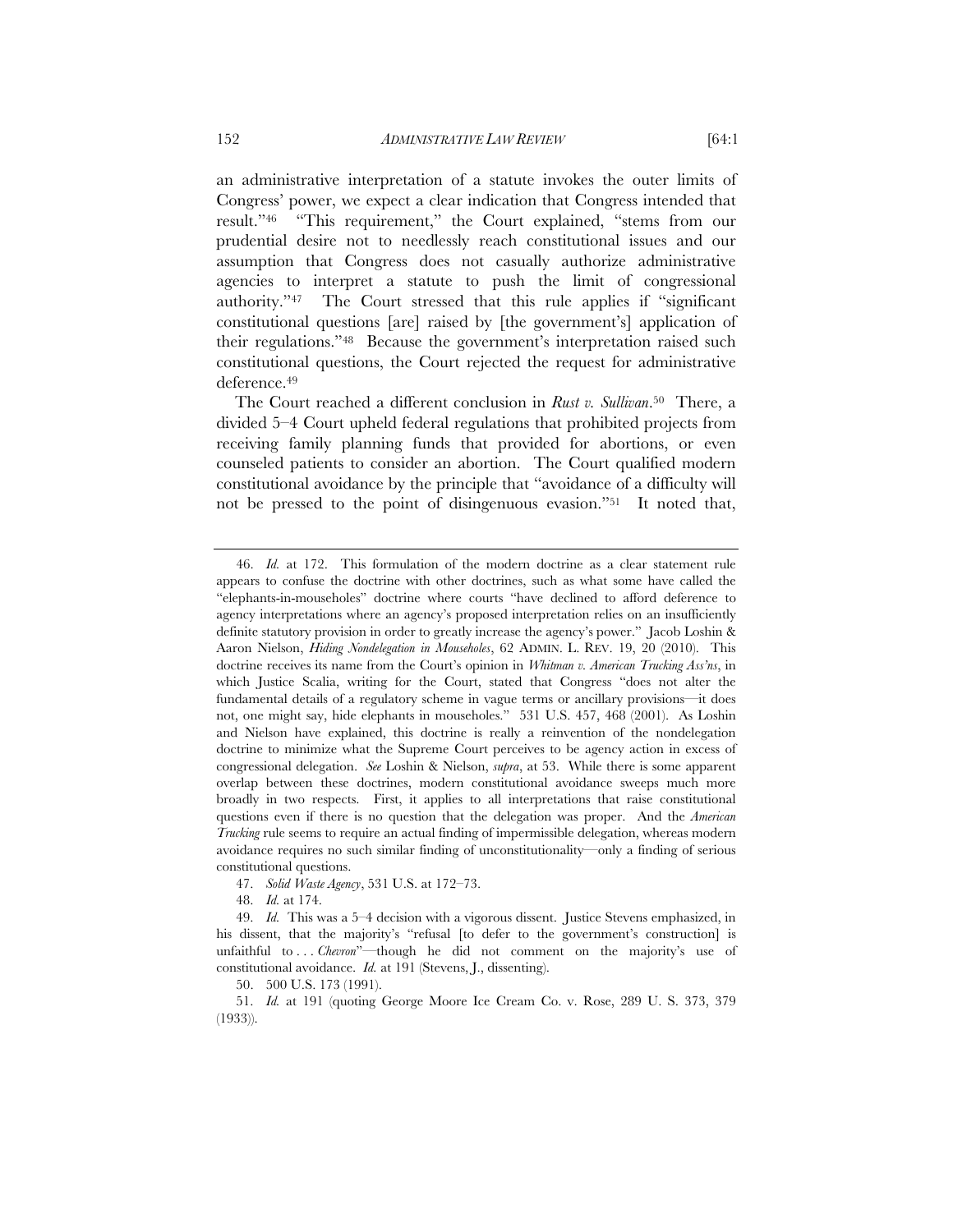because Congress forbade federal funding for programs where abortion is a method of family planning, any regulations promulgated to implement this prohibition would raise serious constitutional questions after *Roe v. Wade*. So based on this ruling, the possibility of difficult constitutional questions is not enough to trump *Chevron* deference. Although it found that the petitioners' constitutional arguments were not "without some force," the Court found the regulations to be constitutional and thus reasonable under *Chevron* step two.52 In his dissent, Justice Blackmun contended that the Court had sidestepped the modern avoidance canon to reach the constitutional questions.53 Justice O'Connor filed a separate dissent, arguing that the Court should have struck down the regulations based on modern constitutional avoidance: "It is enough in this litigation to conclude that neither the language nor the history of [the statute] compels the Secretary's interpretation, and that the interpretation raises serious First Amendment concerns."54

It is difficult to derive a coherent, consistent rule from *DeBartolo*, *Solid Waste Agency*, and *Rust*. It is thus unsurprising that courts have struggled to apply constitutional avoidance in administrative law.55 The Ninth Circuit's en banc opinion in *Morales-Izquierdo v. Gonzales* is illustrative.56 There, the petitioner challenged regulations that allowed for summary reinstatement of a removal order upon unlawful reentry to the United States. The regulations were based on a statute that provided that a "prior order of removal is reinstated from its original date and is not subject to being reopened or reviewed, [and] the alien is not eligible and may not apply for any [immigration] relief."57 The challenged regulations allowed an

<sup>52.</sup> *Id.*

<sup>53.</sup> *Id.* at 205 (Blackmun, J., dissenting) ("Whether or not one believes that these regulations are valid, it avoids reality to contend that they do not give rise to serious constitutional questions. The canon is applicable to these cases not because 'it was likely that [the regulations] . . . would be challenged on constitutional grounds,' but because the question squarely presented by the regulations—the extent to which the Government may attach an otherwise unconstitutional condition to the receipt of a public benefit—implicates a troubled area of our jurisprudence in which a court ought not entangle itself unnecessarily." (citation omitted)).

<sup>54.</sup> *Id*. at 224–25 (O'Connor, J., dissenting).

<sup>55.</sup> *See, e.g.*, Whitaker v. Thompson, 353 F.3d 947, 952 (D.C. Cir. 2004) (suggesting that modern constitutional avoidance would "require [the court] to abandon or qualify *Chevron* deference"). Looking at post-9/11 national security cases, Professor Vermeule concluded that "[s]ome cases have applied just the priority rules that the commentators recommend, [*i.e.*, that constitutional avoidance trump *Chevron*], but some have not." Adrian Vermeule, *Our Schmittian Administrative Law*, 122 HARV. L. REV. 1095, 1130 (2009) (discussing Tabbaa v. Chertoff, 509 F.3d 89 (2d Cir. 2007)).

<sup>56. 486</sup> F.3d 484 (9th Cir. 2007) (en banc).

<sup>57. 8</sup> U.S.C. § 1231(a)(5) (2006).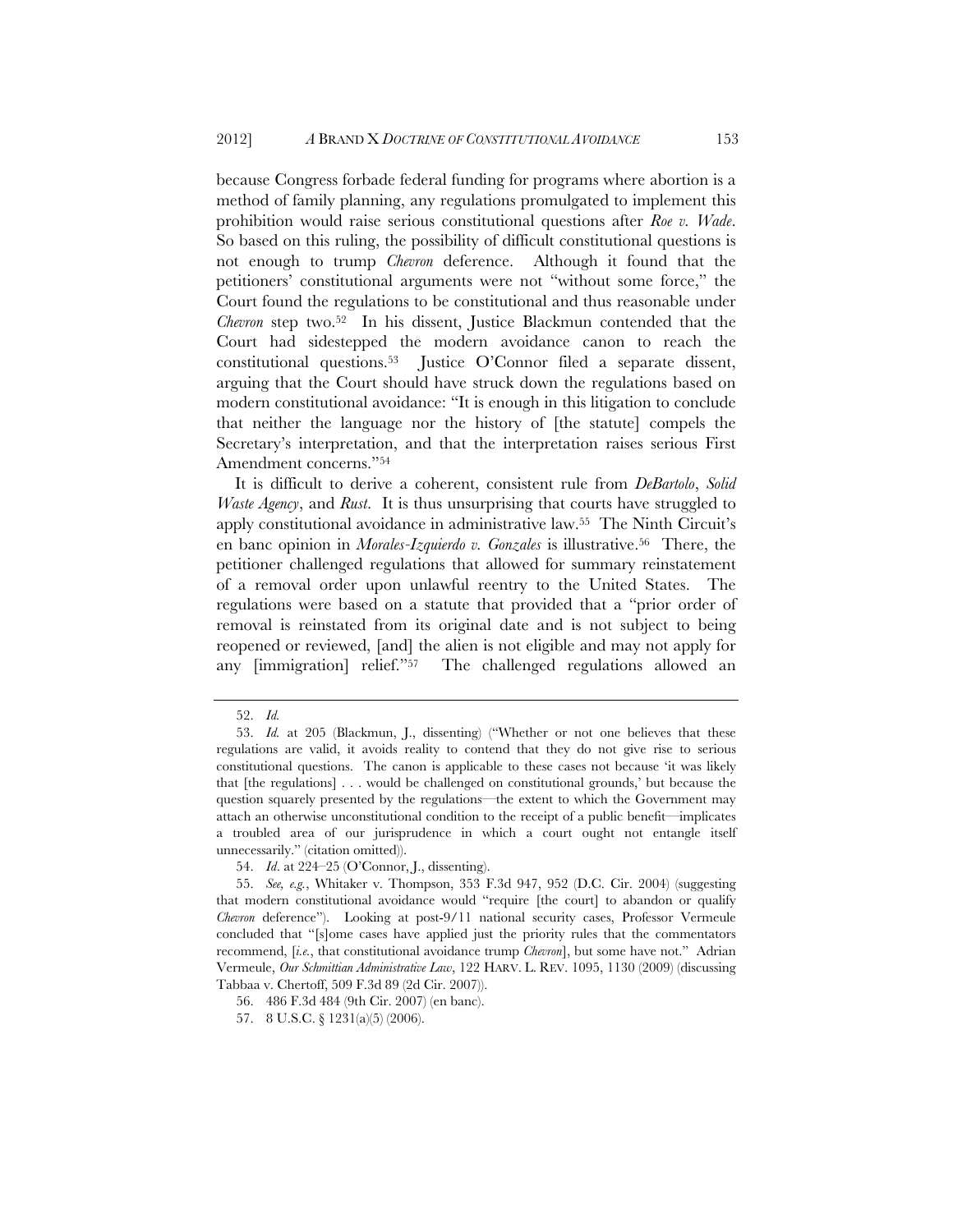immigration officer to reinstate the removal order without a hearing before an immigration judge.58 The Ninth Circuit joined the First, Sixth, Eighth, and Eleventh Circuits in upholding the regulations as a permissible construction of the statute under *Chevron*.59

Unlike the challenges raised in the other circuits, the petitioner in *Morales-Izquierdo* asked the Ninth Circuit to invoke modern avoidance. He argued that "construing the statute so as to require that reinstatement hearings be held before an immigration judge would avoid constitutional problems that arise by assigning the reinstatement function to an immigration officer."60 Judge Kozinski, writing for the en banc majority, stated that modern avoidance plays no role at *Chevron* step two:

When Congress has explicitly or implicitly left a gap for an agency to fill, and the agency has filled it, we have no authority to re-construe the statute, even to avoid potential constitutional problems; we can only decide whether the agency's interpretation reflects a plausible reading of the statutory text.<sup>61</sup>

That is because at *Chevron* step two the inquiry is not whether the agency's construction is the best interpretation, only whether it is reasonable. The court then held that the regulations were constitutional and reasonable.

Judge Sidney Thomas, joined by three of his colleagues on the elevenjudge en banc panel, dissented. In addition to contending that the statute unambiguously required a hearing before an immigration judge, the dissent argued that modern constitutional avoidance would preclude the government's interpretation. The dissent conceded that constitutional avoidance may not apply at *Chevron* step two, but argued that, as a tool of statutory construction, "the avoidance canon rests on a judicial presumption that Congress always intends to steer clear of constitutional boundaries....  $\Pi$ <sub>t</sub> certainly pertains to the step one determination of whether Congress intended to preclude the agency's interpretation."62 The dissent cited *DeBartolo* and *Solid Waste Agency* as cases decided at step one based on constitutional avoidance.<sup>63</sup>

<sup>58. 8</sup> C.F.R. § 241.8(a) (2011).

<sup>59.</sup> *Morales-Izquierdo*, 486 F.3d at 489, 495. The Ninth Circuit panel had ruled that the regulation was ultra vires because "[t]he plain statutory language, supported by the structure of the legislation, provides that an immigration judge must conduct all proceedings for deciding the inadmissibility or deportability of an alien." Morales-Izquierdo v. Ashcroft, 388 F.3d 1299, 1305 (9th Cir. 2004), *reh'g en banc granted*, 423 F.3d 1118 (9th Cir. 2005). The panel thus had no occasion to invoke the doctrine of constitutional avoidance.

<sup>60.</sup> *Morales-Izquierdo*, 486 F.3d at 492.

<sup>61.</sup> *Id.* at 493.

<sup>62.</sup> *Id.* at 504 (Thomas, J., dissenting). Judge Thomas also authored the vacated panel opinion. *Morales-Izquierdo*, 388 F.3d at 1301.

<sup>63.</sup> *Morales-Izquierdo*, 486 F.3d at 504 (citing Solid Waste Agency of N. Cook Cnty. v. U.S. Army Corps of Eng'rs, 531 U.S. 159, 172–73 (2001); Edward J. DeBartolo Corp. v.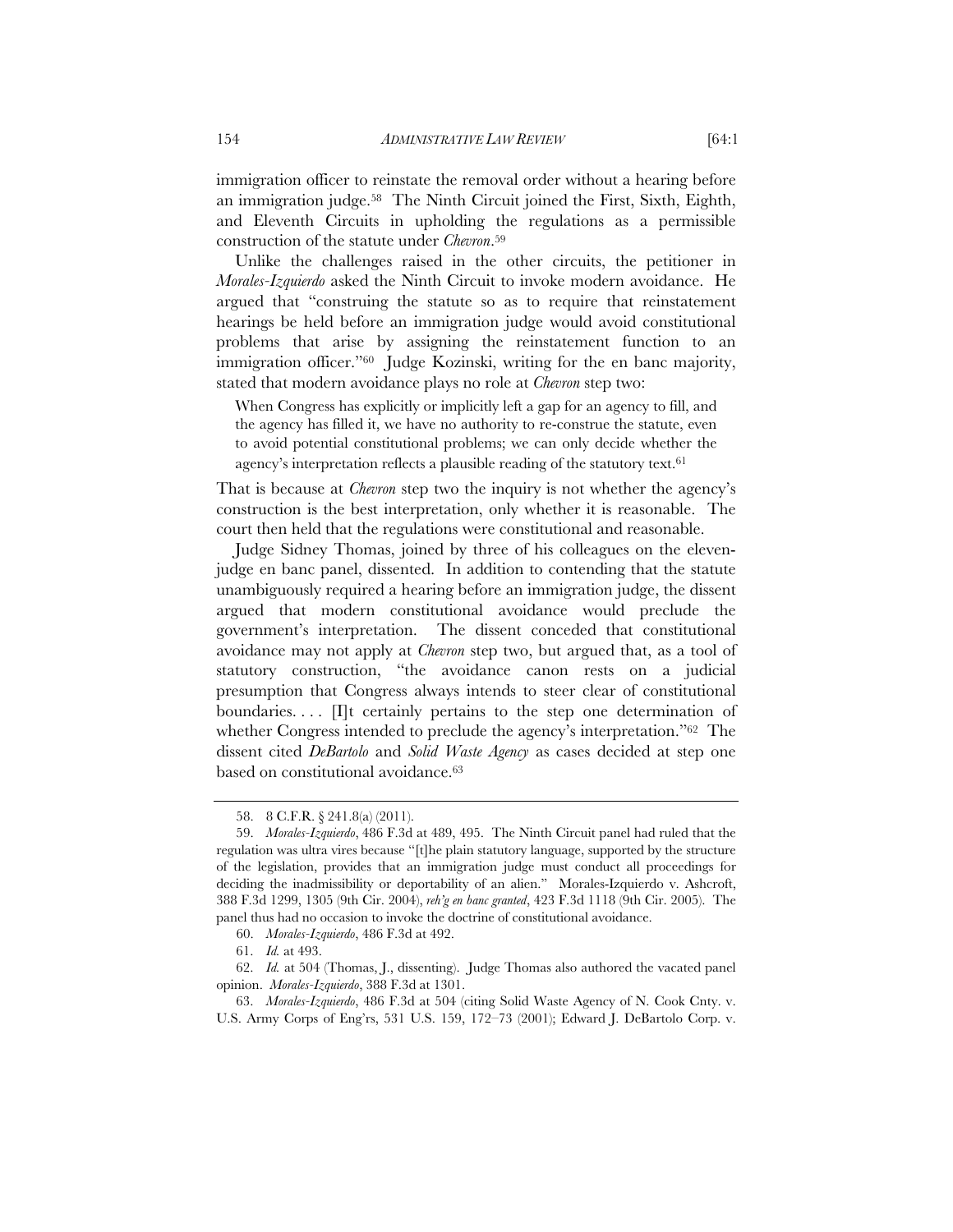While theoretically plausible, the dissent's reading of *DeBartolo* and *Solid Waste Agency* arguably does not square with the Court's actual holdings in those cases. Nor, for that matter, does the majority's reading. To be sure, the Court was unambiguously clear in both cases that the agency's construction of the statute was impermissible because it did not avoid serious constitutional questions. It does not necessarily follow, however, that constitutional avoidance trumps *Chevron* at step one. Contrary to the dissent's characterization, in neither case did the Court invoke constitutional avoidance to expressly declare that the statute is unambiguous at *Chevron* step one. Instead, the *Solid Waste Agency* Court seemed to suggest that modern avoidance applies at step two. The Court held that the government's interpretation—due to the constitutional questions it raised—was unreasonable absent "a clear indication that Congress intended that result."64 The *DeBartolo* Court also seemed to apply modern avoidance at step two, only invoking the doctrine if the agency's "otherwise acceptable construction of [the] statute would raise serious constitutional problems."65 Either formulation would thus appear to conflict with the Ninth Circuit majority's view that avoidance plays no role at *Chevron* step two (in addition to the dissent's view that the doctrine applies at step one).66 But even that reading is unclear.

In sum, before *Brand X* the Supreme Court had applied (incorrectly) modern avoidance in administrative law, though it never really explained why.67 Contrary to the dissent in *Morales-Izquierdo* and the views of several

66. The Ninth Circuit's en banc opinion could also be read as holding that constitutional avoidance plays no role at *Chevron* step two in this particular case as the regulations do not raise constitutional concerns. *See Morales-Izquierdo*, 486 F.3d at 495–98 (rejecting the constitutional challenges to the regulations).

67. *See, e.g.*, Elliott Greenfield, *A Lenity Exception to* Chevron *Deference*, 58 BAYLOR L. REV. 1, 31 (2006) ("The [*DeBartolo*] Court provides no further justification in brushing aside *Chevron* other than its statement that the constitutional avoidance canon is a 'cardinal principle' that has been applied since the early days of the Court."); Kelley, *supra* note 4, at 871 ("Unfortunately, however, the opinion in *Edward J. DeBartolo Corp.* contains *no* explanation for why the Court reached that conclusion."); Merrill, *supra* note 12, at 1023 ("*Chevron* itself supplies no rationale for such a holding.").

Fla. Gulf Coast Bldg. & Constr. Trades Council, 485 U.S. 568, 575 (1988)).

<sup>64.</sup> *Solid Waste Agency*, 531 U.S. at 172.

<sup>65.</sup> *DeBartolo Corp.*, 485 U.S. at 575; *see also* Allentown Mack Sales & Serv., Inc. v. NLRB, 522 U.S. 359, 387 (1998) (Rehnquist, C.J., concurring) ("We have held that when an interpretation raises such constitutional concerns, the Board's interpretation of the Act is not entitled to deference."); Miller v. Johnson, 515 U.S. 900, 923 (1995) ("[W]e have rejected agency interpretations to which we would otherwise defer where they raise constitutional questions. When the Justice Department's interpretation of the [Voting Rights] Act compels race-based districting, it by definition raises a serious constitutional question and should not receive deference." (citations omitted)).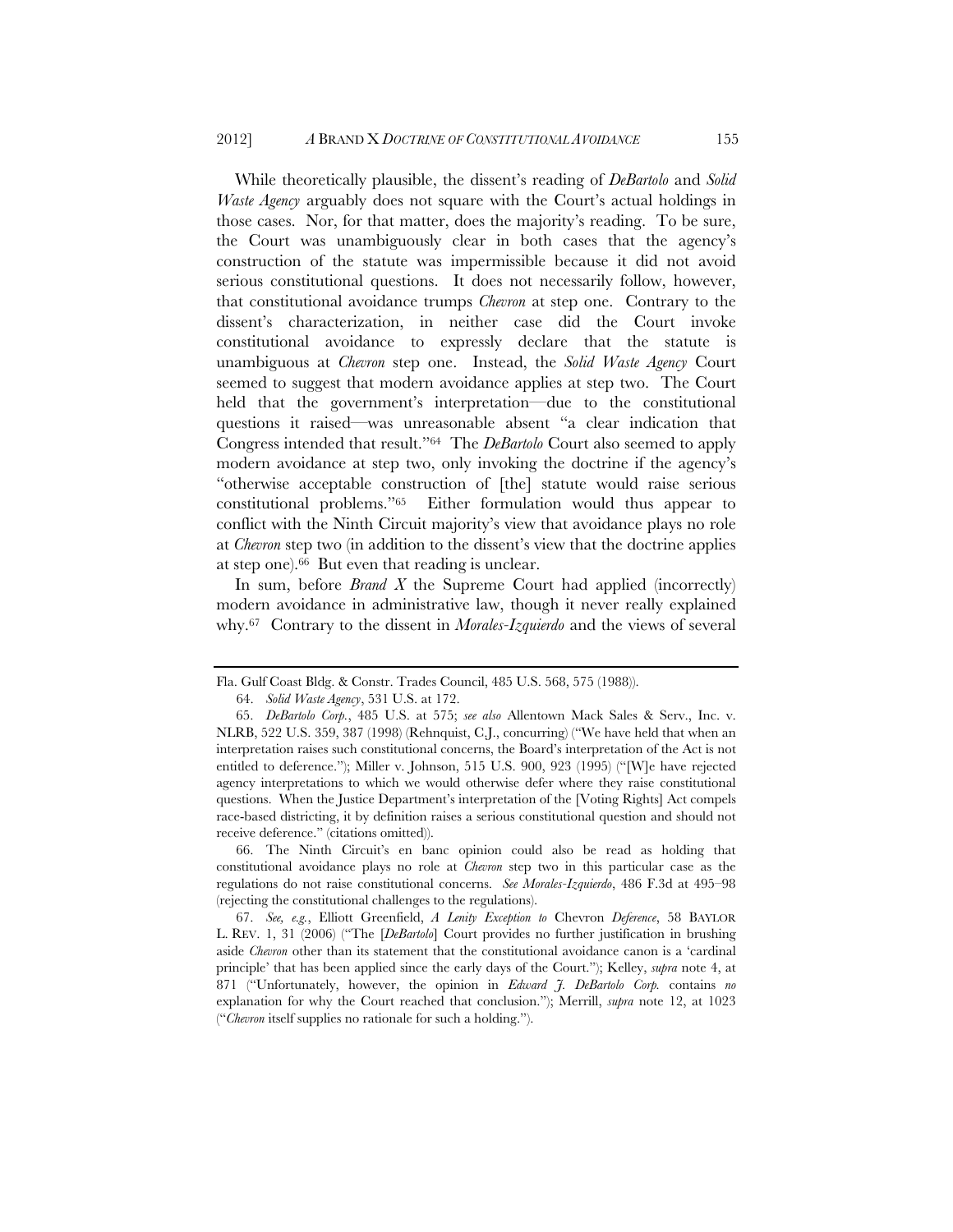scholars, the Court arguably did not hold that modern constitutional avoidance trumps *Chevron* deference at step one by construing away all ambiguity in the statute.68 Instead, to the extent a coherent rule can be gleaned, the Court seemed to hold that an agency's otherwise reasonable interpretation may be impermissible if that interpretation raises serious constitutional concerns (thus contradicting the Ninth Circuit majority's rule in *Morales-Izquierdo*).

# II. *BRAND X* AVOIDANCE EXEMPLIFIED

The effect of the Supreme Court's decision in *Brand X* on the interplay between modern avoidance and *Chevron* deference is best understood with a concrete example—this one from the immigration context. This example also underscores the separation of powers concerns at play when modern avoidance is applied in the review of administrative interpretations of law, as well as the comparative institutional strengths of courts and agencies in addressing constitutional problems in ambiguous statutes that agencies administer.

## *A. Competing Judicial and Administrative Interpretations*

Under the Immigration and Nationality Act, the government must generally remove from the country a noncitizen who has been ordered removed within ninety days of the issuance of a final removal order; otherwise the noncitizen must be released back into the United States.69 Congress, however, provided that noncitizens "may be detained beyond the

<sup>68.</sup> The dissent in *Morales-Izquierdo* may well have confused classical and modern constitutional avoidance. The former, where a court rules that a particular construction would violate the Constitution, would arguably eliminate a particular construction of a statute at *Chevron* step one. Of course, a court may still consider this a step two issue and hold that the agency's interpretation is impermissible or unreasonable because it is unconstitutional. It is quite another matter, as discussed in the text, to hold that an agency lacks discretion to adopt a construction, or that an agency's interpretation is unreasonable, because its interpretation raises (and then adequately answers) constitutional questions.

Notwithstanding, a panel of the Ninth Circuit has since adopted the dissent's view and held that constitutional avoidance applies at *Chevron* step one. *See* Diouf v. Napolitano, 634 F.3d 1081, 1090 n.11 (9th Cir. 2011) ("We have held that the constitutional avoidance canon plays no role during step two in the *Chevron.* But the canon applies at *Chevron* step one, because it is 'a means of giving effect to congressional intent.'" (quoting Clark v. Martinez, 543 U.S. 371, 382 (2005))). As discussed, the Ninth Circuit in *Diouf* would have been well served to have distinguished between modern and classical constitutional avoidance and to have held that classical constitutional avoidance applies as *Chevron* step two (i.e., that an agency cannot choose an unconstitutional interpretation of a statute), as the panel appeared to find the regulation to be unconstitutional. *See id.* at 1091.

<sup>69. 8</sup> U.S.C. § 1231(a)(1)(A) (2006).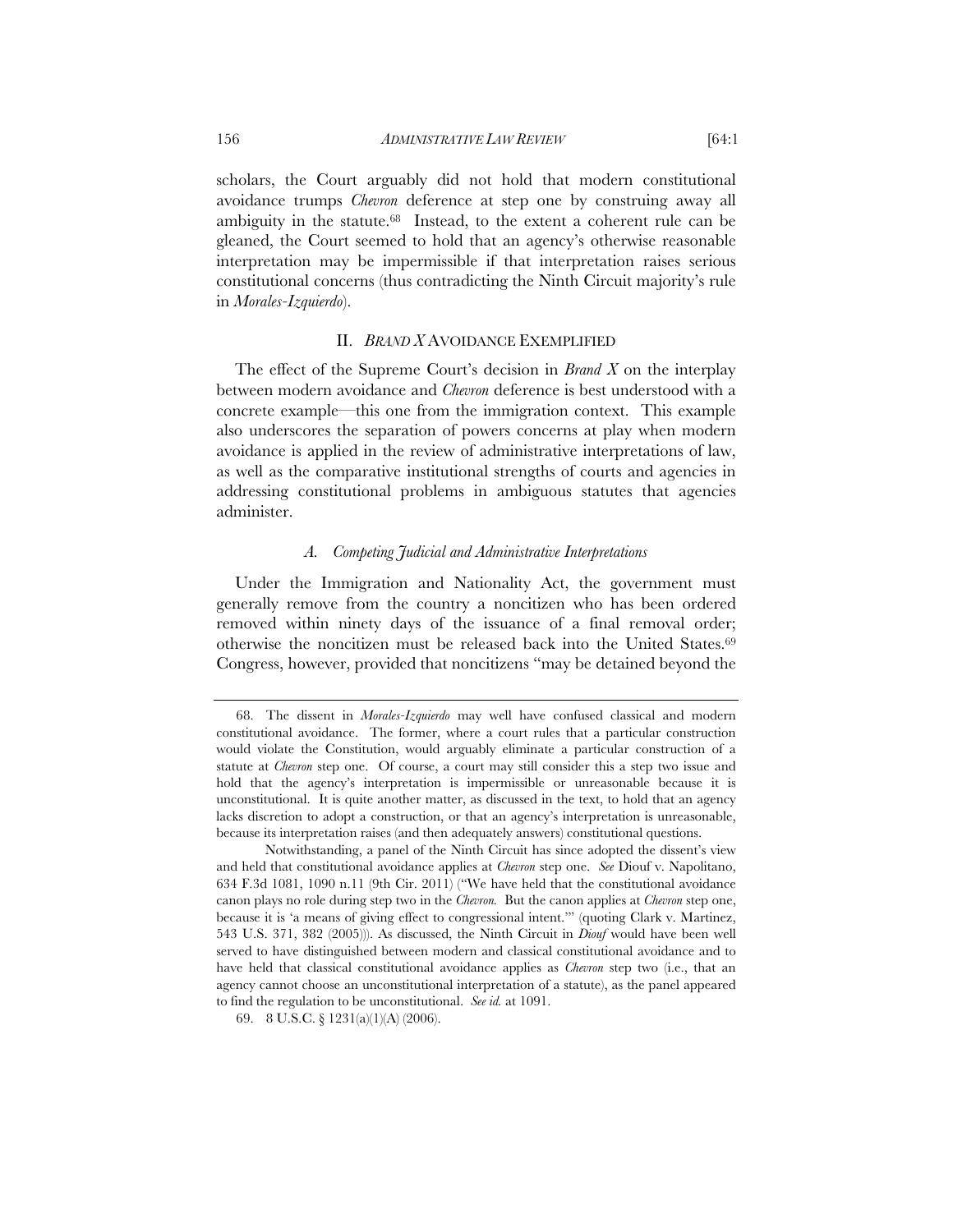[ninety-day] removal period" if they fall within one of three categories: (1) those ordered removed who are inadmissible; (2) those ordered removed as a result of violations of status requirements or entry conditions, violations of criminal law, or reasons of security or foreign policy; and (3) those ordered removed who the Attorney General determines to be a risk to the community or a flight risk.70 Congress placed no explicit limitation on the length of this continued detention.

In *Zadvydas v. Davis*,71 the Supreme Court considered whether noncitizens held pursuant to the second category could be held indefinitely (and it did so in the absence of an agency's interpretation of that statutory provision). Because no country would accept them, the government continued to detain these noncitizens for years beyond the ninety-day removal period. The government argued that the language "may be detained beyond the removal period" authorized indefinite detention.<sup>72</sup> The Court, however, reasoned that indefinite detention, especially due to the lack of any procedural protections, would present serious constitutional problems under the Due Process Clause.73 Applying the modern doctrine of constitutional avoidance, the Court held that the statute was ambiguous and construed it to mean that "once removal is no longer reasonably foreseeable, continued detention is no longer authorized by statute."74 The Court concluded that six months beyond the ninety-day removal period was a presumptively reasonable detention period in which to effectuate removal.75

Four years later in *Clark v. Martinez*,76 the Court was asked again to interpret the continued detention statute—this time with respect to the first category of noncitizens who had never been legally admitted into the country. (Again, no formal agency interpretation was at issue.) The government argued that, unlike indefinite detention of admitted yet removable noncitizens—the second category addressed in *Zadvydas* indefinite detention of inadmissible noncitizens does not raise serious constitutional concerns because inadmissible noncitizens do not have the same rights and privileges under the Constitution. It relied on the *Zadvydas* Court's statement that any "[a]liens who have not yet gained initial admission to this country would present a very different question."77 The

<sup>70.</sup> *Id.* § 1231(a)(6).

<sup>71.</sup> 533 U.S. 678 (2001).

<sup>72.</sup> *Id.* at 689.

<sup>73.</sup> *Id.* at 690.

<sup>74.</sup> *Id.* at 699.

<sup>75.</sup> *Id.* at 701.

<sup>76. 543</sup> U.S. 371 (2005).

<sup>77.</sup> *Zadvydas*, 533 U.S. at 682.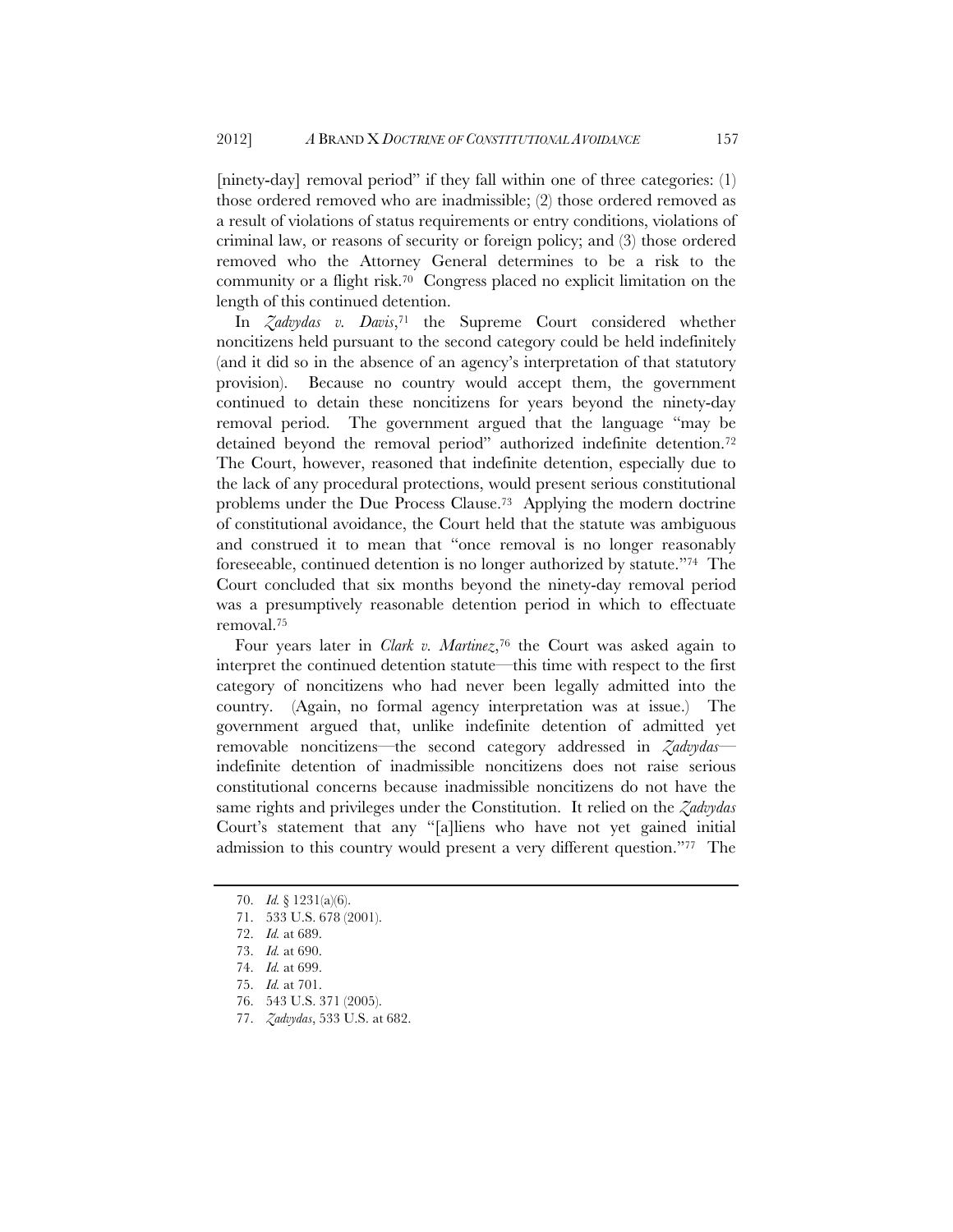Court disagreed, holding that "[t]he operative language of  $\S 1231(a)(6)$ , 'may be detained beyond the removal period,' applies without differentiation to all three categories of aliens that are its subject," and that "[t]o give these same words a different meaning for each category would be to invent a statute rather than interpret one."78

Following *Zadvydas* but before *Clark*, the Attorney General promulgated, through notice-and-comment rulemaking, a set of comprehensive regulations intended to narrow the scope of his detention authority and bring it in conformity with the Court's ruling in *Zadvydas*.79 As to most noncitizens—including those who fall within the *Clark* category one (inadmissible noncitizens) and the *Zadvydas* category two (certain removable noncitizens)—the regulations provide for release within six months if there is no likelihood of removal.80 As to a subset of those noncitizens in the third category of  $\S 1231(a)(6)$  ("risk to the community") who pose heightened risks to the public or the security of the United States, the regulations establish procedures for continued detention beyond the six-month presumptively reasonable period. With respect to noncitizens who are "determined to be specially dangerous," the regulations provide:

Subject to the review procedures provided in this section, the Service shall continue to detain an alien if the release of the alien would pose a special danger to the public, because:

(i) The alien has previously committed one or more crimes of violence as defined in 18 U.S.C. 16;

(ii) Due to a mental condition or personality disorder and behavior associated with that condition or disorder, the alien is likely to engage in acts of violence in the future; and

(iii) No conditions of release can reasonably be expected to ensure the safety of the public.<sup>81</sup>

The review procedures set forth in the regulations include the following: If the government determines in writing—after arranging for a report by a physician based on a full medical and psychiatric exam82—that these conditions apply, then an immigration judge holds a preliminary hearing to determine whether there are grounds for further proceedings. The noncitizen is given a list of free legal service providers and provided an interpreter, he has the right to examine evidence, and he may cross-

<sup>78.</sup> *Clark*, 543 U.S. at 378.

<sup>79.</sup> *See* 8 C.F.R. §§ 241.13–.14 (2011).

<sup>80.</sup> *Id.* § 241.13(g)(1).

<sup>81.</sup> *Id.* § 241.14(f)(1).

<sup>82.</sup> *Id.* § 241.14(f)(3).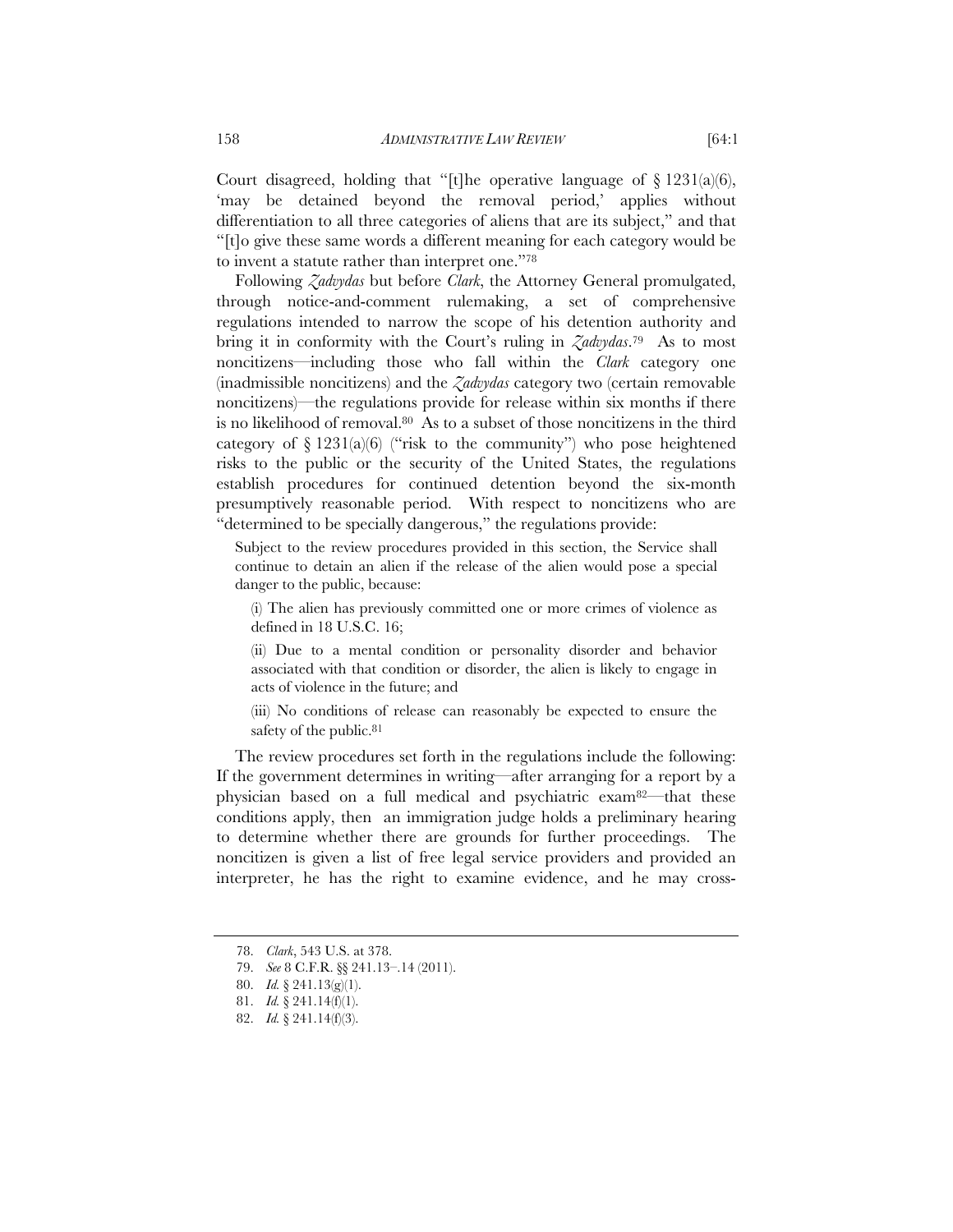examine government witnesses and physicians who issued any report.<sup>83</sup> If the government meets its burden, the immigration judge then holds a merits hearing where the government must prove by clear and convincing evidence that the noncitizen "should remain in custody because the alien's release would pose a special danger to the public" based on the above three conditions.<sup>84</sup> The noncitizen has a right to appeal an adverse decision<sup>85</sup> and may seek review of his custody status based on changed circumstances every six months.86 The government must provide an ongoing, periodic review of the noncitizen's continued detention.87

#### *B. Comparative Strengths of Courts and Agencies*

Before turning to how courts have attempted to address these competing interpretations of the continued-detention statute, it is worth pausing to consider the stark difference between the judicial and administrative interpretations of the statute. The Court's interpretation is a blunt, onesize-fits-all approach that draws a bright-line rule that lower courts (and other government actors) can apply easily and consistently. The Court makes no attempt to fill in the holes in the statute with additional procedures, substantive criteria, or other safeguards to address the constitutional concerns. Indeed, the Court appears to suggest that such efforts "would be to invent a statute rather than interpret one."88

This observation is not meant as a criticism, as courts are not (and should not be) in the business of construing ambiguous statutes by interjecting policies and provisions not articulated by a politically accountable body. Not only would such judicial policymaking intrude on democratic process and separation of powers, but courts also lack the institutional competence to engage in such policymaking efforts in the first place. Courts are much better at deciding whether a particular statutory or regulatory scheme is constitutional than they are at figuring out how to design a statutory or regulatory scheme so as to avoid constitutional problems while still achieving stated policy objectives.

The Attorney General's interpretation, by contrast, fills in the holes in the statute with procedural safeguards and substantive criteria aimed at eliminating the constitutional concerns while also advancing the policy objectives set forth in the statute. Unlike courts, agencies are charged by

<sup>83.</sup> *Id.* § 241.14(g).

<sup>84.</sup> *Id.* § 241.14(i)(1) (referring to the three criteria found in 8 C.F.R. § 241.14(f)(1)).

<sup>85.</sup> *Id.* § 241.14(i)(4).

<sup>86.</sup> *Id.* § 241.14(k)(3).

<sup>87.</sup> *Id.* § 241.14(k)(1) (citing 8 C.F.R. § 241.14(f)(1)).

<sup>88.</sup> Clark v. Martinez, 543 U.S. 371, 378 (2005).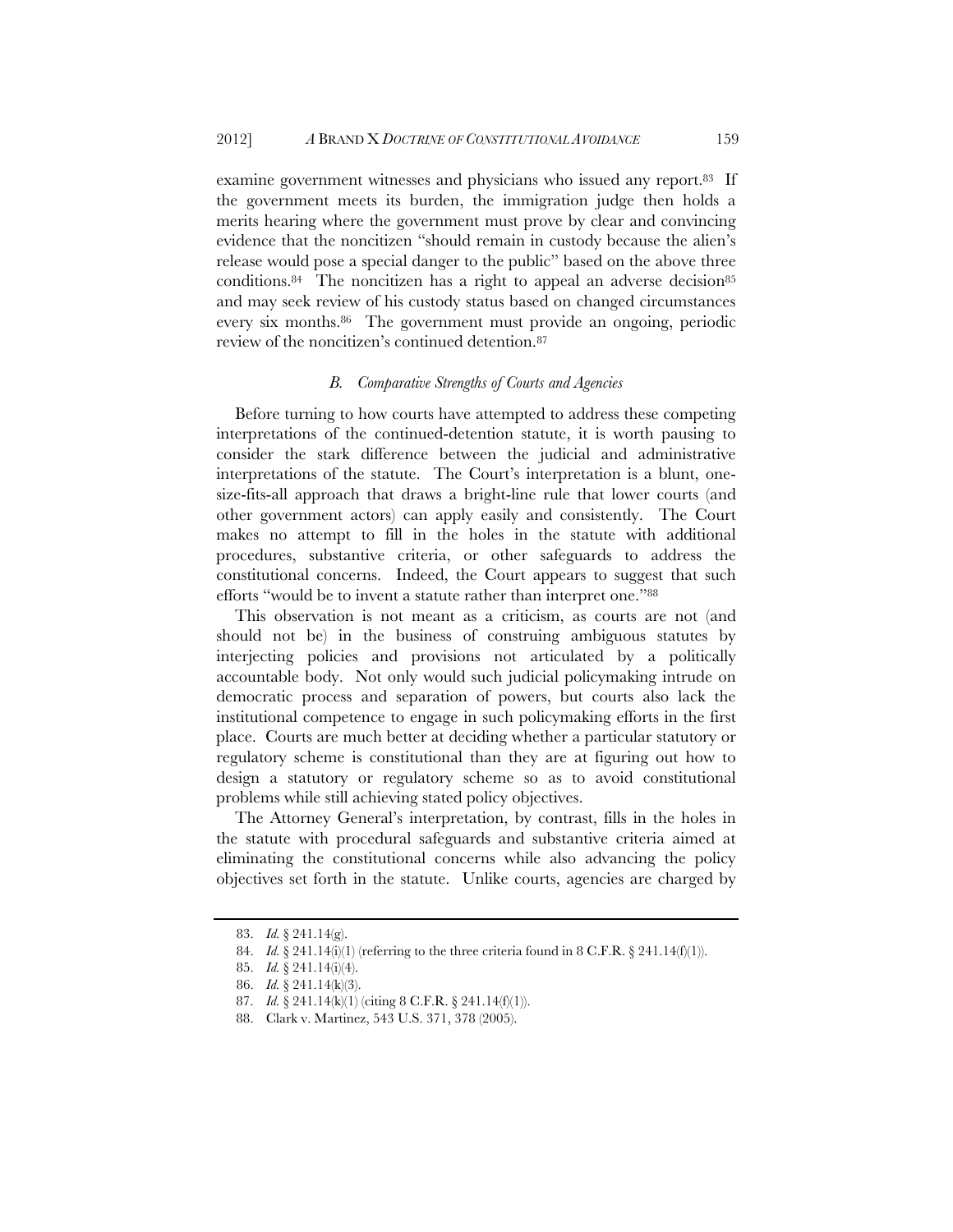Congress to fill in the holes (and by the Executive to execute the law) in precisely this manner. And they have several tools to assist them in this policymaking function. For instance, as opposed to courts, agencies employ experts in the relevant regulatory context who are familiar with the policy objectives and may have encountered similar deficiencies in procedures or substantive criteria in related contexts.89 Agencies also have access to bureaucrats in other administrative contexts with expertise in designing regulatory schemes that provide sufficient and efficient procedures.

Moreover, in certain contexts such as this one, agencies benefit from direct feedback from the public and nongovernmental experts through notice-and-comment rulemaking. Such rulemaking is the process by which a proposed regulation is published in the *Federal Register* and is open to comment by the general public. The agency must respond to significant objections to the agency's proposed regulation, and the adequacy of its response is subject to judicial review.90 Through this notice-and-comment rulemaking process, the agency can benefit from nongovernmental experts in the field. By considering improvements suggested by these experts and the general public, the regulations agencies ultimately adopt are likely to be more effective in providing adequate procedures, realizing the policy objectives, and avoiding unintended consequences.91 Indeed, Congress has imposed notice-and-comment rulemaking, as the Sixth Circuit explained, primarily "to get public input so as to get the wisest rules."92 Additionally, such rulemaking allows the President and Congress to influence the regulations that agencies adopt—thus increasing political accountability.93

<sup>89.</sup> *See, e.g.*, 1 RICHARD J. PIERCE, JR., ADMINISTRATIVE LAW TREATISE § 6.9, at 377 (4th ed. 2002) ("An agency with expertise in a particular area of regulation has an enormous advantage over a reviewing court in making this complicated judgment."); Bamberger, *supra* note 14, at 96 (explaining that "the shortcomings of judicial capacity, which [normative] canons are, at least in part, intended to overcome—inferior capacity for fact-finding and policymaking on one hand, and a hesitance to strike down, on direct constitutional grounds, legislation enacted through democratic processes, on the other—are the very same competencies at which agencies may excel"); Mathew D. McCubbins, Roger G. Noll, & Barry R. Weingast, *Administrative Procedures as Instruments of Political Control*, 3 J.L. ECON. & ORG. 243, 247 (1987) (noting that bureaucrats become experts in their own policy areas).

<sup>90.</sup> *See, e.g.*, M. Elizabeth Magill, *Agency Choice of Policymaking Form*, 71 U. CHI. L. REV. 1383, 1390 (2004); Richard J. Pierce, Jr., *Distinguishing Legislative Rules from Interpretative Rules*, 52 ADMIN. L. REV. 547, 549–50 (2000).

<sup>91.</sup> *See, e.g.*, Pierce, *supra* note 90, at 550 ("[Notice-and-comment rulemaking] enhances the quality of rules by allowing the agency to obtain a better understanding of a proposed rule's potential effects in various circumstances and by allowing the agency to consider alternative rules that might be more effective in furthering the agency's goals or that might have fewer unintended adverse effects.").

<sup>92.</sup> Dismas Charities, Inc. v. DOJ, 401 F.3d 666, 680 (6th Cir. 2005).

<sup>93.</sup> *See* Pierce, *supra* note 90, at 550. Indeed, the President, through the Office of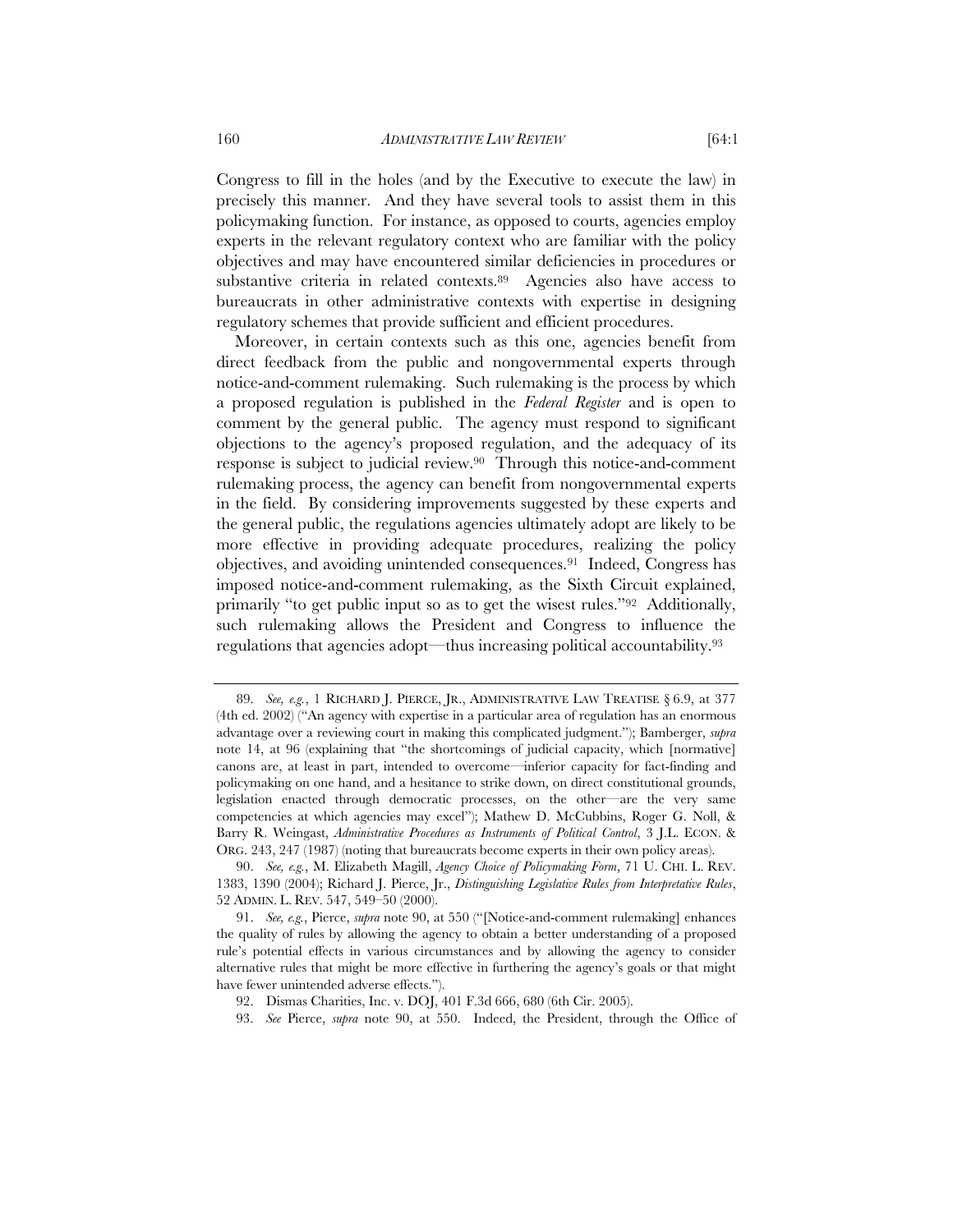In sum, this example of competing judicial and administrative interpretations underscores the comparative institutional strengths of courts and agencies. To be sure, courts have expertise to decide whether a statutory or regulatory scheme is actually constitutional. But agencies, as a practical matter, are often better equipped to fill the holes in the statutes they administer with sufficient procedural and substantive safeguards to avoid constitutional questions in the first place. This is particularly true where, as here, Congress has required the agency to engage in notice-andcomment rulemaking. This practical consideration of comparative expertise provides further support for discontinuing the use of modern constitutional avoidance in the review of administrative interpretations of law.

## *C. Judicial Attempts to Address Competing Interpretations*

Despite the fact that the Attorney General's interpretation arguably resolves the constitutional questions the *Zadvydas* Court identified, courts have not reached the same conclusion about whether the judicial or administrative interpretation should control.

The Ninth Circuit was the first federal court of appeals to consider the constitutionality of these regulations. In *Thai v. Ashcroft*, a three-judge panel struck down the regulations as foreclosed by *Zadvydas*.94 The panel held that the agency was constrained by the *Zadvydas* Court's imposition of a sixmonth limitation on how long the government could hold a noncitizen subject to removal. In other words, the Supreme Court in *Zadvydas* construed away all ambiguity in the statute such that the agency no longer had discretion to provide an alternative interpretation. This approach parallels the traditional application of modern avoidance in the review of administrative interpretations of law, in that modern avoidance was arguably applied to construe away the ambiguity or otherwise override the administrative interpretation.

Judge Kozinski, joined by four other judges, dissented from the denial of rehearing en banc.95 The dissent noted that *Zadvydas* only dealt with nondangerous removable noncitizens covered by the second category of the statute, not especially dangerous removable noncitizens covered by the third category. Moreover, "The [Attorney General's] regulations are

Information and Regulatory Affairs, even requires further executive review and consultation with interested parties of certain substantial agency rulemaking. *See generally* Steven Croley, *White House Review of Agency Rulemaking: An Empirical Investigation*, 70 U. CHI. L. REV. 821 (2003).

<sup>94. 366</sup> F.3d 790 (9th Cir. 2004).

<sup>95.</sup> Thai v. Ashcroft, 389 F.3d 967 (9th Cir. 2004) (en banc) (Kozinski, J., dissenting).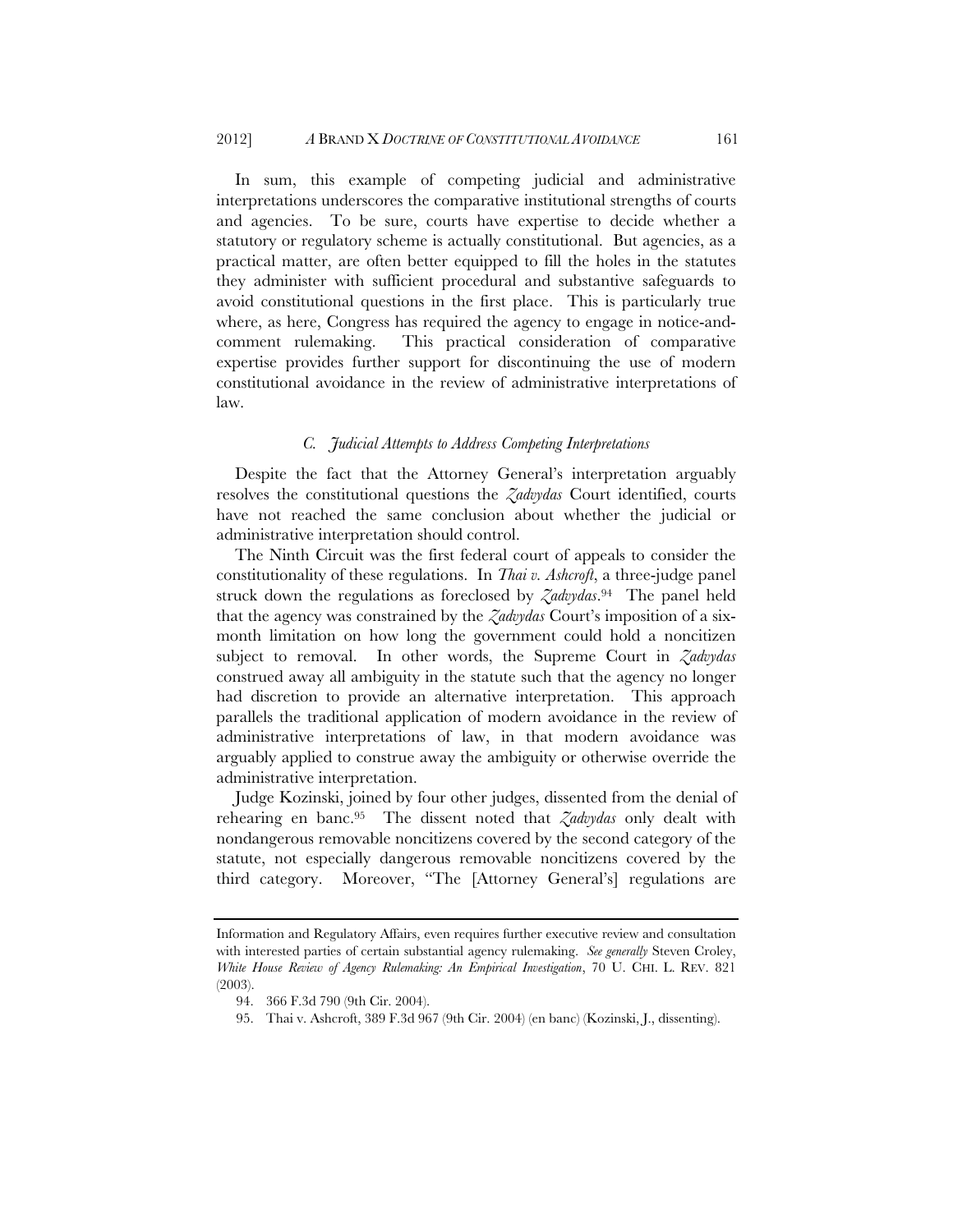tailored to allay the Supreme Court's constitutional doubts"96: only a narrow subset of removable noncitizens—those mentally ill, violent criminal noncitizens who are "likely to engage in acts of violence in the future" and for whom "[n]o conditions of release can reasonably be expected to ensure the safety of the public"97—are subject to continued detention. In addition, the regulations provide ample procedural protections, including required mental health evaluations, a preliminary and then plenary hearing before an immigration judge, rights to examine witnesses and evidence, and further appellate review and periodic agency re-review. Moreover, the government bears the burden to prove, by clear and convincing evidence, that the noncitizen merits continued detention.<sup>98</sup> The dissent noted that "[t]he Court said nothing about how the statute is to be construed in situations where the alien is given the procedural protections it found missing in *Zadvydas*."99

Judge Kozinski's argument foreshadowed the reasoning of the Supreme Court's subsequent decision in *Brand X*:

There can be no doubt that, had the regulations been promulgated *before Zadvydas*, they would have been upheld. In adopting the regulations, the [Attorney General] drew upon a broad grant of regulatory authority, and the statute itself—as written by Congress—clearly authorizes detention of aliens beyond six months. Because the regulations obviate the constitutional doubts expressed in *Zadvydas*, the reasons given by the Court in that opinion would not have provided a basis for striking down the regulations. There is no

<sup>96.</sup> *Id.* at 970. Indeed, when developing these regulations, the Attorney General explained that section 241.14 was created "to justify continued detention of a particular alien because of special circumstances, of the sort discussed in the Supreme Court's decision in *Zadvydas*, even though the alien's removal is not significantly likely in the reasonably foreseeable future." Continued Detention of Aliens Subject to Final Orders of Removal, 66 Fed. Reg. 56,967, 56,968–69 (Nov. 14, 2001) (codified at 8 C.F.R. pt. 241 (2010)); *see also* Zadvydas v. Davis, 533 U.S. 678, 690–91 (2001) ("[W]e have upheld preventive detention based on dangerousness only when limited to specially dangerous individuals and subject to strong procedural protections. . . . In cases in which preventive detention is of potentially *indefinite* duration, we have also demanded that the dangerousness rationale be accompanied by some other special circumstance, such as mental illness, that helps to create the danger." (citing Kansas v. Hendricks, 521 U.S. 346 (1997))). The Ninth Circuit panel rejected the dissent's reliance on this language from *Zadvydas*:

The statement in *Zadvydas* that noncriminal detention by the Government is permissible only in narrow nonpunitive circumstances was intended to illustrate what the Government is generally *prohibited* from doing, and what it may in some circumstances be permitted to do. It did not state what the Government is authorized to do under  $\S 1231(a)(6)$ .

*Thai*, 366 F.3d at 795.

<sup>97. 8</sup> C.F.R. § 241.14(f) (2011).

<sup>98.</sup> *Thai*, 389 F.3d at 970 (Kozinski, J., dissenting).

<sup>99.</sup> *Id.*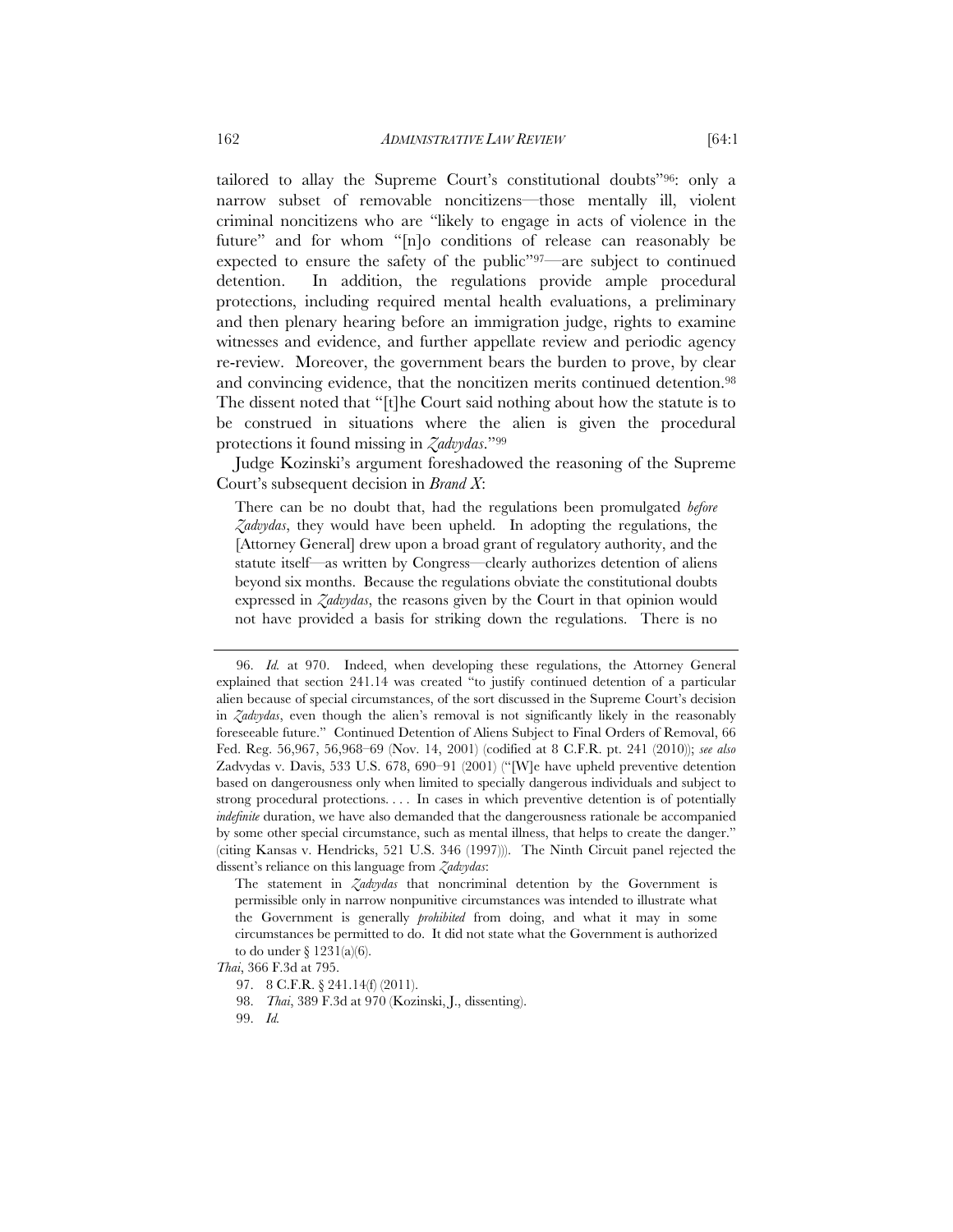legitimate reason the result should be different just because the [Attorney General] promulgated the regulations after *Zadvydas*. 100

To hold otherwise, as the panel did, Judge Kozinski argued:

[I]mplicates important separation of powers principles. . . . Given the plenary authority of the political branches in the field of immigration, the judiciary must be particularly careful not to cut off the [Attorney General's] earnest effort to fulfill the function entrusted to him by Congress within constitutional limits. The panel's opinion takes the opposite approach, perversely leaving the [Attorney General], when acting pursuant to authority expressly granted to him by Congress, with fewer powers to detain undocumented aliens who are mentally disturbed and dangerous than the states have in detaining dangerous U.S. citizens.<sup>101</sup>

Four years later, in *Tran v. Mukasey*, the Fifth Circuit joined the Ninth Circuit in striking down the continued detention regulations.102 Unlike the Ninth Circuit in *Thai v. Ashcroft*, the Fifth Circuit decided this case after the Supreme Court issued its *Brand X* decision. The government, however, did not rely on or even cite *Brand X* and instead argued that the court should adopt the reasoning in Judge Kozinski's *Thai* dissent.103 The Fifth Circuit rejected that argument as foreclosed by *Zadvydas* and *Clark* because those two Supreme Court precedents had construed away any ambiguity in the statute.104

Later that year, in *Hernandez-Carrera v. Carlson*, the Tenth Circuit reached the opposite conclusion by applying *Brand X* to allow the agency's continued detention regulations to stand.105 This case involved two petitioners who had sought habeas relief for their continued (and

103. *Id.* at 483.

105. *Hernandez-Carrera*, 547 F.3d at 1242.

 <sup>100.</sup> *Id.*; *see also* Hernandez-Carrera v. Carlson, 547 F.3d 1237, 1248 (10th Cir. 2008) ("Judge Kozinski, dissenting from denial of rehearing *en banc* in *Thai*, anticipated *Brand X* to reach a conclusion similar to that which we reach today."), *cert. denied*, 130 S. Ct. 1011 (2009).

 <sup>101.</sup> *Thai*, 389 F.3d at 971 (Kozinski, J., dissenting) (citing Boutilier v. INS, 387 U.S. 118, 123 (1967)).

<sup>102. 515</sup> F.3d 478, 485 (5th Cir. 2008).

 <sup>104.</sup> *Id.* at 484 ("The Supreme Court has twice held that § 1231(a)(6) does not authorize indefinite detention for any class of aliens covered by the statute. We are bound by the statutory construction put forward in *Zadvydas* and *Clark*. Accordingly, 8 C.F.R. § 241.14, which was enacted under the authority of  $\S 1231(a)(6)$ , cannot authorize Tran's indefinite detention." (citing Rivers v. Roadway Express, Inc., 511 U.S. 298 (1994)). As discussed more fully below, the Fifth Circuit's conclusion is in tension with the *Brand X* Court's holding that "[o]nly a judicial precedent holding that the statute unambiguously forecloses the agency's interpretation, and therefore contains no gap for the agency to fill, displaces a conflicting agency construction." Nat'l Cable & Telecomms. Ass'n v. Brand X Internet Servs., 545 U.S. 967, 982–83 (2005).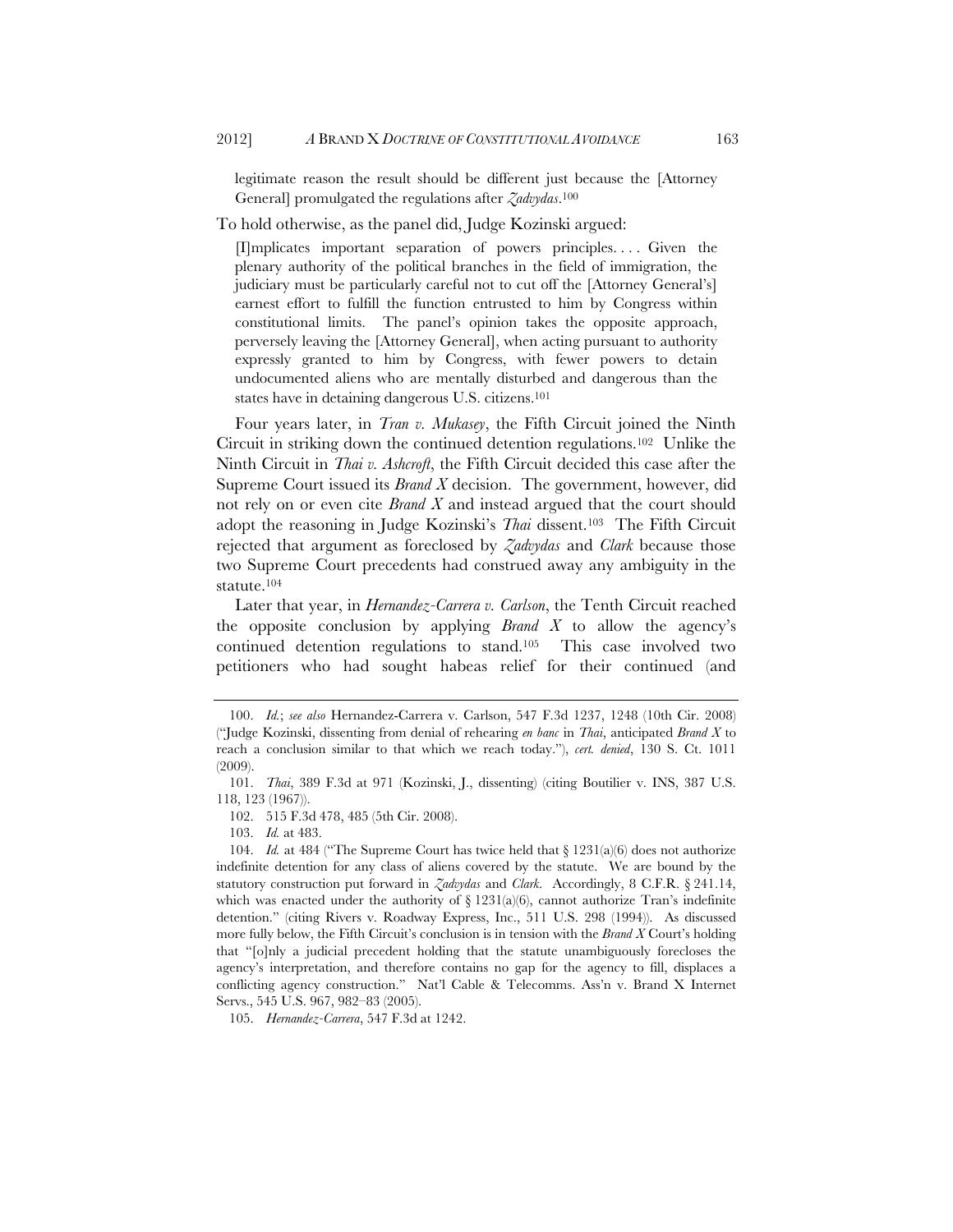apparently indefinite) detention pending removal. Likely because of the petitioners' criminal history, the government had been unable to find a country that was willing to accept them. One petitioner, for instance, had been convicted of sexually assaulting a seven-year-old boy and had admitted to involvement in several hundred pedophilic contacts with children in Cuba and in the United States. While in custody, he was diagnosed with pedophilia. The other petitioner had been diagnosed with schizophrenia and had been convicted of battery and indecent exposure before being detained by the Immigration and Naturalization Service (INS). While in INS custody, the petitioners were examined by mental health professionals and deemed especially dangerous. After being provided the procedural protections set forth in the continued detention regulations, an immigration judge concluded that there were no reasonable conditions of release that could reasonably be expected to ensure the safety of the public and thus ordered continued detention for both petitioners.106

The district court, like the Fifth and Ninth Circuits, found the continued detention regulations to be ultra vires and granted the petitioners' writs of habeas corpus.<sup>107</sup> The Tenth Circuit reversed. Writing for the panel, Judge McConnell explained that the court had to answer two questions:

[I]n order to determine whether the Attorney General's construction of 8 U.S.C. § 1231(a)(6) warrants deference, notwithstanding the Supreme Court's contrary construction of the statute in *Zadvydas* and [*Clark v.*] *Martinez*, we must ask: 1) whether "the statute is silent or ambiguous" as to the Attorney General's authority to detain certain categories of aliens beyond the ninety day removal period; and 2) whether the agency's construction of the statute represents a "permissible reading of the statute."108

After concluding that the statute was ambiguous, the court held that the agency's construction was a permissible reading of the statute for three reasons.

*First*, the court found the agency's construction permissible because "the substantive limitations built into the Attorney General's power to detain aliens beyond the removal period, as well as the procedural protections provided in such cases, are sufficient to satisfy due process," and thus "the agency's construction of  $\S 1231(a)(6)$  no longer raises serious constitutional

 <sup>106.</sup> *See id.* at 1242–44 (providing background on the two petitioners).

 <sup>107.</sup> Hernandez-Carrera v. Carlson, 546 F. Supp. 2d 1185, 1189 (D. Kan. 2008) ("The court finds no meaningful way to distinguish the facts and circumstances of the two remaining petitioners in the present case from the petitioners in *Tuan Thai* and *Tran*, and thus adopts and incorporates the reasoning of those courts and reaches the same conclusion."), *vacated and remanded*, 547 F.3d 1237 (10th Cir. 2008).

 <sup>108.</sup> *Hernandez-Carrera*, 547 F.3d at 1244–45.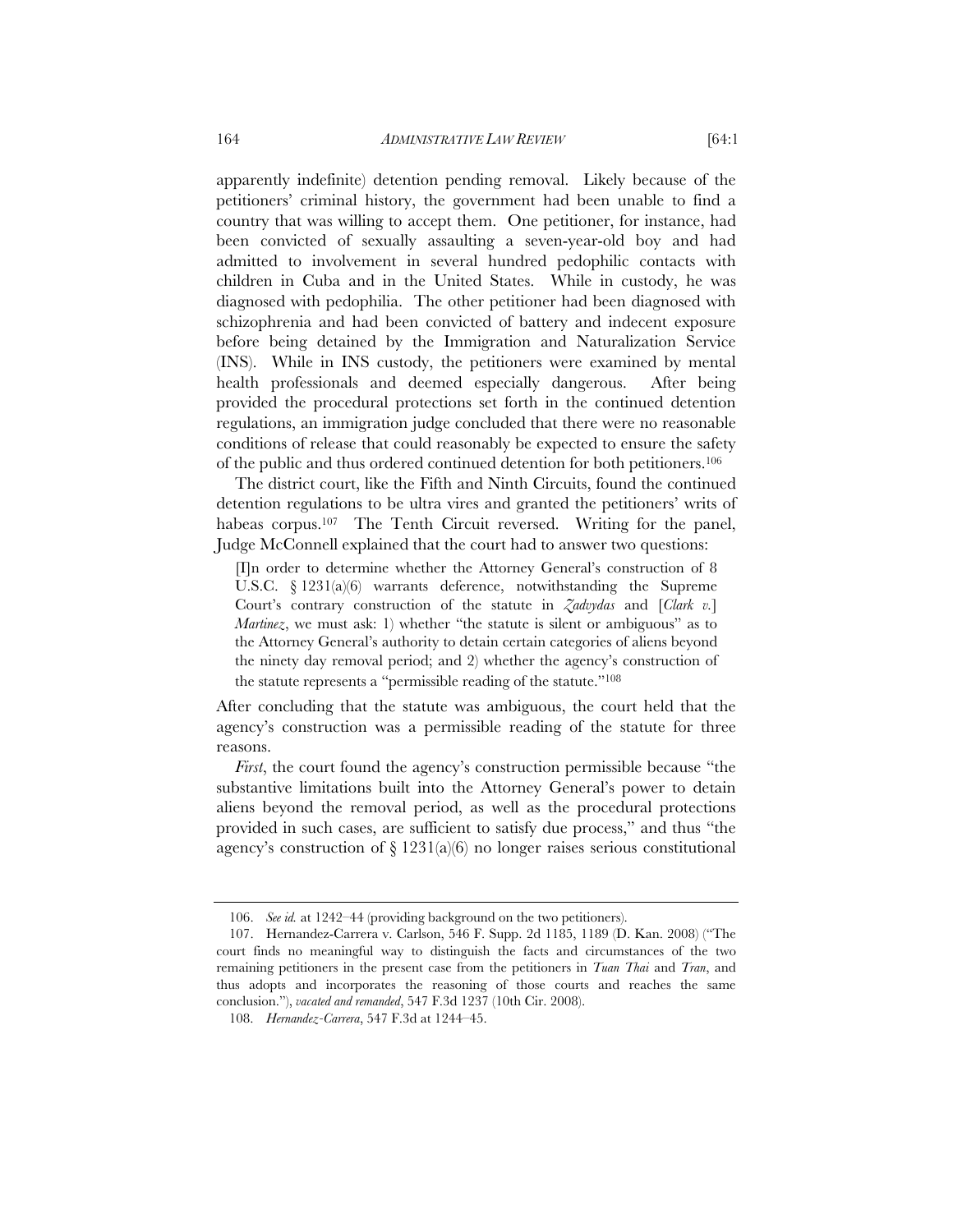doubts."109 As Judge Kozinski had previously observed, the court found that the procedural protections established by the regulations avoid all of the constitutional concerns identified in *Zadvydas* (and *Clark*).110

*Second*, the Tenth Circuit rejected the petitioners' argument that "the Supreme Court's construction of § 1231(a)(6) in *Zadvydas* and *Martinez* forecloses any subsequent, contrary interpretation by the Attorney General."111 The court explained that the Fifth and Ninth Circuits' contrary conclusions could not be squared with *Brand X*, which reaffirmed the holding "in *Chevron* that 'ambiguities in statutes within an agency's jurisdiction to administer are delegations of authority to the agency to fill the statutory gap in reasonable fashion.'"112 The court further explained that "[j]udicial deference to administrative interpretations in these cases is not a policy choice, but rather a means of giving effect to congressional intent."113 Accordingly, under *Brand X* it did not matter that the judicial interpretation preceded the agency's interpretation; to hold otherwise "would be ignoring Congress' choice to empower an agency, rather than the courts, to resolve this kind of statutory ambiguity."114 Moreover, the court rejected the petitioners' argument, perhaps first articulated by Justice Stevens in his concurring opinion in *Brand X*, that the *Brand X* rule "would not necessarily be applicable to a decision by [the Supreme Court] that would presumably remove any pre-existing ambiguity."115 The Tenth

 <sup>109.</sup> *Id.* at 1251.

 <sup>110.</sup> *Id.* at 1253; *see id.* at 1253–56 (discussing at length the adequacy of the procedural protections and otherwise rejecting petitioners' due process claims).

 <sup>111.</sup> *Id.* at 1246.

 <sup>112.</sup> *Id.* (quoting Nat'l Cable & Telecomms. Ass'n v. Brand X Internet Servs., 545 U.S. 967, 980 (2005)).

 <sup>113.</sup> *Id.*

 <sup>114.</sup> *Id.*

 <sup>115.</sup> *Id.* at 1247 (alteration in original) (quoting *Brand X.*, 545 U.S. at 1003 (Stevens, J., concurring)). As the Tenth Circuit noted, Justice Stevens may have been referring to a ruling that a statute was unambiguous. *Id.* At least one commentator, as the court also noted, has argued that Justice Stevens was reserving a *Chevron* veto power for the Supreme Court. *See id.*; Kathryn A. Watts, *Adapting to Administrative Law's* Erie *Doctrine*, 101 NW. U. L. REV. 997, 1000 n.19 (2007) ("[O]ne Justice (Stevens) took the view that agencies should be able to trump lower court interpretations but not necessarily Supreme Court interpretations."). Indeed, a student note commenting on the Tenth Circuit's opinion argues that the relevant Supreme Court precedent had foreclosed the Tenth Circuit's holding and proposes a three-factor test for determining when the *Brand X* rule should be applied to Supreme Court precedent. *See* Brandon L. Phillips, Note, *Questioning the Supremacy of the Supreme Court:* Hernandez-Carrera v. Carlson *and the Tenth Circuit's Justification for Indefinite Detention under the* Brand X *Framework*, 96 IOWA L. REV. 1099, 1121–23 (2011) ("(1) whether the statute was intended to limit agency action; (2) whether the statute inherently involves, or could lead to, significant constitutional issues; and (3) whether the judicial interpretation was intended to foreclose alternative agency interpretations.").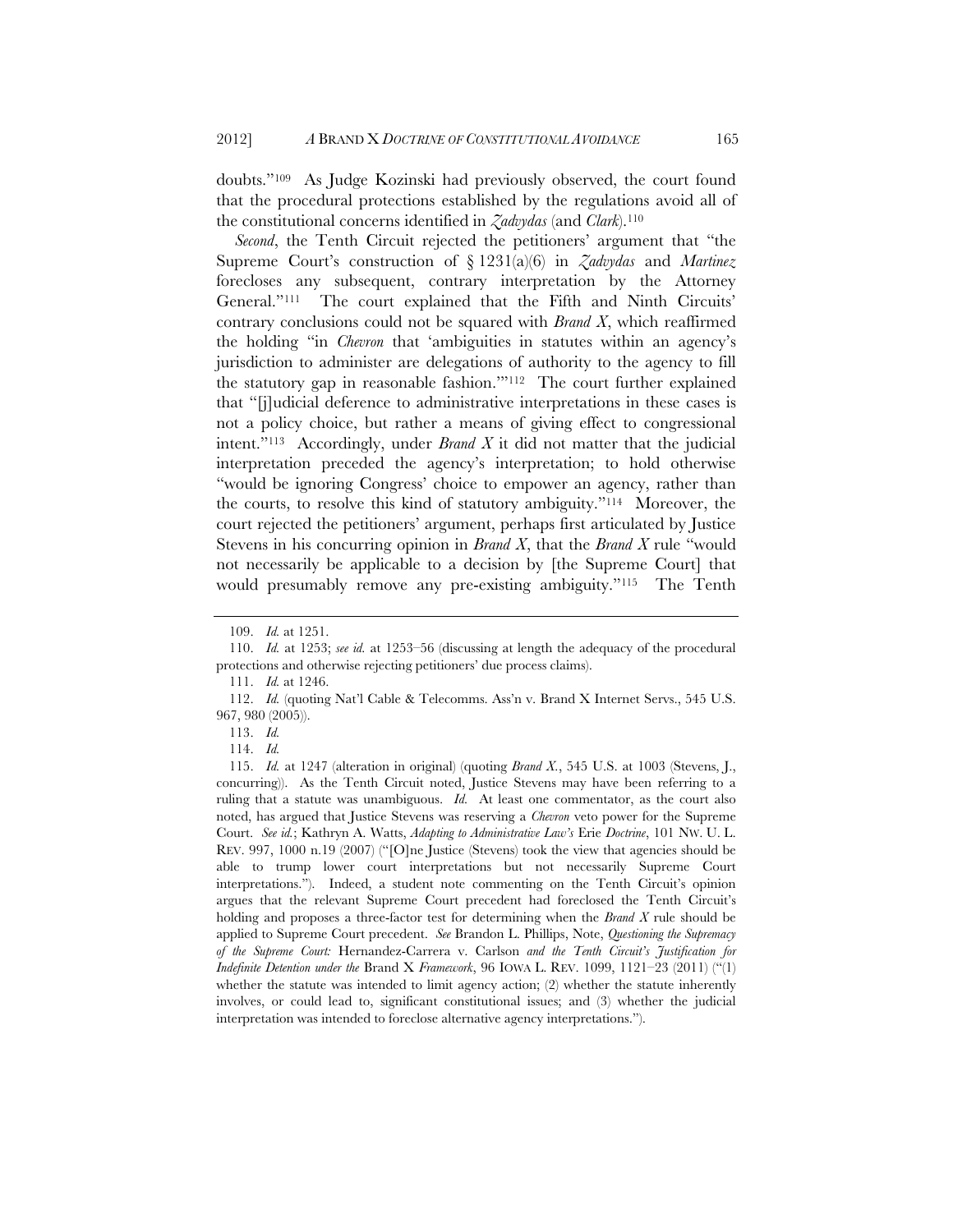Circuit held that *Brand X* made no such exception and that such an exception would be contrary to the administrative law principles articulated in *Chevron* and *Brand X*.

*Third*, and most relevant for the purposes of this Article, the Tenth Circuit "address[ed] whether, and in what manner, an agency's interpretive discretion is constrained by the canon of constitutional avoidance."116 The petitioners had argued that constitutional avoidance "trumps" *Chevron*, whereas the government had argued that constitutional avoidance never precludes an agency's interpretation of a statute when *Chevron* deference is otherwise appropriate. The court held that "the answer is in between"117: constitutional avoidance does not trump an agency's interpretation of an ambiguous statute it administers if the interpretation is reasonable and avoids serious constitutional doubts. In reaching this conclusion, the court explained that "[i]t is well established that the canon of constitutional avoidance does constrain an agency's discretion to interpret statutory ambiguities, even when *Chevron* deference would otherwise be due."118 After reviewing the relevant Supreme Court precedent, the Tenth Circuit concluded:

[E]ven after a court has construed a statute to avoid constitutional doubts, an agency remains free to interpret the same statute in a different manner so long as its subsequent interpretation is reasonable and avoids serious constitutional questions. A court's prior judicial construction of a statute, applying the avoidance canon, precludes an alternative agency construction only when no alternative, reasonable construction would avoid constitutional doubts. In that case the only "permissible" construction is the reading which does not provoke a serious constitutional question. In the ordinary case, however, courts should review a new agency interpretation afresh to determine whether the agency's reading sufficiently avoids raising constitutional doubts, such that it ought to be entitled to deference.<sup>119</sup>

Because, as discussed above, the Tenth Circuit concluded that the continued detention regulations avoided all constitutional issues, it upheld

 <sup>116.</sup> *Hernandez-Carrera*, 547 F.3d at 1249.

 <sup>117.</sup> *Id.* This approach appears analogous to the approach the Court of Appeals for the D.C. Circuit had previously adopted: "This canon of constitutional avoidance trumps *Chevron* deference, and we will not submit to an agency's interpretation of a statute if it 'presents serious constitutional difficulties[.]' But we do not abandon *Chevron* deference at the mere mention of a possible constitutional problem; the argument must be serious." Nat'l Mining Ass'n v. Kempthorne, 512 F.3d 702, 711 (D.C. Cir. 2008) (citations omitted).

 <sup>118.</sup> *Hernandez-Carrera*, 547 F.3d at 1249; *see also id.* at 1249–50 (citing Solid Waste Agency of N. Cook Cnty. v. U.S. Army Corps of Eng'rs, 531 U.S. 159, 172–73 (2001); Edward J. DeBartolo Corp. v. Fla. Gulf Coast Bldg. & Constr. Trades Council, 485 U.S. 568, 577 (1988)).

 <sup>119.</sup> *Id.* at 1251.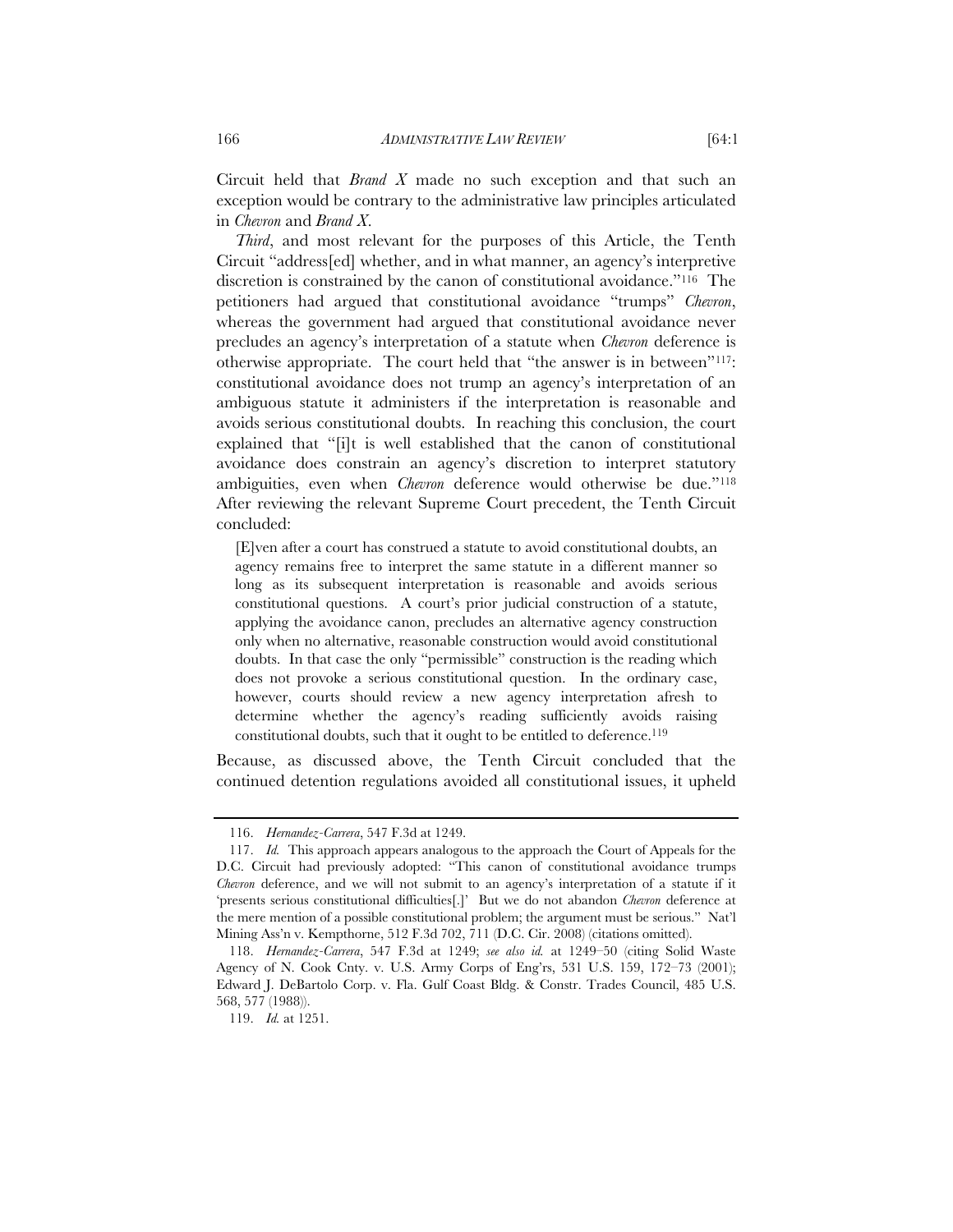the regulations and thus reversed the habeas relief granted by the district court.

Despite the fact that the Tenth Circuit's decision in *Hernandez-Carrera* created a  $2-1$  circuit split,<sup>120</sup> the Supreme Court denied further review.<sup>121</sup> The denial of certiorari review is not too surprising as the circuit split was shallow and arguably could have resolved itself, as the Tenth Circuit posited,122 because neither the Fifth nor the Ninth Circuit considered *Brand X*. Indeed, the Ninth Circuit—with respect to a different immigration statute—appears to have recently adopted the same rule regarding constitutional avoidance.123 The Tenth Circuit has also reaffirmed this rule in a different context: "Even when a Supreme Court decision conflicts with an agency's subsequent decision over the meaning of the same statute, we must still defer to the agency's decision, so long as it is reasonable and constitutional."124 To date, no other court of appeals has addressed the continued-detention statute.125

While the Tenth Circuit correctly recognized that constitutional avoidance does not always trump *Chevron* deference, Judge McConnell did not go far enough. As discussed in Part III, the court should have held that avoidance plays no role under *Chevron* unless the court determines that the agency's interpretation is not constitutional.

 <sup>120.</sup> *See* Gillian E. Metzger, *Ordinary Administrative Law as Constitutional Common Law*, 110 COLUM. L. REV. 479, 499 n.73 (2010) ("A circuit split currently exists on the question of whether the government's new regulation qualifies for *Chevron* deference.").

<sup>121.</sup> Hernandez-Carrera v. United States, 130 S. Ct. 1011 (2009).

 <sup>122.</sup> *Hernandez-Carrera*, 547 F.3d at 1248 ("We are reassured in disagreeing with the Fifth and Ninth Circuit by the fact that neither court considered the Supreme Court's *Brand X* decision."), *cert. denied*, 130 S. Ct. 1011 (2009).

 <sup>123.</sup> *See* Diouf v. Napolitano, 634 F.3d 1081, 1090 (9th Cir. 2011) ("We may not defer to [Department of Homeland Security] regulations interpreting  $\S 1231(a)(6)$ , however, if they raise grave constitutional doubts.").

 <sup>124.</sup> Olivan-Duenas v. Holder, 416 F. App'x 678, 680 n.1 (10th Cir. 2011) (emphasis omitted) (citing *Hernandez-Carrera*, 547 F.3d at 1242).

 <sup>125.</sup> One district court has adopted the Tenth Circuit's reasoning. *See* Marquez-Coromina v. Hollingsworth, 692 F. Supp. 2d 565, 574 (D. Md. 2010) ("The court finds the reasoning of *Hernandez-Carrera* persuasive and will apply it to the near-identical facts of this case. Accordingly, the court finds that 8 C.F.R.  $\S 241.14(f)(1)$  is a reasonable interpretation of 8 U.S.C. § 1231(a)(6) entitled to *Chevron* deference.").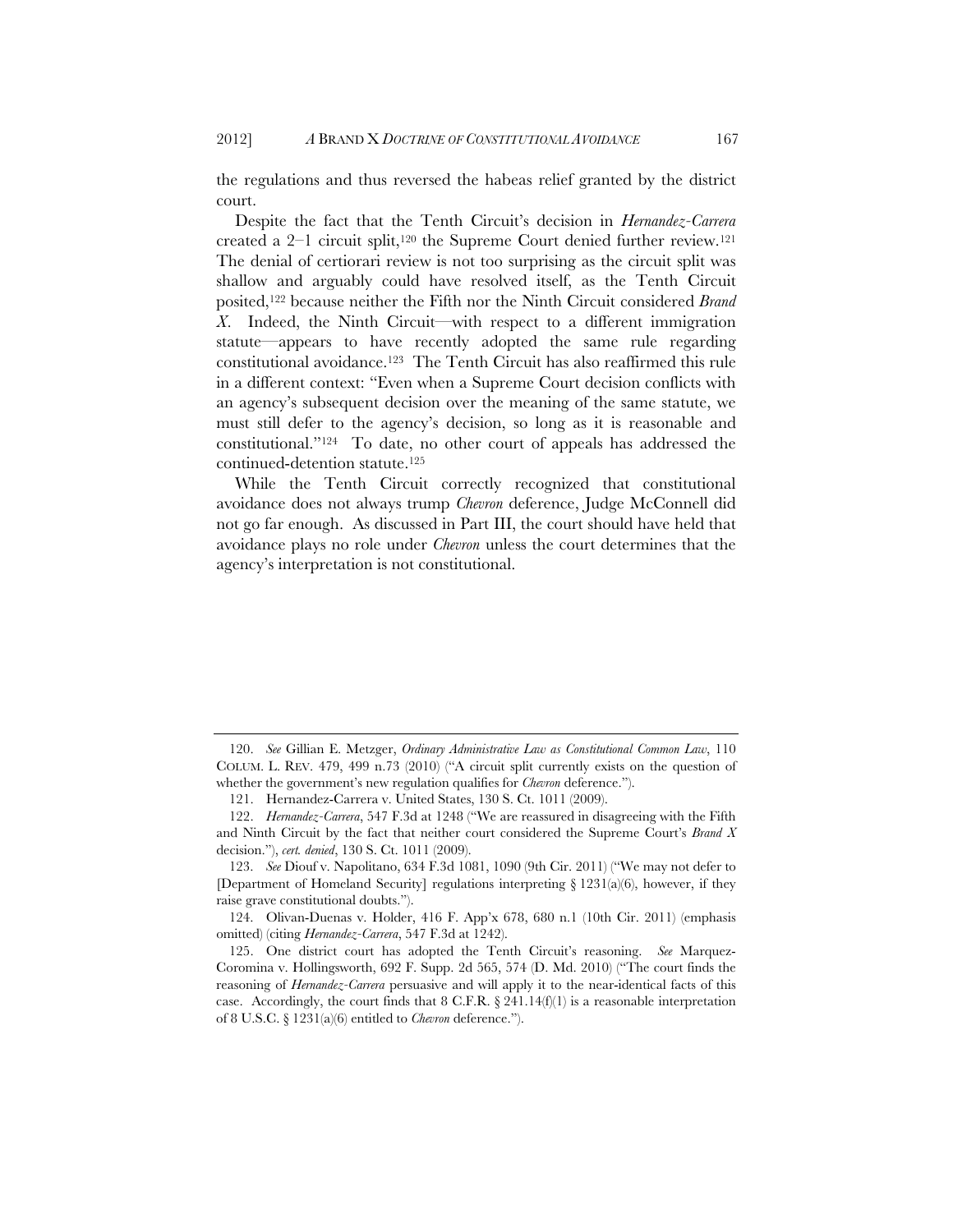#### III. *BRAND X* PRINCIPLES OF ADMINISTRATIVE LAW

Determining the role modern constitutional avoidance should play in the review of administrative interpretations of law is, like the *Chevron* rule itself, a two-step inquiry.

First, Part III.A explores whether modern avoidance should apply at *Chevron* step one—i.e., whether a court should invoke modern avoidance to construe away an ambiguity in the statute and thus not defer to the agency's interpretation (even if the agency's interpretation is actually constitutional). While, as discussed above, the Supreme Court's decisions on this point are unclear, many lower courts and scholars have concluded that modern avoidance trumps *Chevron* deference at step one. Part III.A explains how the Court's reasoning in *Brand X* and its progeny have made clear that modern avoidance should play no role at *Chevron* step one—a conclusion that Judge McConnell and Professor Kenneth Bamberger have similarly reached in the wake of *Brand X*.

Second, Part III.B explores the more difficult question—i.e., whether modern avoidance should apply at *Chevron* step two as a reasonableness check on agency action. In contrast to the conclusion reached by Judge McConnell and Professor Bamberger, this Article concludes that modern avoidance should play no role at *Chevron* step two. Such use of modern avoidance would do serious violence to the separation of powers by permitting a court's tentative constitutional determination to override a coequal branch's conclusion that an otherwise permissible interpretation of an ambiguous statute comports with the Constitution. Part III.B explores both the Article I and the Article II aspects of this separation of powers concern. Part III.C then reframes the separation of power considerations through the lens of Dean Rubin's network theory, which further clarifies why modern avoidance should play no role in the review of administrative interpretations of law.

## A. Clark*,* Brand X*, and Its Progeny: No Avoidance at* Chevron *Step One*

The October Term of 2004 brought some clarity to the role of modern avoidance in administrative law. First, in *Clark v. Martinez*, the Court addressed the doctrine of modern constitutional avoidance.126 As discussed above, *Clark* dealt with the same continued-detention statute the Court had interpreted three years earlier in *Zadvydas*.127 (In neither case was the Court considering an agency's interpretation that was owed *Chevron* deference.) There, the Court invoked modern avoidance to limit the government's

<sup>126. 543</sup> U.S. 371 (2005).

<sup>127.</sup> Zadvydas v. Davis, 533 U.S. 678 (2001).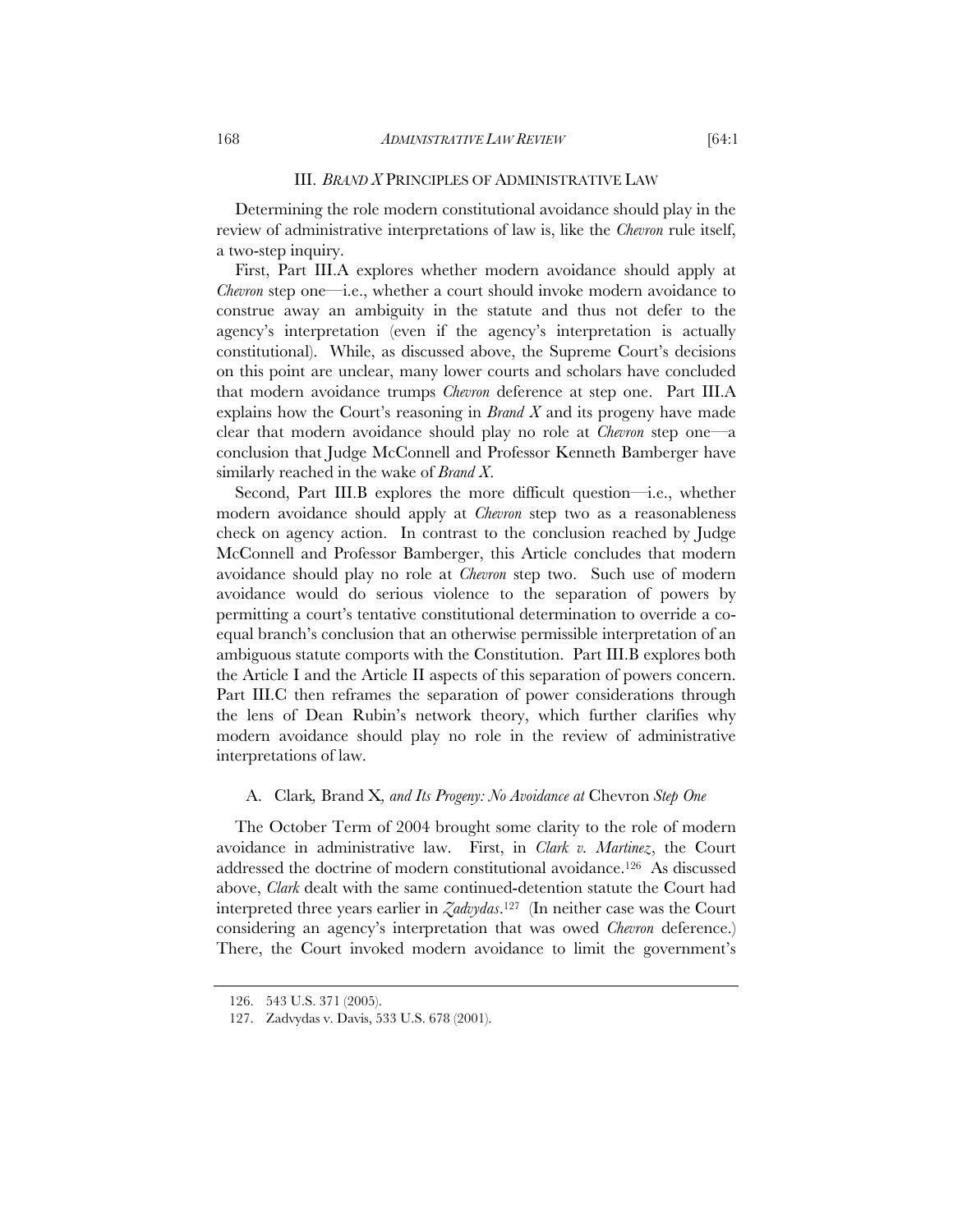detention powers over removable noncitizens<sup>128</sup> to the time period "reasonably necessary" to remove the noncitizens from the country.129 The government had been detaining certain noncitizens indefinitely, even when it knew removal was not reasonably foreseeable because no country was willing to accept the noncitizens. The *Zadvydas* Court established a sixmonth presumptively reasonable detention period after which the noncitizen would have to be released back into the United States if there was "no significant likelihood of removal in the reasonably foreseeable future."130

*Clark* presented the same question but with respect to inadmissible noncitizens. The *Zadvydas* Court had noted that, because inadmissible noncitizens enjoy less constitutional protections than admitted noncitizens, those "who have not yet gained initial admission to this country would present a very different question."131 Notwithstanding these differences, the Court applied the same limitations on both groups because "[t]he operative language of  $[8 \text{ U.S.C.}]$   $\S 1231(a)(6)$ , 'may be detained beyond the removal period,' applies without differentiation to all three categories of aliens that are its subject."132 In so holding, the Court clarified that the modern doctrine of constitutional avoidance "is a tool for choosing between competing plausible interpretations of a statutory text, resting on the reasonable presumption that Congress did not intend the alternative which raises serious constitutional doubts."133 It is not "a method of adjudicating constitutional questions by other means"; it is "a means of giving effect to congressional intent, not of subverting it."134 In sum, "The canon of constitutional avoidance comes into play only when, after the application of ordinary textual analysis, the statute is found to be susceptible of more than one construction; and the canon functions as *a means* of *choosing between* 

 <sup>128.</sup> *See* 8 U.S.C. § 1231(a)(6) (2006) ("An alien ordered removed who is inadmissible under section 1182 of this title, removable under section  $1227(a)(1)(C)$ ,  $1227(a)(2)$ , or  $1227(a)(4)$  of this title or who has been determined by the Attorney General to be a risk to the community or unlikely to comply with the order of removal, may be detained beyond the [ninety-day] removal period . . . .").

 <sup>129.</sup> *Zadvydas*, 533 U.S. at 689, 699.

 <sup>130.</sup> *Id.* at 701.

 <sup>131.</sup> *Id.* at 682.

<sup>132.</sup> Clark v. Martinez, 543 U.S. 371, 378 (2005). This statutory scheme is discussed in more detail in Part I, *infra*.

 <sup>133.</sup> *Clark*, 543 U.S*.* at 381–82 (citing Rust v. Sullivan, 500 U.S. 173, 191 (1991); Edward J. DeBartolo Corp. v. Fla. Gulf Coast Bldg. & Constr. Trades Council, 485 U.S. 568, 575 (1988)).

 <sup>134.</sup> *Id.* at 381–82 (citing NLRB v. Catholic Bishop of Chi., 440 U.S. 490, 502 (1979); Vermeule, *supra* note 5, at 1949).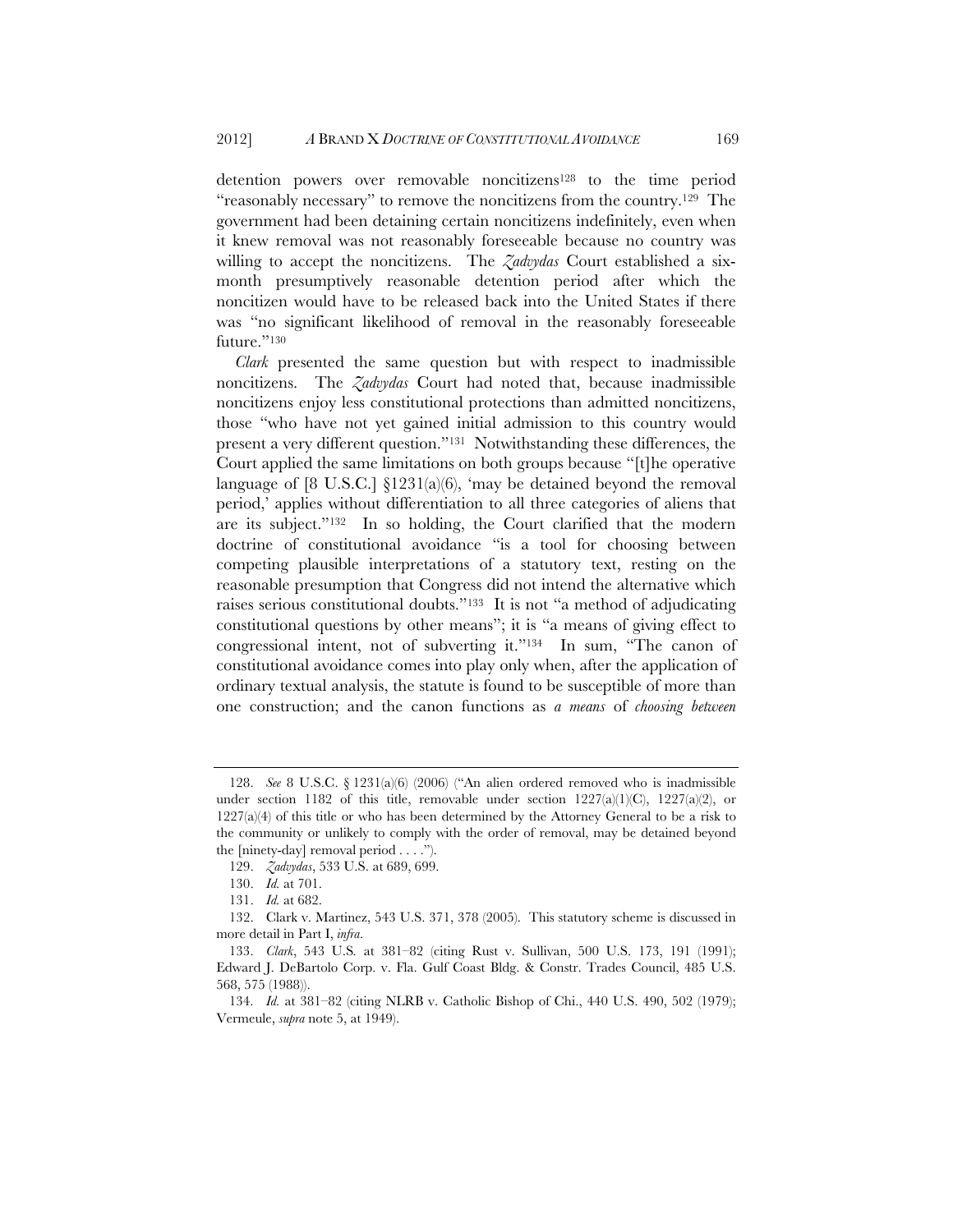*them*."135

Later that Term, in *Brand X*, the Court reaffirmed the general *Chevron* rule: "If a statute is ambiguous, and if the implementing agency's construction is reasonable, *Chevron* requires a federal court to accept the agency's construction of the statute, even if the agency's reading differs from what the court believes is the best statutory interpretation."136 That is because "ambiguities in statutes within an agency's jurisdiction to administer are delegations of authority to the agency to fill the statutory gap in a reasonable fashion."137 The *Brand X* Court took this principle one step further. The Ninth Circuit below had refused to accord *Chevron* deference because it had already construed the same provision of the Communications Act in a conflicting manner. It thus held that the administrative interpretation offered by the Federal Communications Commission (FCC) was foreclosed by that prior precedent.138 The Supreme Court reversed. It held that "[o]nly a judicial precedent holding that the statute unambiguously forecloses the agency's interpretation, and therefore contains no gap for the agency to fill, displaces a conflicting agency construction."139

In other words, once the court has identified such an ambiguity, there is a "presumption" that Congress "desired the agency (rather than the courts) to possess whatever degree of discretion the ambiguity allows"—regardless of any prior judicial interpretation.140 Accordingly, under *Chevron*, an administrative interpretation trumps a judicial one even if the judicial one came first:

Since *Chevron* teaches that a court's opinion as to the best reading of an ambiguous statute an agency is charged with administering is not authoritative, the agency's decision to construe that statute differently from a court does not say that the court's holding was legally wrong. Instead, the agency may, consistent with the court's holding, choose a different

 <sup>135.</sup> *Id.* at 385. The *Clark* Court divided 5–4, with Justice Thomas arguing in dissent, *inter alia*, that the majority had distorted the modern constitutional avoidance doctrine by adopting a "lowest common denominator" approach—i.e., asking whether an interpretation would raise constitutional doubts for third parties not before the court (instead of just focusing on petitioners). *Compare id.* at 392–401 (Thomas, J., dissenting), *with id.* at 380–83 (majority opinion). *See also supra* note 29 (discussing this further extension of modern constitutional avoidance).

 <sup>136.</sup> Nat'l Cable & Telecomms. Ass'n v. Brand X Internet Servs., 545 U.S. 967, 980 (2005) (citing Chevron U.S.A. Inc. v. Natural Res. Def. Council, Inc., 467 U.S. 837, 843–44 & n.11 (1984)).

 <sup>137.</sup> *Id.*

 <sup>138.</sup> *Id.* at 982.

 <sup>139.</sup> *Id.* at 982–83.

 <sup>140.</sup> *Id.* at 982 (quoting Smiley v. Citibank (S.D.), N.A., 517 U.S. 735, 740–41 (1996)).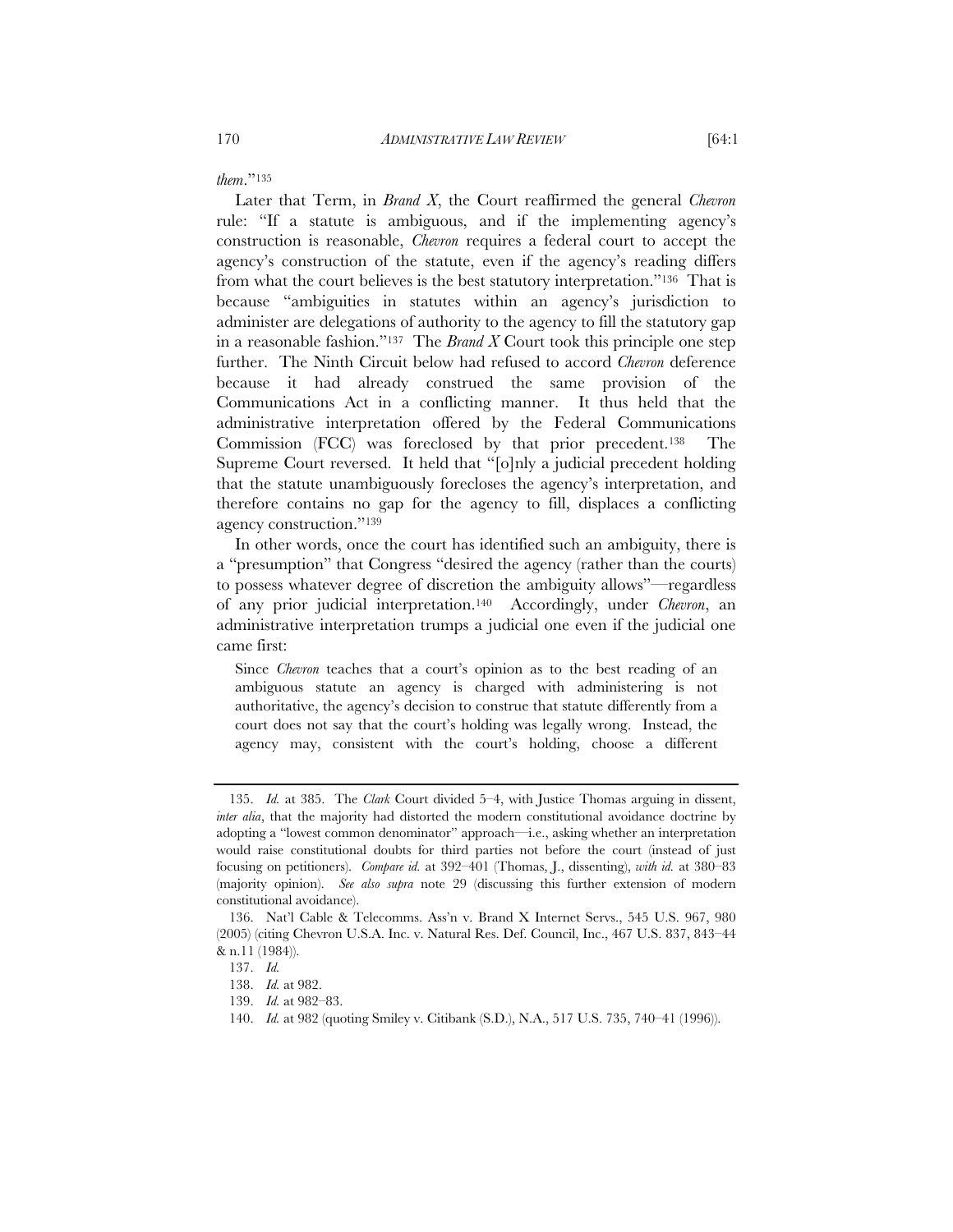construction, since the agency remains the authoritative interpreter (within the limits of reason) of such statutes.<sup>141</sup>

Justice Scalia dissented, predicting that the "wonderful new world that the Court creates" is "one full of promise for administrative-law professors in need of tenure articles and, of course, for litigators."142 He accused the majority of creating a "breathtaking novelty: judicial decisions subject to reversal by executive officers."143 This new rule, he argued, is unconstitutional as it forces courts to issue advisory opinions.144 The Court dismissed this accusation, noting that the judicial "precedent has not been 'reversed' by the agency, any more than a federal court's interpretation of a State's law can be said to have been 'reversed' by a state court that adopts a conflicting (yet authoritative) interpretation of state law."145

The analogy between federal courts construing state law and federal statutes administered by agencies became more apt in light of the Court's subsequent decision in *Negusie v. Holder*.146 There, the Court was asked to consider whether the agency's interpretation of a persecutor bar to asylum relief was owed *Chevron* deference. The agency had interpreted the statutory provision to require denial of asylum to any otherwise qualifying noncitizen if he had persecuted others in his native country147—regardless of whether that participation in persecution was voluntary.148 The Court concluded that *Chevron* deference did not apply because the agency had misread prior Supreme Court precedent and erroneously concluded it was bound by that precedent at *Chevron* step one.

In other words, the agency had not exercised any discretion to which

142. *Brand X*, 545 U.S. at 1019 (Scalia, J., dissenting).

143. *Id.* at 1016.

146. 555 U.S. 511 (2009).

 <sup>141.</sup> *Id.* at 983. The majority opinion was joined in full by six members of the Court, with Justices Scalia, Souter, and Ginsburg dissenting. Justices Stevens and Breyer both filed concurring opinions. In a brief concurrence, Justice Stevens emphasized that the *Brand X* trumping power "would not necessarily be applicable to a decision by this Court that would presumably remove any pre-existing ambiguity." *Id.* at 1003 (Stevens, J., concurring). Justice Breyer's concurrence took issue with an unrelated fight with respect to the deference owed under *United States v. Mead Corp.*, 553 U.S. 218 (2001). *See Brand X*, 545 U.S. at 1003– 05 (Breyer, J., concurring).

 <sup>144.</sup> *See id.* at 1017–19 & nn.12–13 (noting that an agency will be able to disregard a prior construction of a statute espoused by the Court and seek *Chevron* deference for its contrary construction in another case).

 <sup>145.</sup> *Id.* at 983–84 (majority opinion).

<sup>147. 8</sup> U.S.C. §1101(a)(42) (2006) ("The term 'refugee' does not include any person who ordered, incited, assisted, or otherwise participated in the persecution of any person on account of race, religion, nationality, membership in a particular social group, or political opinion.").

 <sup>148.</sup> *Negusie*, 555 U.S. at 514.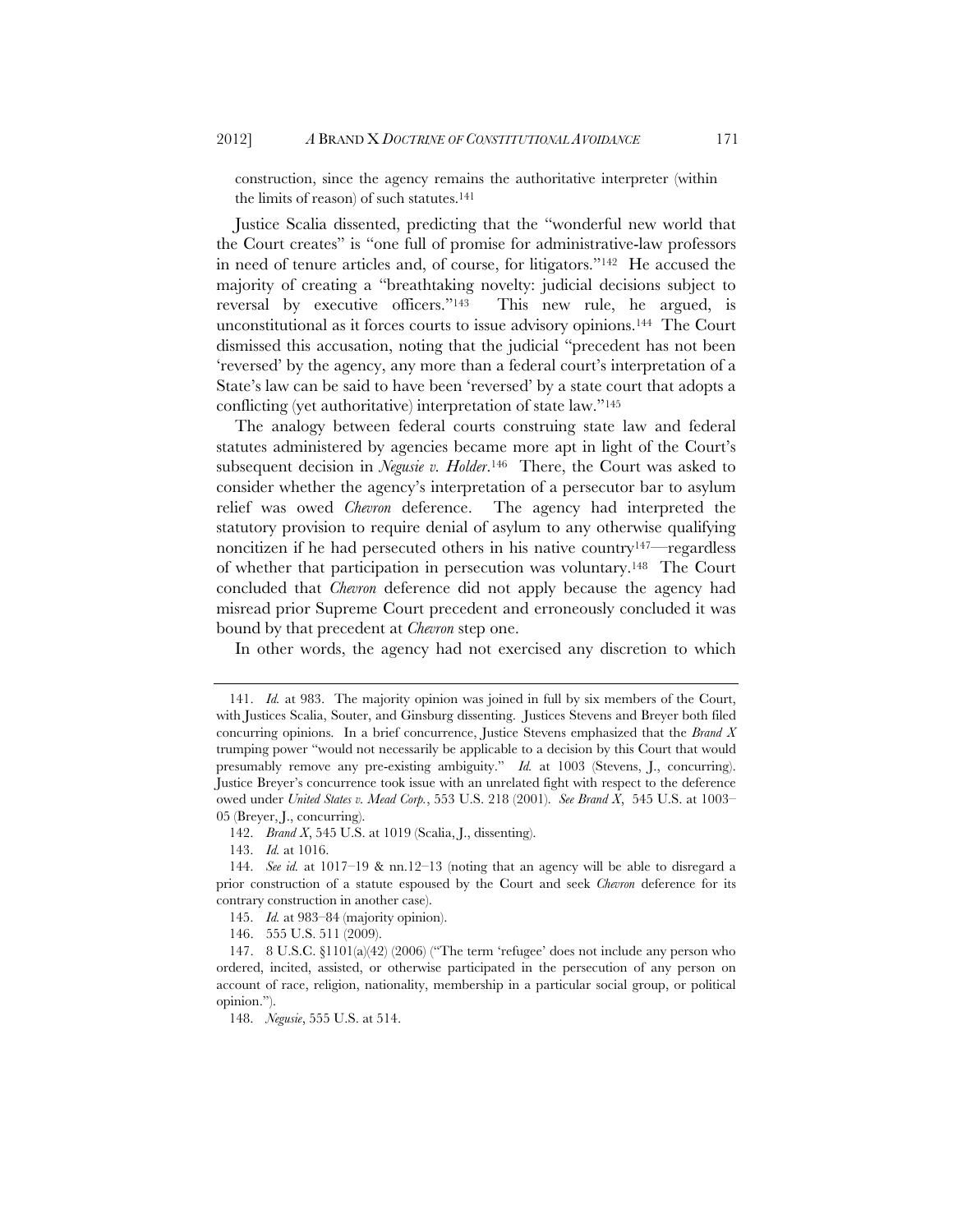*Chevron* deference would apply. Instead of reaching the question itself,<sup>149</sup> however, the Court remanded the question to the agency to consider in the first instance:

Having concluded that the [Board of Immigration Appeals] has not yet exercised its *Chevron* discretion to interpret the statute in question, "the proper course, except in rare circumstances, is to remand to the agency for additional investigation or explanation." This remand rule exists, in part, because "ambiguities in statutes within an agency's jurisdiction to administer are delegations of authority to the agency to fill the statutory gap in reasonable fashion. Filling these gaps . . . involves difficult policy choices that agencies are better equipped to make than courts."150

If an agency has not had an opportunity to exercise its *Chevron* discretion with respect to an ambiguous provision of the statute it administers, *Negusie* instructs that the ordinary course is for the court to remand the question to the agency. This application of the ordinary remand rule is strikingly similar to the practice of federal courts certifying state-law statutory interpretation questions to state supreme courts when they are questions of first impression.<sup>151</sup>

*Negusie* is significant here for an additional reason: Justice Scalia concurred in the outcome. Signaling perhaps a step back from his dissent in *Brand X*, Justice Scalia agreed that the agency should have the first

The Court has since reached a similar conclusion in a somewhat analogous context in *Conkright v. Frommert*. 130 S. Ct. 1640 (2010). There, the Court rejected the "'one-strikeand-you're-out' approach" in the Employee Retirement Income Security Act (ERISA) context and held that a court must apply the traditional deferential standard of review to an ERISA plan administrator's determination, even if the court had found a previous related interpretation by the administrator to be invalid. *Id.* at 1646–47, 1651–52. In other words, like the agency in *Brand X*, the Court appeared to hold in *Conkright* that a plan administrator's subsequent interpretation may trump a prior judicial interpretation of an ambiguous provision.

 <sup>149.</sup> Justice Stevens wrote separately to argue that the Court should have reached the question itself as the question is one of law to which the agency should receive no deference. *Id.* at 538 (Stevens, J., concurring in part and dissenting in part). Justice Thomas dissented, arguing that the statute unambiguously precludes any inquiry into whether the persecutor acted voluntarily. *Id.* at 542 (Thomas, J., dissenting).

 <sup>150.</sup> *Id.* at 528 (majority opinion) (alteration in original) (quoting Gonzales v. Thomas, 547 U.S. 183, 186 (2006) (per curiam); *Brand X*, 545 U.S. at 980).

 <sup>151.</sup> *See, e.g.*, Lehman Bros. v. Schein, 416 U.S. 386, 391 (1974) ("[Certification] does, of course, in the long run save time, energy, and resources and helps build a cooperative judicial federalism."). *See generally* Rebecca A. Cochran, *Federal Court Certification of Questions of State Law to State Courts: A Theoretical and Empirical Study*, 29 J. LEGIS. 157 (2003) (discussing the certification process by looking at Ohio courts). Professor Watts has taken this approach one step further and suggested an "interactive" approach where courts informally consult with the relevant agency when an action between two private parties involves an ambiguous statute the agency administers. *See* Watts, *supra* note 115, at 1025–47.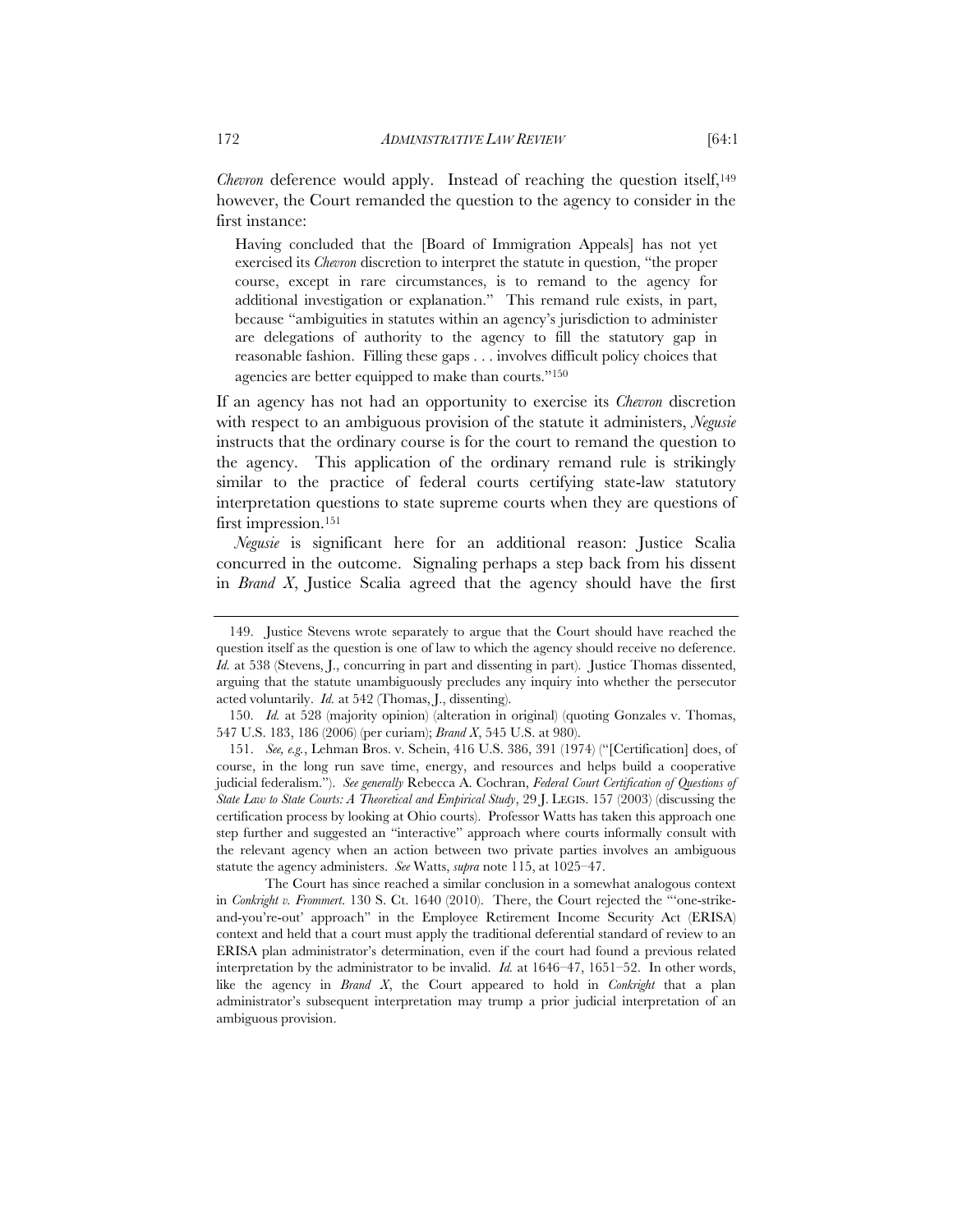opportunity to construe the statute: "It is to agency officials, not to the Members of this Court, that Congress has given discretion to choose among permissible interpretations of the statute."152 In other words, it seems that, for Justice Scalia, an agency is only out of luck when a court has weighed in on a statute before *Negusie* applied the *Ventura* ordinary remand rule to *Chevron* questions or when a court decides extraordinary circumstances justify departing from that ordinary remand rule. Agency officials, in Justice Scalia's view, "deserve to be told clearly whether we are serious about allowing them to exercise that discretion."153

Whatever the effect of Justice Scalia's concurrence in *Negusie* on his *Brand X* dissent, the juxtaposition of the opinions in *Clark* and *Brand X* (and *Negusie*) leads to a natural (though unstated) conclusion: modern avoidance plays no role at *Chevron* step one because it "functions as a means of choosing between" various interpretations,154 whereas "*Chevron* requires a federal court to accept the agency's construction of the statute, even if the agency's reading differs from what the court believes is the best statutory interpretation."155 After all, *Brand X* held that "[o]nly a judicial precedent holding that the statute unambiguously forecloses the agency's interpretation, and therefore contains no gap for the agency to fill, displaces a conflicting agency construction."156 And modern avoidance, by definition, is not implicated unless the statute does not unambiguously foreclose an interpretation that raises constitutional questions. Just as a reasonable agency interpretation trumps prior judicial precedent per *Brand X*, a court cannot trump a reasonable interpretation by an the agency, who is the "authoritative interpreter"<sup>157</sup> of the statute it administers, by invoking constitutional avoidance at *Chevron* step one.

# *B.* Brand X *and Separation of Powers: No Modern Avoidance at* Chevron *Step Two*

After *Brand X*, the more difficult question is whether modern avoidance plays any role at *Chevron* step two. As discussed, Judge McConnell, writing

 <sup>152.</sup> *Negusie*, 129 S. Ct. at 1170 (Scalia, J., concurring); *see also* Antonin Scalia, *Judicial Deference to Administrative Interpretations of Law*, 1989 DUKE L.J. 511, 516 (describing *Chevron* deference as "an across-the-board presumption that, in the case of an ambiguity, agency discretion is meant").

 <sup>153.</sup> *Negusie*, 129 S. Ct. at 1170.

<sup>154.</sup> Clark v. Martinez, 543 U.S. 371, 385 (2005) (emphasis omitted).

<sup>155.</sup> Nat'l Cable & Telecomms. Ass'n v. Brand X Internet Servs., 545 U.S. 967, 980 (2005) (citing Chevron U.S.A. Inc. v. Natural Res. Def. Council, Inc., 467 U.S. 837, 843–44 & n.11 (1984)).

 <sup>156.</sup> *Id.* at 982–83.

 <sup>157.</sup> *Id.* at 983.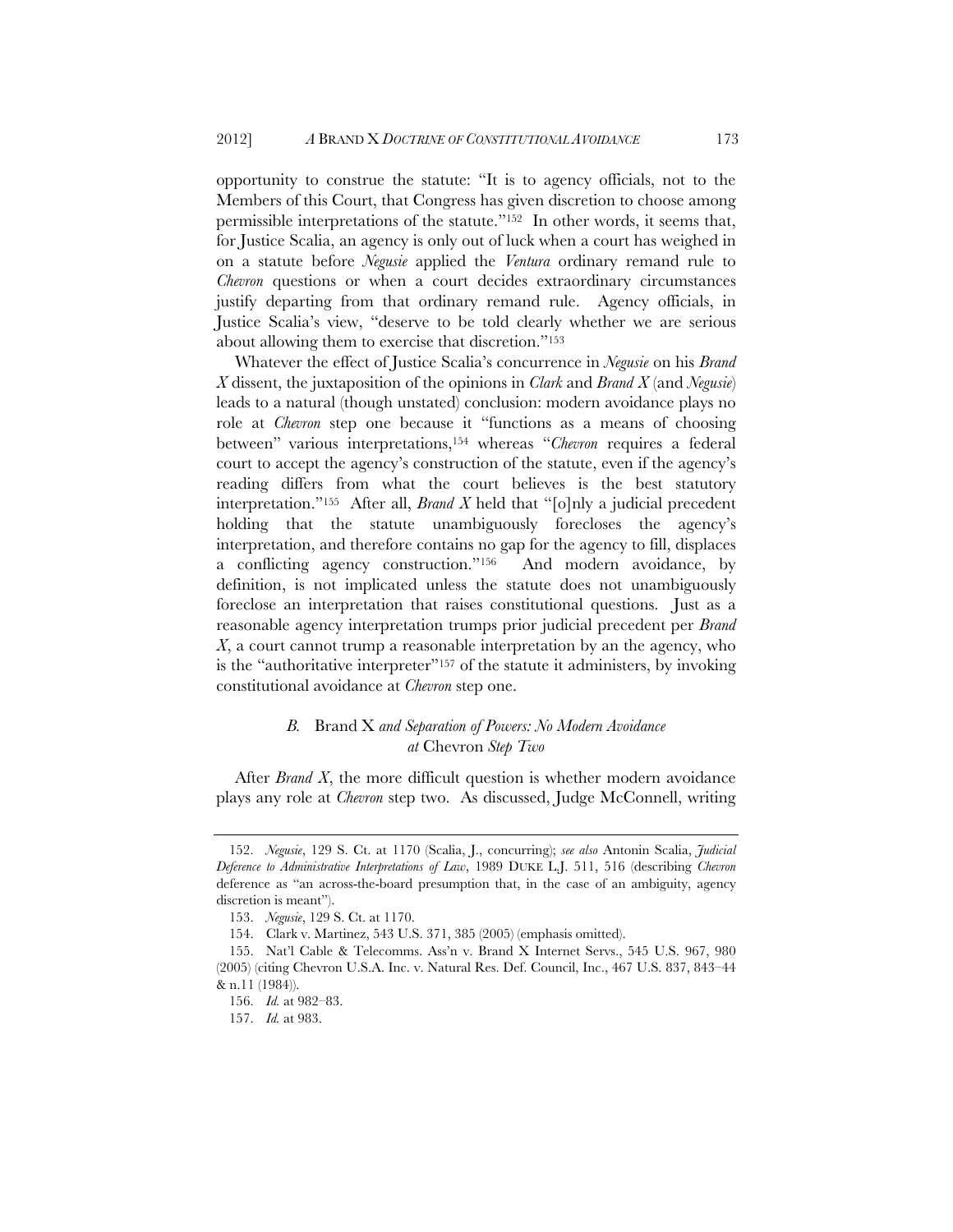for the Tenth Circuit in *Hernandez-Carrera*, held that it does: "the only 'permissible' construction is the reading which does not provoke a serious constitutional question."158 Like Judge McConnell, Professor Bamberger agrees that, after *Brand X*, constitutional avoidance cannot apply at *Chevron* step one because "applying normative canons wholesale to statutory construction (whether characterized as formal step-one analysis or the functionally equivalent independent judicial judgment) would exceed the legitimate scope of judicial authority to interpret regulatory statutes."159 Instead, modern avoidance should inform whether an agency's interpretation is reasonable at *Chevron* step two.

This approach, he argues, "can order decisionmaking to resolve important issues before they reach the judiciary" and "can induce agencies to engage their institutional strengths more fully" by incorporating normative concerns in policymaking in the first instance.<sup>160</sup> In other words, it is proper to apply modern avoidance at *Chevron* step two because the second step is concerned with normative policy judgments. This argument echoes Professor Gillian Metzger's observation that "[d]ecisions applying the constitutional avoidance canon to agency-administered statutes create similar incentives for agencies to take constitutional concerns seriously."<sup>161</sup> Indeed, Professor Bamberger argues that "[i]ncorporating normative canons [including modern avoidance] into the step-two reasonableness inquiry seems the only way to reconcile those tools' continued use in judicial review with *Brand X*'s rule."162 Judge McConnell's and Professor Bamberger's careful approach has intuitive appeal and appears to be the most plausible way to find a place for modern constitutional avoidance within the *Chevron* framework.163 And their approach addresses the

162. Bamberger, *supra* note 14, at 114.

 163. Professor Bamberger's approach also underscores the importance of preserving the two-step approach to *Chevron* deference—an approach that has increasingly come under fire by scholars. *See, e.g.*, Matthew C. Stephenson & Adrian Vermeule, Chevron *Has Only One Step*, 95 VA. L. REV. 597 (2009).

 <sup>158.</sup> Hernandez-Carrera v. Carlson, 547 F.3d 1237, 1251 (10th Cir. 2008), *cert. denied*, 130 S. Ct. 1011 (2009).

 <sup>159.</sup> Bamberger, *supra* note 14, at 106.

 <sup>160.</sup> *Id.* at 111.

 <sup>161.</sup> Metzger, *supra* note 120, at 499; *accord* Trevor W. Morrison, *Constitutional Avoidance in the Executive Branch*, 106 COLUM. L. REV. 1189, 1197 (2006) ("[I]f the reviewing court would predictably use a particular canon when construing the statute, then the agency has a tactical incentive to apply the canon even if the values supporting it apply only to the judiciary."). Professor Morrison's article aptly explores in more detail the Executive's independent and somewhat distinctive use of constitutional avoidance in executing the law. *See also* Jerry L. Mashaw, *Norms, Practices, and the Paradox of Deference: A Preliminary Inquiry into Agency Statutory Interpretation*, 57 ADMIN. L. REV. 501 (2005); H. Jefferson Powell, *The Executive and the Avoidance Canon*, 81 IND. L.J. 1313 (2006).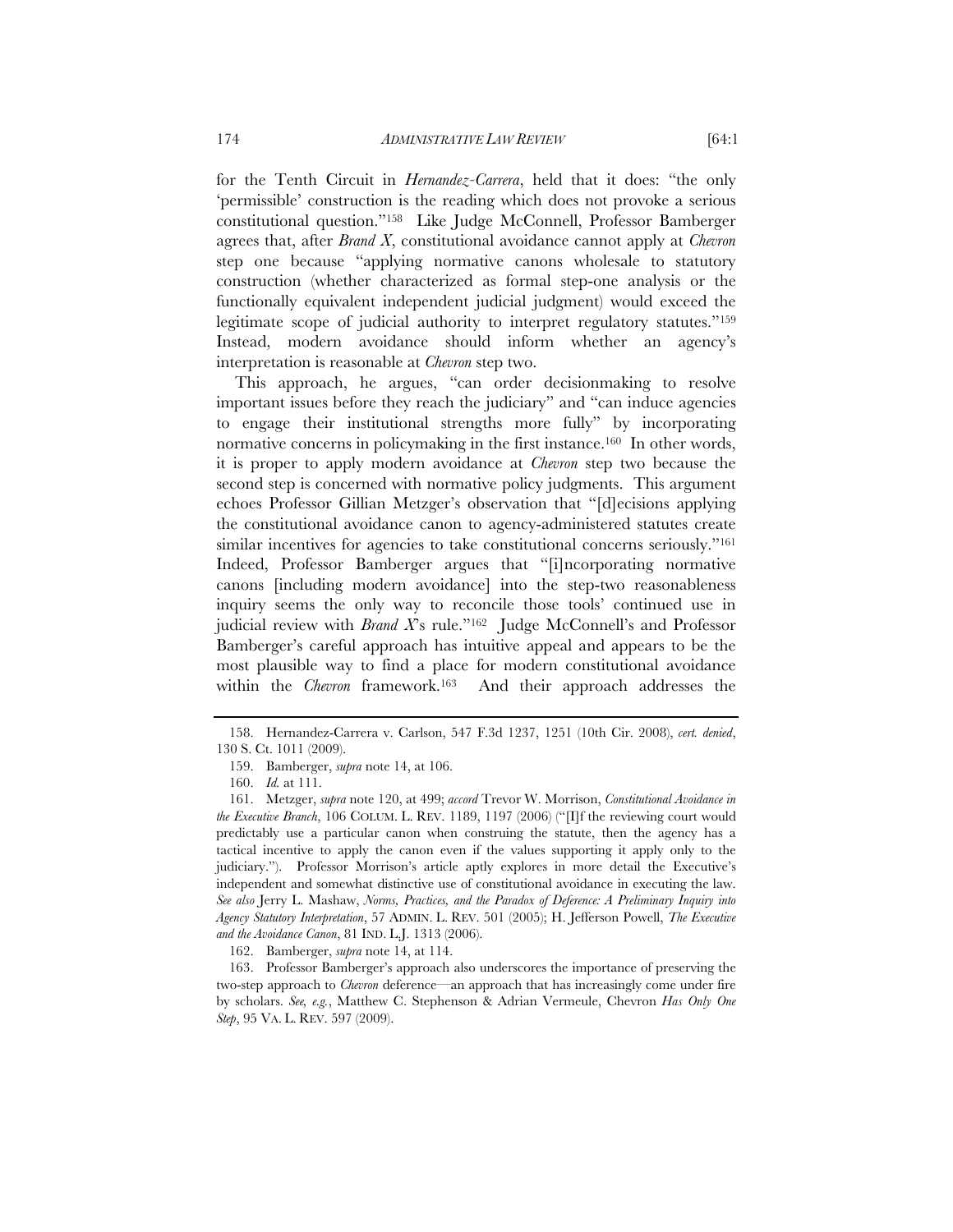concerns raised in Part II.B regarding comparative institutional strengths, in that an agency is afforded the first opportunity to address the constitutional questions in a statute it administers.

But, in attempting to avoid potential constitutional questions in administrative law, the approach creates actual constitutional problems. If modern avoidance were applied at step two, a court's identification of potential constitutional concerns with one plausible interpretation could supplant an agency's adoption of that interpretation—even if, in the end, the agency's interpretation passed constitutional muster.164 Not only would that discount the *Clark* Court's admonition that "[t]he canon is not a method of adjudicating constitutional questions by other means,"165 it would do serious violence to the separation of powers among co-equal branches of government. The violence modern avoidance causes to the separation of powers between Congress and the Judiciary has been well chronicled in the literature. But in the administrative context, this violence extends to the separation of powers between the Executive and the Judiciary. After all, the President has the constitutional duty to "take Care that the Laws be faithfully executed."166 And, as the Supreme Court has observed, "Interpreting a law enacted by Congress to implement the legislative mandate is the very essence of 'execution' of the law."167

As Professor William Kelley explains, modern avoidance strips the Executive of that constitutional authority:

[W]henever the Court denies the Executive its preferred statutory reading on avoidance grounds, the practical effect is for the Court to dictate how the laws shall be executed, or, more precisely, how they shall not be. That arrogation by the Court creates the serious potential of violating Article II by displacing the President as the executor of the laws.<sup>168</sup>

In so doing, the court also "ignores the fact that the Executive has an independent and constitutionally mandated role in the discernment and articulation of constitutional meaning in connection with its execution of the laws."169 Indeed, by displacing the Executive's interpretation with its own, the court removes any political accountability for those policy judgments. The *Chevron* Court found such accountability to be critical, noting that "federal judges—who have no constituency—have a duty to respect legitimate policy choices made by those who do."170 Such political

 <sup>164.</sup> *See* Vermeule, *supra* note 5, at 1960–61.

<sup>165.</sup> Clark v. Martinez, 543 U.S. 371, 381 (2005).

 <sup>166.</sup> U.S. CONST. art. II, § 3.

<sup>167.</sup> Bowsher v. Synar, 478 U.S. 714, 733 (1986).

 <sup>168.</sup> Kelley, *supra* note 4, at 883.

 <sup>169.</sup> *Id.* at 881.

 <sup>170.</sup> Chevron U.S.A. Inc. v. Natural Res. Def. Council, Inc., 467 U.S. 837, 866 (1984).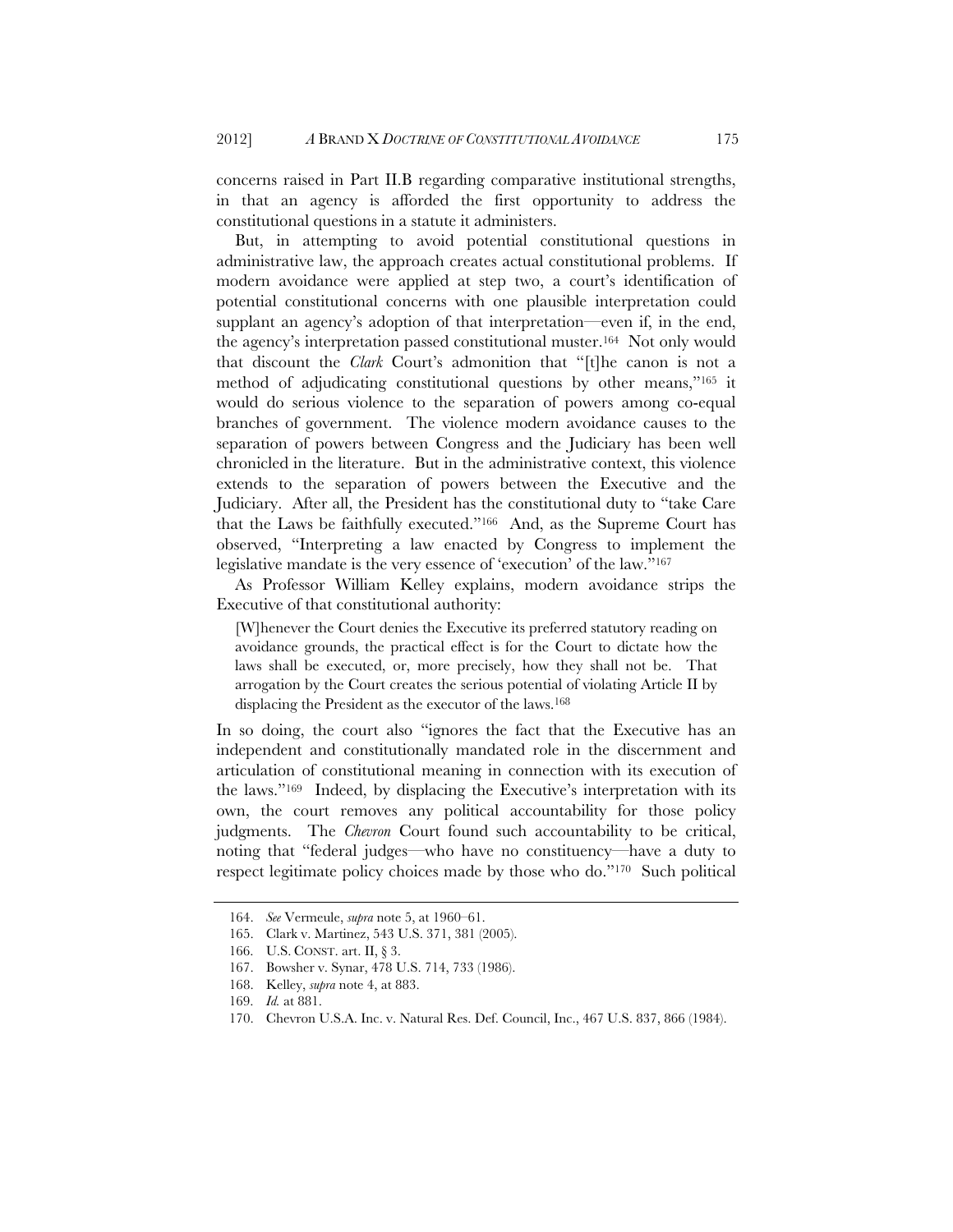accountability is of heightened importance in the modern avoidance context, where, in the court's judgment, the Executive has interpreted a statute to approach (though perhaps not exceed) constitutional limits.

Indeed, applying modern avoidance to an agency's interpretation of an ambiguous statute it administers frustrates the careful balance of powers between all three branches, as it was Congress in the first place that charged the Executive to interpret and implement the statute.171 It does not appear that the Court has ever explicitly identified these constitutional effects of the modern avoidance canon.172 It is worth noting, however, that the Court's wording of the *Chevron* rule hints that this separation of powers concern may have been at least an implicit factor: "Congress, when it left ambiguity in a statute meant for implementation by an agency, understood that the ambiguity would be resolved, first and foremost, by the agency, and desired the agency (rather than the courts) to possess whatever degree of discretion the ambiguity allows."173 To the extent the Court has not previously recognized this problem, it could serve as a compelling justification to clear up the confusion created by *DeBartolo*, *Solid Waste Agency*, and *Rust*.

Moreover, while the Court has not explicitly recognized the separation of powers concerns that modern avoidance pose for the Executive, it has suggested that the canon plays no role at *Chevron* step two. Indeed, far from giving this interpretative canon *Chevron*-displacing force, the Court has suggested that it is a helpful guidepost for courts, not a binding rule of interpretation on the Executive. In *Spector v. Norwegian Cruise Line Ltd.*, the Court explained that its invocation of the avoidance canon in *Clark* "simply informed the choice among plausible readings of  $\S$  1231(a)(6)'s text."<sup>174</sup> The Court drew a sharp distinction between the canon and what it called "implied limitations on otherwise unambiguous [text]." Such "implied limitations" include, the Court explained, the presumptions that, absent a clear statement, statutes do not apply extraterritorially or impose monetary liability on states.<sup>175</sup>

In other words, the difference between the modern avoidance doctrine

 <sup>171.</sup> Kelley, *supra* note 4, at 872–73 ("The defects in the operation of the avoidance canon are particularly clear in the *Chevron* context, perhaps because the Executive has a congressional delegation of power behind its statutory interpretation. The *DeBartolo Corp.* rule, in other words, pits the Court not only against the Executive, but also against the congressional allocation of law-elaboration authority to the Executive.").

 <sup>172.</sup> *See id.* at 869 (mentioning the Court's failure to "take[ ] note of these effects of the avoidance canon").

<sup>173.</sup> Smiley v. Citibank (S.D.), N.A., 517 U.S. 735, 740–41 (1996).

<sup>174. 545</sup> U.S. 119, 140 (2005).

 <sup>175.</sup> *Id.* at 139.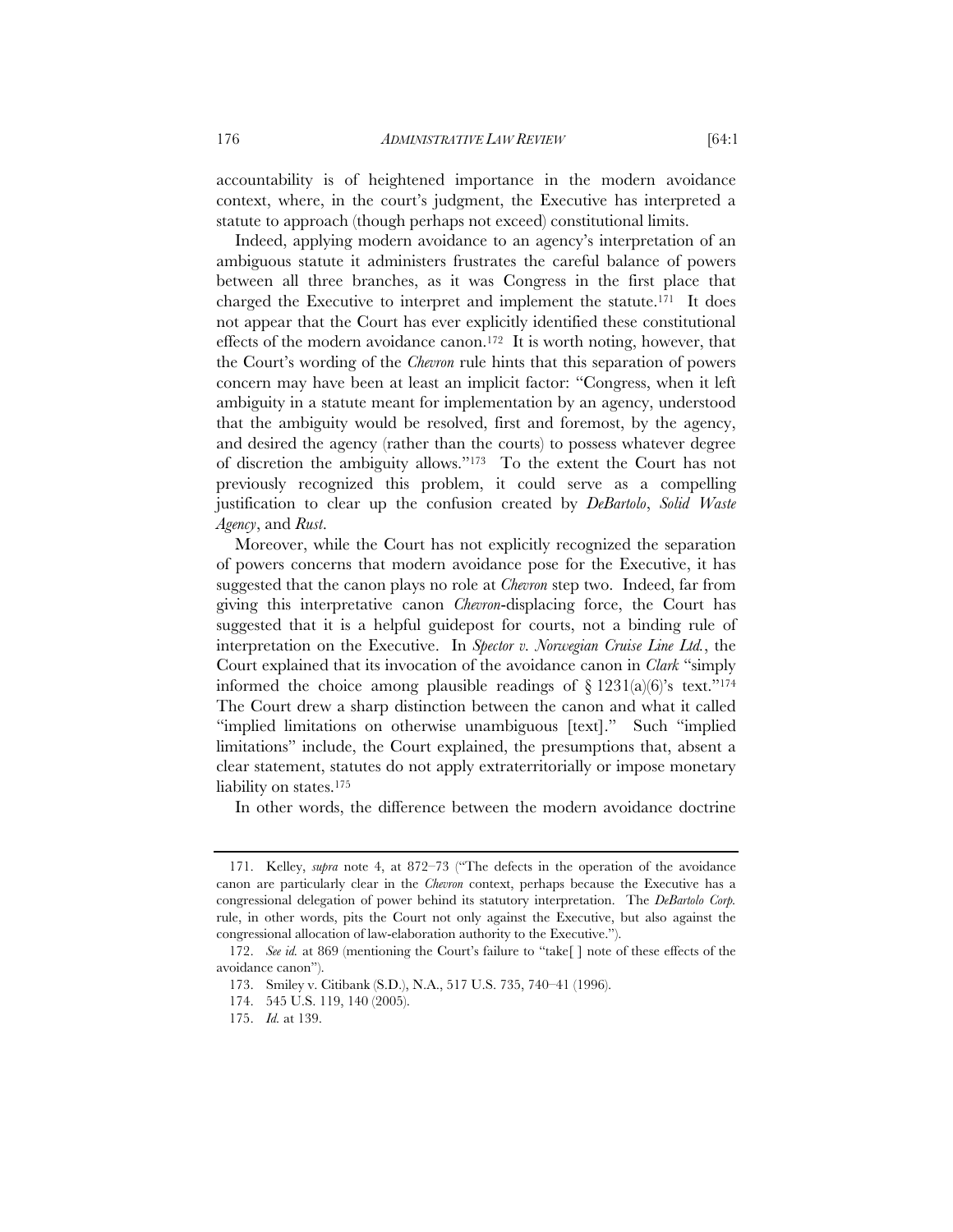and clear statement rules "is the distinction between a canon for choosing among plausible meanings of an ambiguous statute and a clear statement rule that implies a special substantive limit on the application of an otherwise unambiguous mandate."176 These latter sorts of implied, substantive limitations could well constrain agency discretion, just as the presumption against retroactivity limited agency discretion in *Bowen v. Georgetown University Hospital*.177 By contrast, the mere possibility that a textually plausible interpretation of an ambiguous statute might present constitutional concerns in no way detracts from "*Chevron*'s premise" that "it is for agencies, not courts, to fill statutory gaps."178

Indeed, scholars have warned that the importation of normative canons into the *Chevron* framework would impermissibly strip an agency of its congressionally delegated law-elaboration authority. Professor Adrian Vermeule, for instance, has argued that judicial reliance on the "rich brew of judge-made canons and collateral sources" would "read[ ] agency deference out of the picture by narrowing agencies' gap-filling power to the residual area in which judicial tools run out."179 Accordingly, he has counseled that, unless Congress "clearly says otherwise," courts should not employ any tools for resolving ambiguity but should defer to agency determinations regarding these normative values in policymaking.180 Similarly, Professors Tom Merrill and Kristin Hickman have underscored that not only does modern avoidance undermine congressional delegation of difficult policy choices to the Executive; it "has the opposite effect of enlarging the scope of policymaking by courts at the expense of Congress and the agencies."181 Another commentator has likewise noted that the "danger in applying substantive canons in Step Two is that it may lead to excessive discretion on the part of judges and defeat the purposes of *Chevron*."182

The main response to this argument appears to be two-fold. First, there is the argument that the threat of modern avoidance at *Chevron* step two creates incentives for agencies to take constitutional concerns seriously. Second, applying modern avoidance in the *Chevron* framework may help to prevent the "vetogates" problem: "The obvious consequence of the

 <sup>176.</sup> *Id.* at 141.

<sup>177. 488</sup> U.S. 204, 213–14 (1988).

<sup>178.</sup> Nat'l Cable & Telecomms. Ass'n v. Brand X Internet Servs., 545 U.S. 967, 982 (2005).

 <sup>179.</sup> ADRIAN VERMEULE, JUDGING UNDER UNCERTAINTY: AN INSTITUTIONAL THEORY OF LEGAL INTERPRETATION 206 (2006).

 <sup>180.</sup> *Id.* at 201.

<sup>181.</sup> Merrill & Hickman, *supra* note 19, at 915.

 <sup>182.</sup> Greenfield, *supra* note 67, at 53.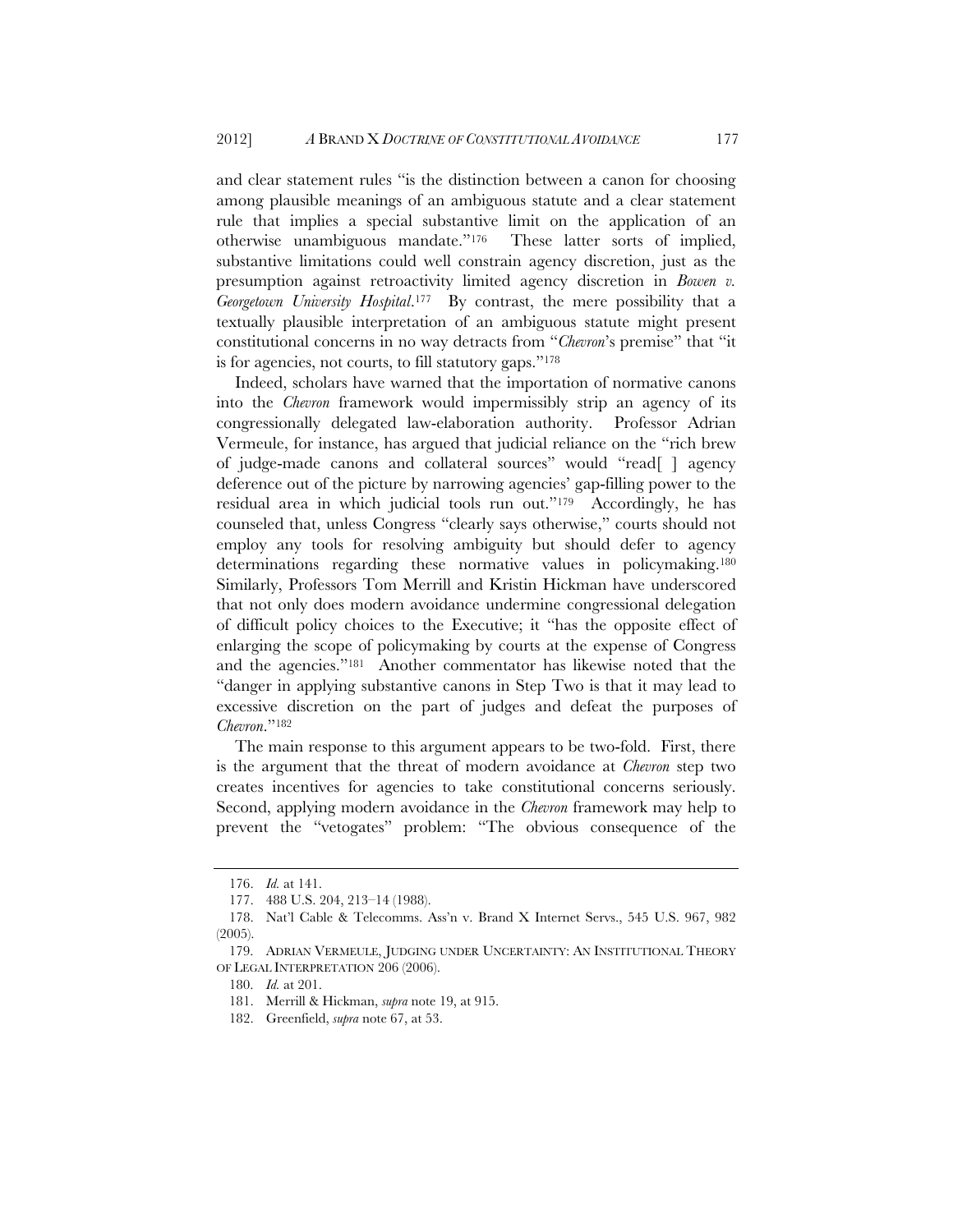vetogates structure is that federal statutes are hard to enact. . . . If vetogates make statutes hard to enact, they make them doubly hard to repeal."183 In other words, modern avoidance allows courts to avoid repealing statutes while preserving congressional intent to the greatest extent possible.

A closer examination of these arguments, however, reveals that neither is compelling in the administrative context. As to the former, all three branches of government have a duty to act within constitutional limits. But no branch has the constitutionally mandated duty to avoid constitutional questions. Nor does the Judiciary have the power to require another branch to avoid constitutional questions. As Professor Kelley explains, "Such treatment of a coordinate branch not only shows a lack of interbranch comity, it positively turns *Marbury v. Madison* on its head."184 By contrast, the threat of applying *classical* constitutional avoidance at *Chevron* step two should be sufficient to ensure that the Executive fulfills its constitutional duty to interpret statutes within actual constitutional limits. Moreover, the utility of normative canons like modern avoidance as "democracy-forcing rules" has been called into question due to their inability to affect congressional behavior.185 Similar concerns apply to their ability to promote administrative deliberation, and it is doubtful that the benefits of any such deliberation would outweigh the increased decision costs186 and unpredictable results that follow from allowing courts to apply modern avoidance to set aside otherwise reasonable agency interpretations.187

For similar reasons, proscribing—not prescribing—modern avoidance at *Chevron* step two actually assists in preventing the vetogates problem. Unlike Congress, agencies can respond more easily and swiftly to a court's invalidation of an agency's interpretation of a statute on constitutional grounds "because, burdensome though administrative procedures can be, they do not involve the same types of 'vetogates' entailed in getting legislation through Congress and signed by the President."188 If the

 <sup>183.</sup> William N. Eskridge, Jr., *Vetogates,* Chevron*, Preemption*, 83 NOTRE DAME L. REV. 1441, 1448, 1453 (2008). It must be noted that Professor Eskridge did not argue that his vetogates framework encourages or discourages the use of modern constitutional avoidance in administrative law.

 <sup>184.</sup> Kelley, *supra* note 4, at 868 (footnote omitted).

 <sup>185.</sup> VERMEULE, *supra* note 179, at 198.

 <sup>186.</sup> *See id.* at 215 ("The interpretive complexity shunted out of the judiciary would be managed at a lower cost by agencies.").

 <sup>187.</sup> *See id.* at 209 ("Only a kind of blind confidence in judicial capacities could suggest that judges are systematically superior to agency administrators in determining what legislators intended, or what purposes an enacting majority meant to pursue, or what policy tradeoffs the statute made.").

 <sup>188.</sup> Metzger, *supra* note 120, at 532.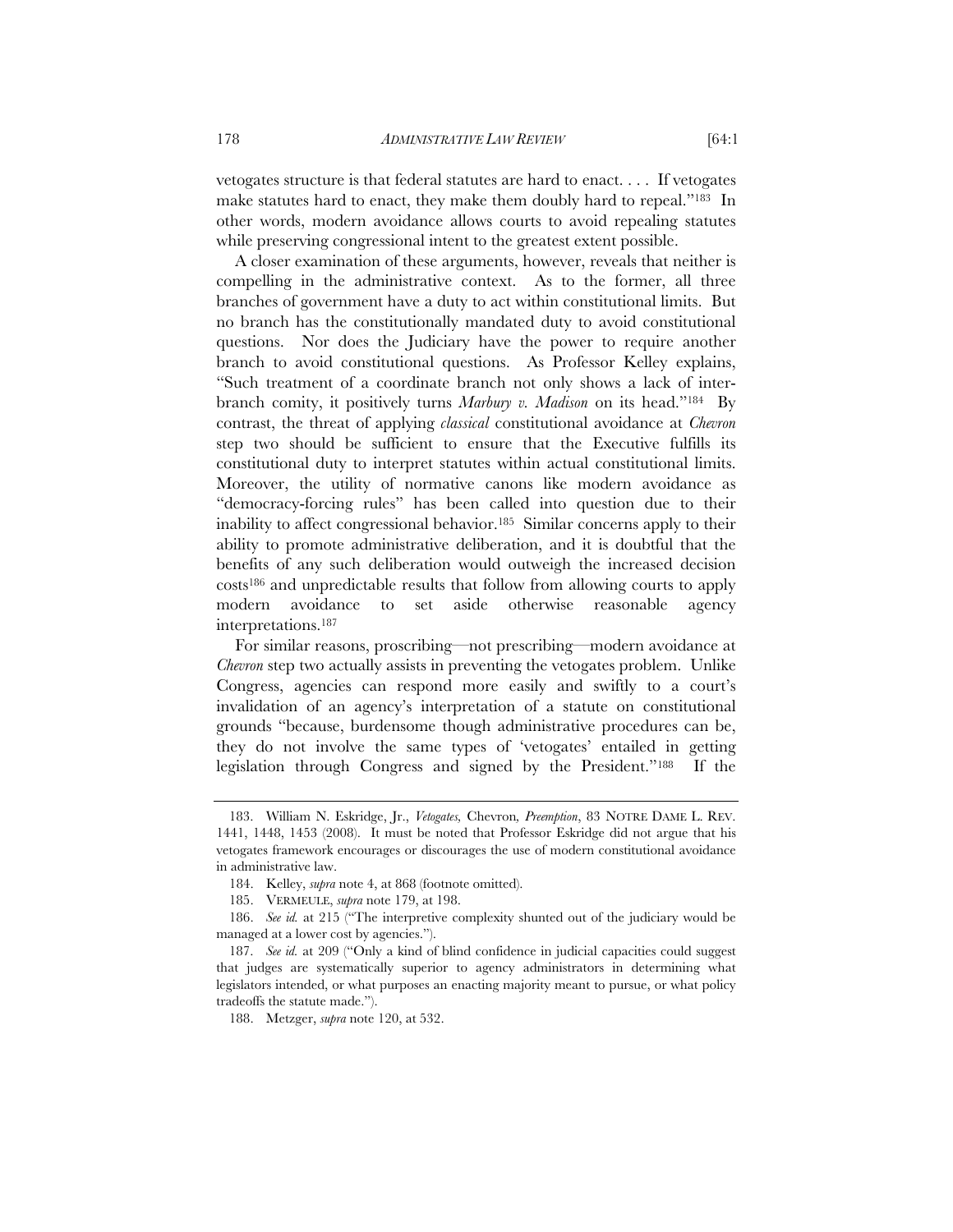agency's interpretation is struck down as unconstitutional, under *Brand X* the agency will be given another chance to construe the statute in a constitutional manner. The statute itself remains unaffected; there would be no legislative vetogates through which to jump. Utilizing modern avoidance to avoid striking down an agency's interpretation thus fails to advance the doctrine's main purpose: to prevent the statute from being struck down as unconstitutional. Perhaps for this reason, Professor Metzger has observed that "a partial remand of an agency decision does not pose the same danger of overturning careful political compromises as does application of the canon of avoidance."189

In all events, even if the prudential benefits of applying modern avoidance at *Chevron* step two outweighed their costs, which they do not, the separation of powers concerns discussed above would counsel against—if not outright prohibit—such an application.190 Instead, under a *Brand X*

Note how modern avoidance turns popular constitutionalism on its head, from a theory of judicial review that required *no* doubt concerning *un*constitutionality to one that allows reconstruction of a statute where there is merely *any* doubt of *constitutionality*. To be sure, the Framers did not envision the administrative state we have today, and constitutional avoidance—even in its classical form—did not appear until the 1800s. But popular constitutionalism naturally supports a *Brand X* doctrine of avoidance. The Judiciary does not, and historically has not, had a monopoly on interpreting the Constitution. Nor, certainly, does popular constitutionalism's limited formulation of judicial review encompass

 <sup>189.</sup> *Id.* at 533.

 <sup>190.</sup> The political accountability concerns that motivate, in part, traditional separation of powers theory bear a striking resemblance to popular constitutionalism, in that judicial review historically was (and should continue to be) "a power to be employed cautiously, only where the unconstitutionality of a law was clear beyond doubt." LARRY D. KRAMER, THE PEOPLE THEMSELVES: POPULAR CONSTITUTIONALISM AND JUDICIAL REVIEW 99 (2004); *see also* MARK TUSHNET, TAKING THE CONSTITUTION AWAY FROM THE COURTS (1999); Jeremy Waldron, *The Core of the Case Against Judicial Review*, 115 YALE L.J. 1346, 1353 (2006) (arguing for a similarly narrow definition of judicial review but limiting the scope of the article to "judicial review of legislation, not judicial review of executive action or administrative decisionmaking"). As Dean Larry Kramer has meticulously chronicled and argued, judicial review historically began "as a 'political-legal' act, a substitute for popular resistance, required by the people's command to ignore laws that were ultra vires—though only when the unconstitutionality of a law was clear beyond dispute." KRAMER, *supra*, at 92. It was not until "the past generation or so," Dean Kramer explains, that "[c]onstitutional history was recast—turned on its head, really—as a story of judicial triumphalism. A judicial monopoly on constitutional interpretation is now depicted as inexorable and inevitable." *Id.* at 229. Popular constitutionalism thus counsels a return to the historically limited role of judicial review and the elimination of the notion of judicial supremacy in constitutional interpretation: "That means publicly repudiating Justices who say that they, not we, possess ultimate authority to say what the Constitution means"; "Above all, it means insisting that the Supreme Court is our servant and not our master." *Id.* at 247–48. In sum, "The Supreme Court is not the highest authority in the land on constitutional law. We are." *Id.* at 248.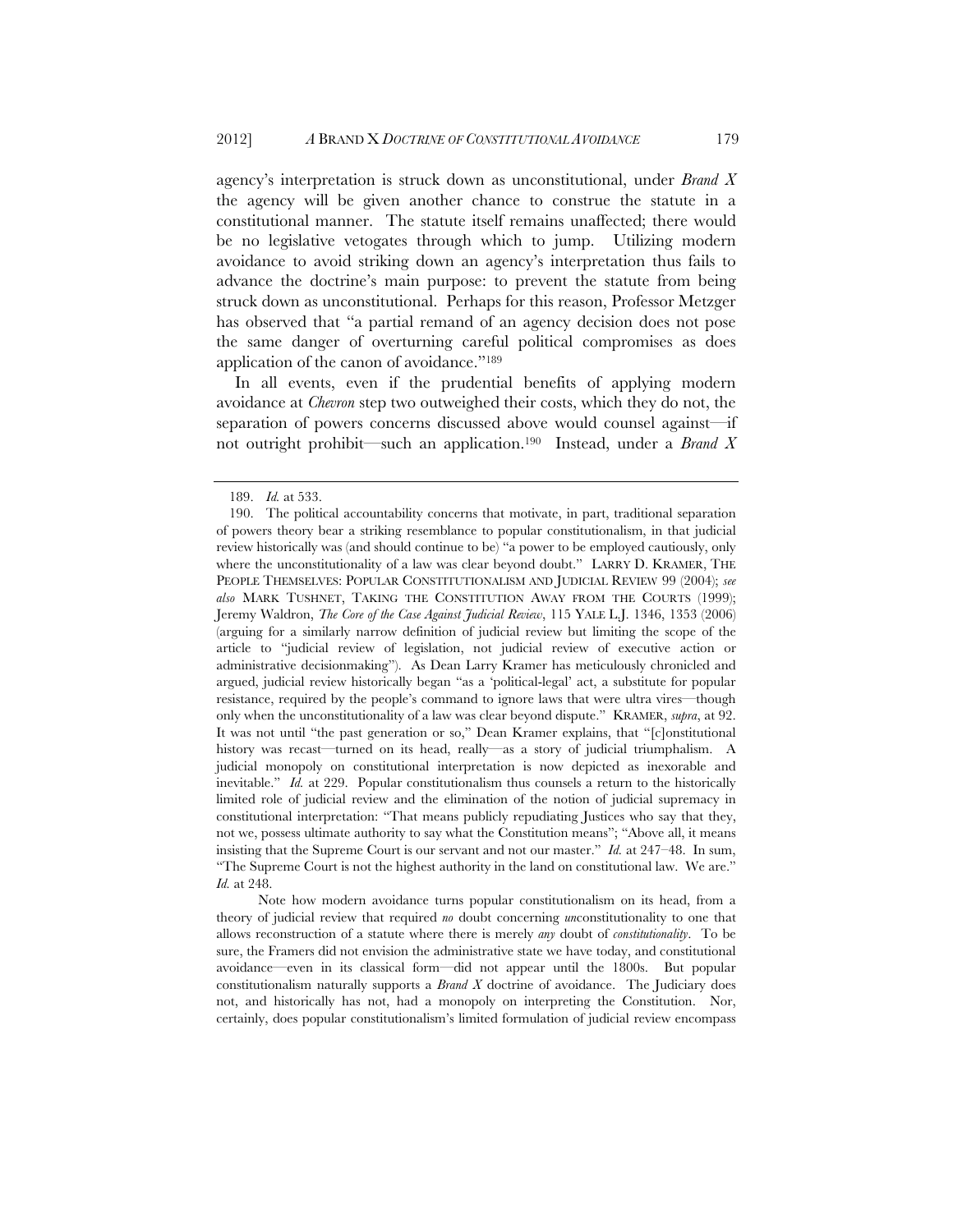doctrine of constitutional avoidance, the only avoidance doctrine that should apply in the *Chevron* analysis is the classical form—i.e., an agency has the obligation to adopt a constitutional interpretation of an ambiguous statute it administers, and a court should strike down an agency's interpretation as impermissible if it is actually unconstitutional.

# *C. Separation of Powers Revisited Under Network Theory*

These separation of powers considerations are perhaps better understood under Dean Rubin's network theory of government. Some explanation of the theory is required. In *Beyond Camelot*, Dean Rubin explains that traditional theories of American government fail to fully account for the role of the modern administrative state; instead, they "represent a mixture of the political thought of the Middle Ages and the political fantasies of that era, in particular the legend of Camelot."191 Accordingly, theories of American government must be recalibrated to align with the reality of the expansive role of the modern administrative state.192 To reconstruct the proper structure of American government, Dean Rubin embarks on a quasi-Cartesian thought experiment of "bracketing" traditional concepts used to describe American government.

First and foremost, Dean Rubin discards the traditional "branches of government" metaphor because it fails on numerous levels to capture the structure and relationship of American government.<sup>193</sup> The modern administrative state is not merely a subbranch of the Executive Branch. Some independent agencies are not even located in that branch; most agencies were created by the Legislative Branch, and the agencies have their roots in all aspects of the modern state. Nor is the accompanying

the power to strike down a politically accountable branch's interpretation of legislation on the ground that the construction raises constitutional doubts. To the contrary, such a broad view of judicial review finds no historical support. By removing the weight of judicial supremacy, as popular constitutionalists advocate, "a different equilibrium [will] emerge, as a risk-averse and potentially vulnerable Court adjusts its behavior to greater sensitivity on the part of political leadership in the other branches." *Id.* at 253. This change in "the Justices' attitudes and self-conception as they went about their routine," *id.*, should include embracing a *Brand X* doctrine of avoidance.

 <sup>191.</sup> RUBIN, *supra* note 22, at 6.

 <sup>192.</sup> *Id.* at 35, 36 ("The advent of the administrative state, resulting from the articulation of structure and purpose that reached their tipping points about two centuries ago, has rendered the concepts we use to describe our government outdated. . . . In fact, the modern administrative state, in its articulation and its instrumentalism, is the way we take collective action to solve the enormous problems and achieve the even more enormous promises of modern life. As we advance into this new millennium, we need to reconcile ourselves to its existence, understand its underlying structure, and make it work.").

 <sup>193.</sup> *Id.* at 43–48.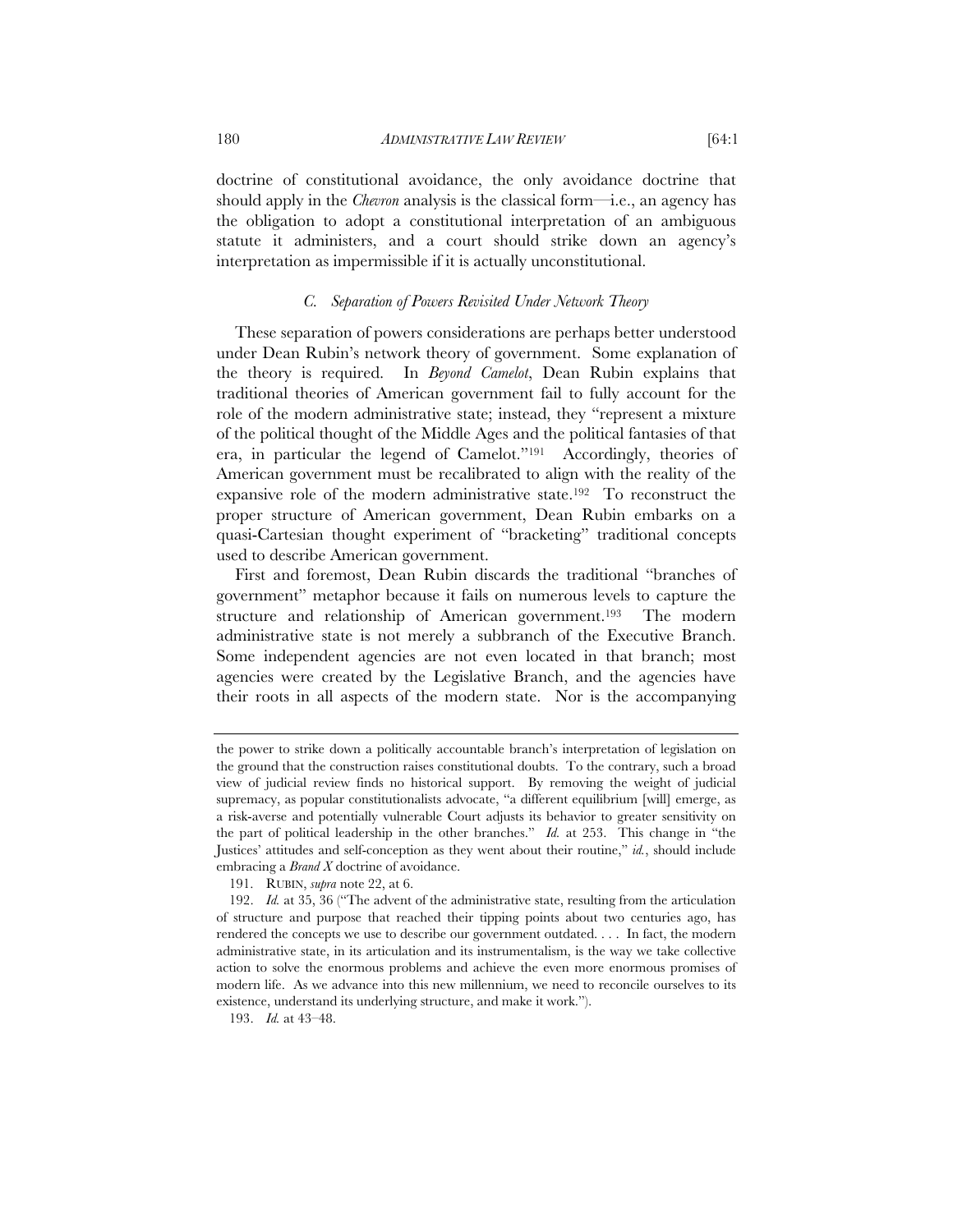concept of separation of powers between the branches particularly accurate in light of the administrative state's overlap with all three branches. All three branches have the power to supervise and give certain commands to administrative agencies.

In place of the traditional "tree" metaphor, Dean Rubin proposes the more modern metaphor of a network where each government entity is a discrete unit within the network that has a defined role, operations, interconnectivity, and an ability to receive and give commands to other units:

The network metaphor does not imply that there can be no limitations on a governmental unit's ability to issue assignments to other units. But those limits must be specifically argued for, not derived from an outmoded, preanalytic image of government. One important limitation emerges from the structure of the network itself, in that each unit is linked only to certain other units. Thus, the network's design may provide that a given unit may only issue assignments over certain pathways, and only to certain other units that are generally designated as its subordinates. Indeed, the identity of an individual or unit as the subordinate of another individual or unit generally depends on the ability of the second unit to issue assignments to the first.<sup>194</sup>

Dean Rubin also brackets the concepts of "power" and "discretion" and replaces them with the concepts of "authorization" and "supervision."195 In other words, Congress, agencies, and courts do not have some inherent power or discretion to perform certain actions; instead, they receive certain authorization to act or supervise from other governmental units and sources (including statutes and the Constitution itself). For instance, "the legislature authorizes, or designs, administrative agencies, and each agency typically authorizes a variety of subsidiary offices."196 "When the legislature enacts a statute enforced by an administrative agency, it is authorizing the agency to act, but it can also be regarded as controlling the agency's operations. . . . Supervision within the administrative apparatus involves these same considerations."197 Such supervision must be assigned and confined to that assignment.198

Network theory more precisely captures the expansive nature and role of the modern administrative state than the traditional separate branches metaphor. When network theory is substituted for the traditional branches

 <sup>194.</sup> *Id.* at 63 (footnote omitted).

 <sup>195.</sup> *See id.* at 91–94.

 <sup>196.</sup> *Id.* at 93.

 <sup>197.</sup> *Id.* at 105.

<sup>198.</sup> Similarly, Dean Rubin proposes that "the bracketed concept of law can be replaced, in the administrative state, with the alternative concept of policy and implementation." *Id.* at 203.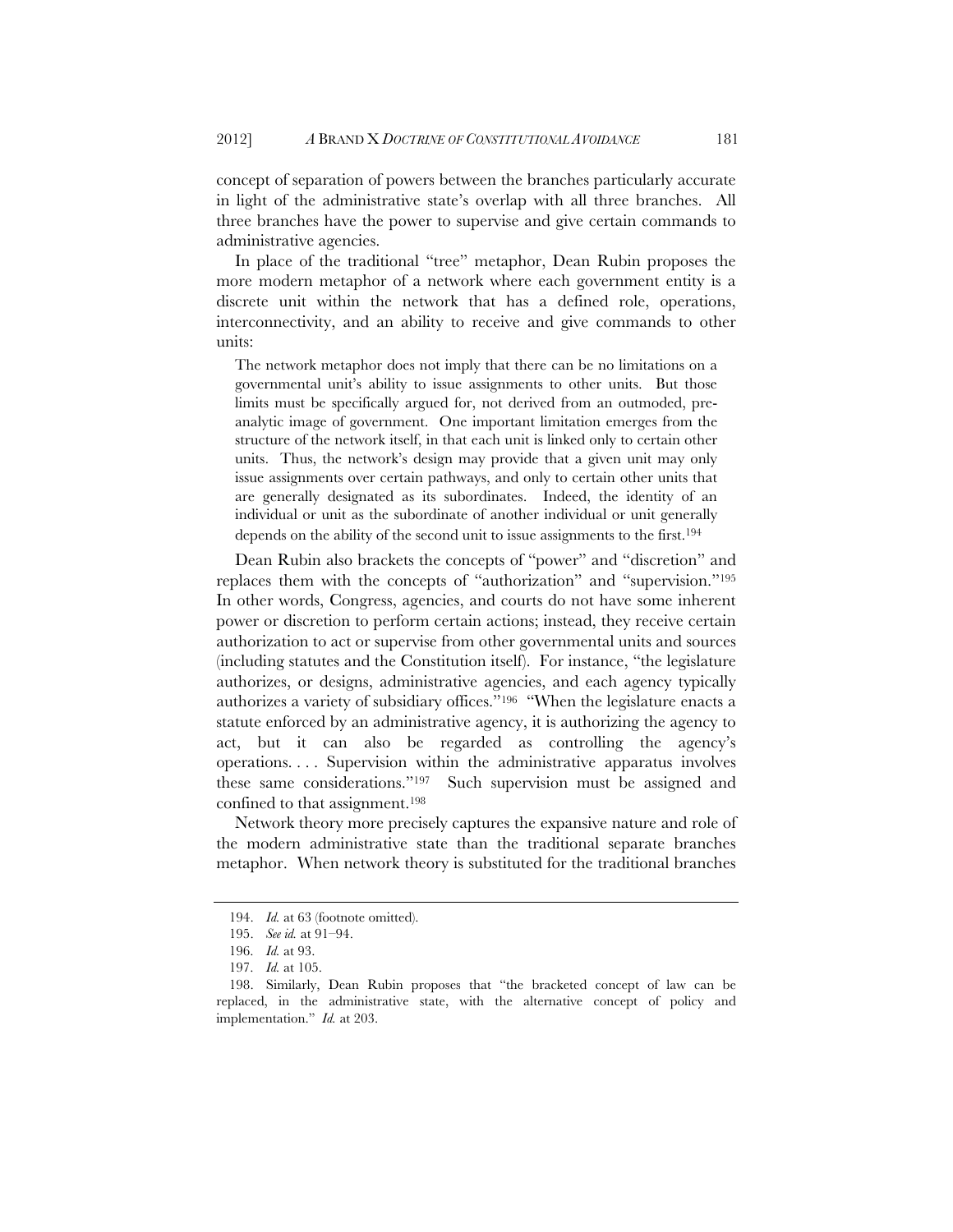metaphor, outdated generalities concerning the Judiciary's role are similarly discarded—i.e., "that courts are the primary interpreters of law."199 Indeed, under the network structure, "administrative agencies are generally the primary interpreters of statutes in the modern state, and most of these interpretations are never reviewed by the judiciary."200 To understand the agency's authority, one must identify the inputs. In particular, Congress, under its Article I authority, authorizes the agency to administer a particular statutory scheme, which includes a policymaking role of filling the holes in the statute. Depending on the agency, it also may have executive authority under Article II to execute and elaborate the law.

One must do the same to understand a court's scope of authority to review agency action. Courts play a certain supervisory role over administrative interpretations of law, but that role is confined to the assignments given to them by other governmental units and sources, such as Congress or the Constitution. From Congress, courts obtain supervisory authority under the Administrative Procedure Act and often additional review authority from the substantive statute the agency administers. From the Constitution, courts have the duty and authority to ensure that an agency acts within constitutional limits.

By focusing on the sources of authority instead of outdated notions of separation of powers, the role of modern avoidance (or lack thereof) in the review of administrative interpretations of law becomes clear. The Constitution plainly does not authorize courts to invoke modern avoidance to overturn an agency's otherwise permissible interpretation of a statute Congress has authorized the agency to interpret. Nor has Congress authorized courts to invoke such doctrine as part of their supervisory role. To the contrary, Congress authorizes the agency to be the primary interpreter of a statute it administers, and an executive agency also has authority under Article II to execute the law in a manner it deems is constitutional. If Congress were to determine that modern avoidance is preferred in the administrative context, it could require the agency to comply with the doctrine with respect to a particular statute, or it could authorize the Judiciary to utilize modern avoidance as part of its supervisory role over agency action. To date Congress has done neither.<sup>201</sup>

 <sup>199.</sup> *Id.* at 64.

 <sup>200.</sup> *Id.*

 <sup>201.</sup> Similarly, with respect to executive agencies, the President theoretically may also have authority under Article II to require an agency to apply modern avoidance when it construes statutes it administers.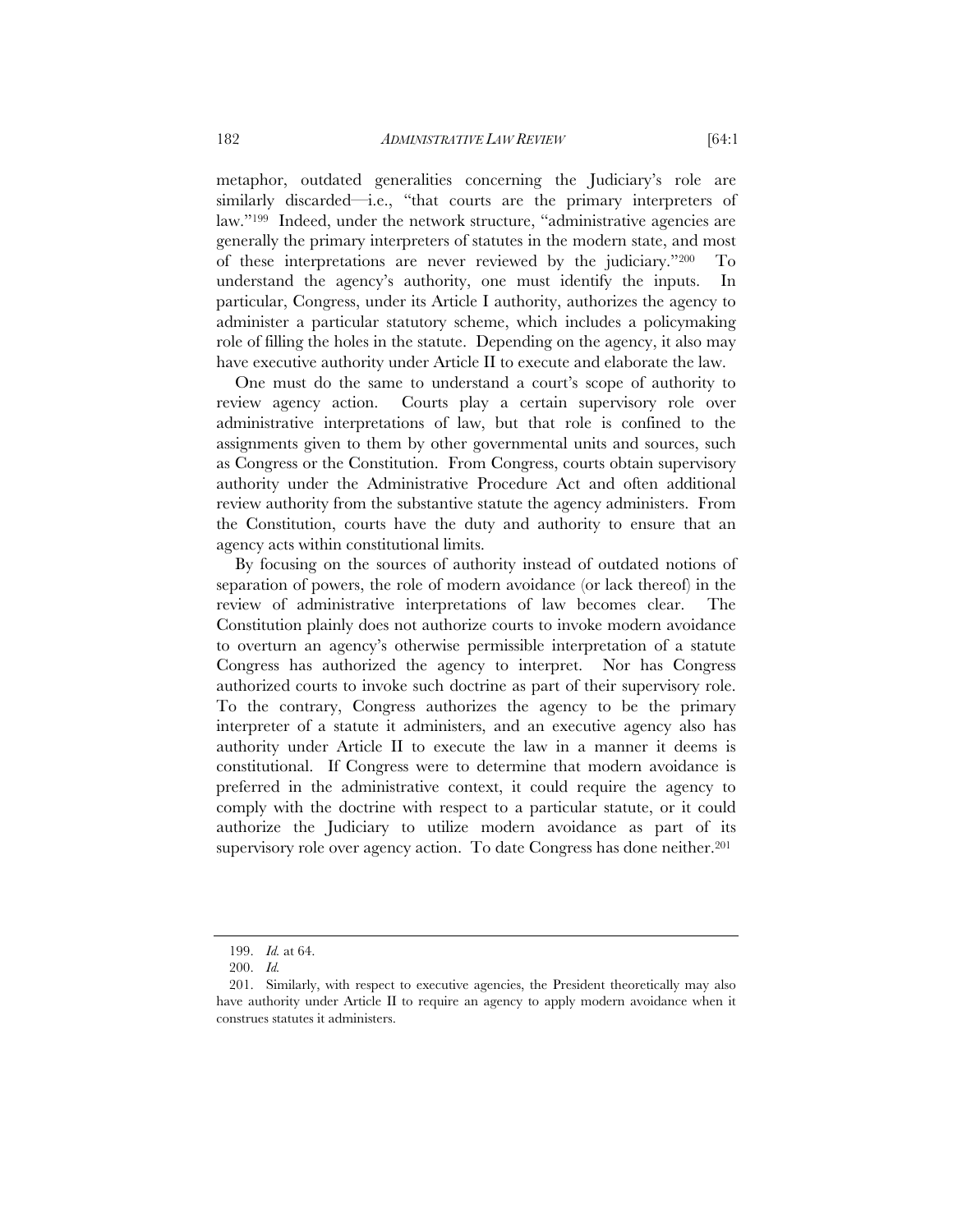# IV. APPLICATIONS

Part II explored the application of this *Brand X* doctrine in one immigration context. But its application is not so limited. This Part briefly provides a few additional examples and accompanying musings. As these examples illustrate, this *Brand X* approach to constitutional avoidance has a wide-reaching application to a variety of administrative contexts.

#### *A. Immigration and National Security Law*

In addition to the administrative interpretation discussed in Part II, questions of constitutional avoidance abound in the immigration and national security context. This may be due, in part, to the fact that there are myriad undecided constitutional questions—or "phantom constitutional norms"—that have arisen in light of the constitutionally unsettled nature of the federal government's plenary power over immigration and national security.202 Consider another recent (and related) example.

Under the Immigration and Nationality Act, the Attorney General has discretion to authorize continued detention "beyond the removal period" of a noncitizen "who has been determined by the Attorney General to be a risk to the community or unlikely to comply with the order of removal."203 The Attorney General has promulgated regulations that require, among other things, post-order custody reviews by agency officials within 90 days, 180 days, and 18 months of confinement; if continued detention is no longer deemed necessary, the noncitizen is released on supervised release.204

When confronted with a challenge to these regulations in *Diouf v. Napolitano*, the Ninth Circuit invoked modern avoidance (erroneously at *Chevron* step one<sup>205</sup>) and found that the regulations raise constitutional doubts because they "do not provide for an in-person hearing, they place the burden on the alien rather than the government and they do not provide for a decision by a neutral arbiter such as an immigration judge."206

 <sup>202.</sup> *See, e.g.*, Hiroshi Motomura, *Immigration Law After a Century of Plenary Power: Phantom Constitutional Norms and Statutory Interpretation*, 100 YALE L.J. 545 (1990) (discussing how invoking the plenary power doctrine without deciding whether it is indeed grounded in the Constitution has created a number of subconstitutional or phantom constitutional norms in immigration law).

<sup>203. 8</sup> U.S.C. § 1231(a)(6) (2006).

 <sup>204.</sup> *See* 8 C.F.R. § 241.4(k)(2)(ii)–(iii) (2011).

<sup>205. 634</sup> F.3d 1081, 1090 n.11 (9th Cir. 2011). For the reasons set forth in Part III.A, the Ninth Circuit's holding that "the canon applies at *Chevron* step one, because it is 'a means of giving effect to congressional intent,'" *id.* (quoting Clark v. Martinez, 543 U.S. 371, 382 (2005)), cannot be squared with the Court's decisions in *Brand X* and *Clark*.

 <sup>206.</sup> *Id.* at 1091.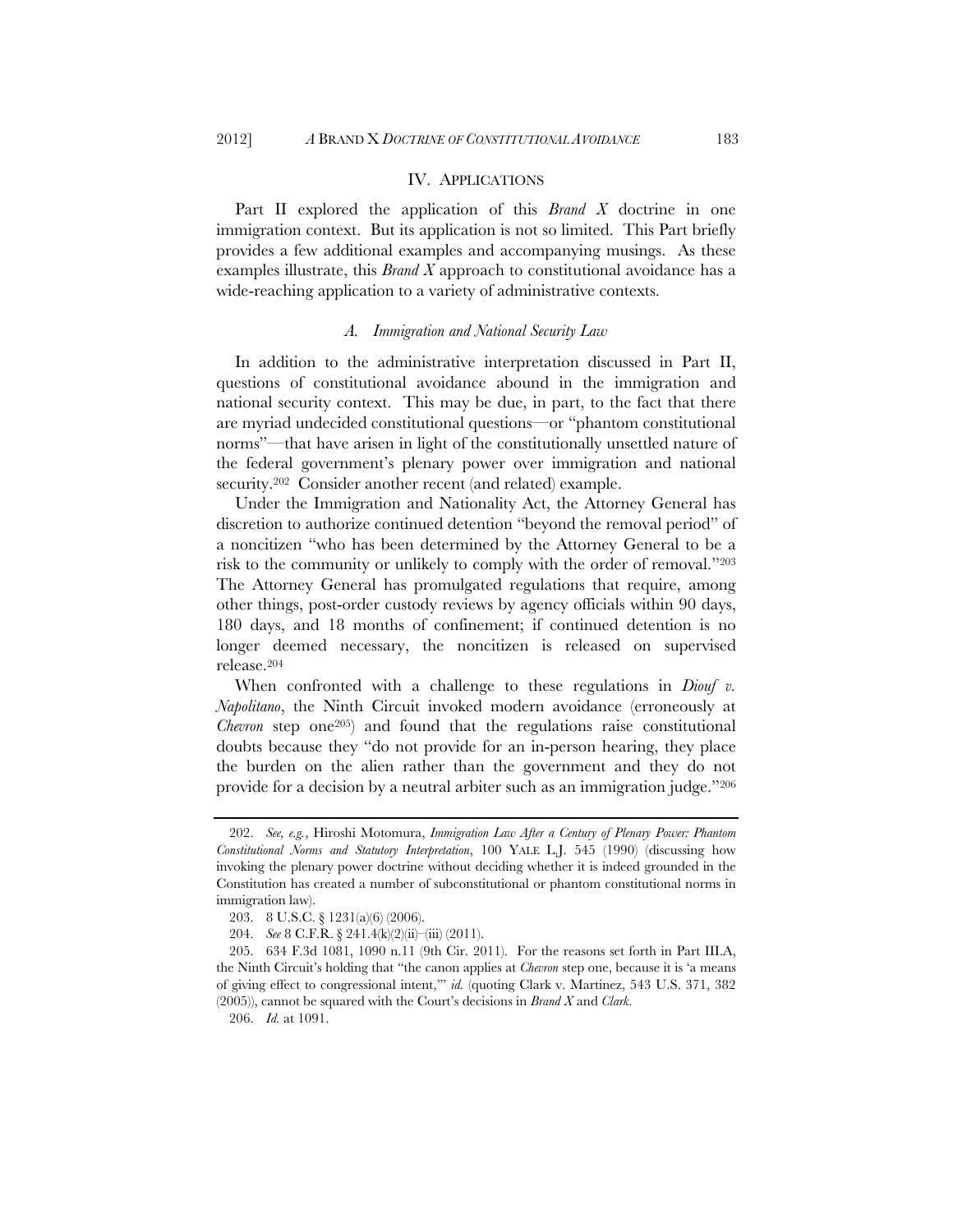"To address these concerns," the court ordered that "aliens who are denied release in their 180-day reviews must be afforded the opportunity to challenge their continued detention in a hearing before an immigration judge."207

The effect of the Ninth Circuit's application of modern avoidance is plain: the court in essence amended the agency's regulations without determining that there was an actual constitutional violation, much less remanding to the agency to allow it to exercise its own expert judgment and congressionally delegated discretion. Had the court applied the *Brand X* doctrine of constitutional avoidance, it would have been forced to answer the constitutional questions and thus accord proper deference to co-equal branches of government.

#### *B. National Labor Relations Law*

A second apt example is the regulation the Court confronted in *DeBartolo*.208 The issue in *DeBartolo* was whether to accord *Chevron* deference to the National Labor Relations Board's construction of a provision in the National Labor Relations Act that prohibits union strikers from engaging in acts "to threaten, coerce, or restrain any person engaged in commerce."209 The Board had construed the provision "to cover handbilling at a mall entrance urging potential customers not to trade with any retailers in the mall, in order to exert pressure on the proprietor of the mall to influence a particular mall tenant not to do business with a nonunion construction contractor."210

As discussed in Part I.C, the Court did not decide whether the Board's construction was constitutional and instead struck down the agency's interpretation under modern constitutional avoidance. Indeed, the Court strained to avoid providing an answer to the constitutional question:

 <sup>207.</sup> *Id.* at 1092.

 <sup>208.</sup> Edward J. DeBartolo Corp. v. Fla. Gulf Coast Bldg. & Constr. Trades Council, 485 U.S. 568 (1988).

<sup>209. 29</sup> U.S.C. § 158(b)(4)(ii) (2006); *see DeBartolo Corp.*, 485 U.S. at 574.

 <sup>210.</sup> *DeBartolo Corp.*, 485 U.S. at 574.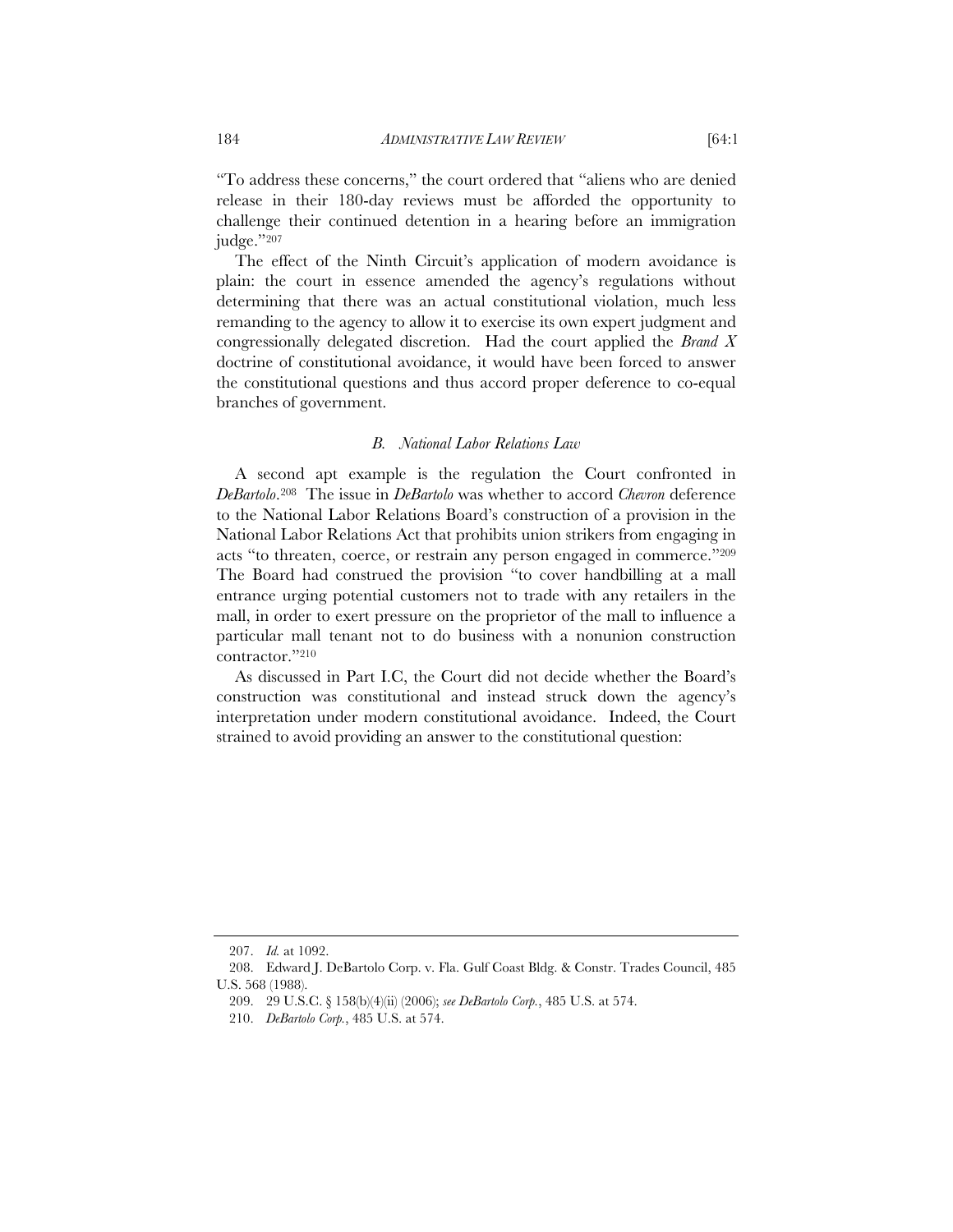Had the union simply been leafletting the public generally, including those entering every shopping mall in town, pursuant to an annual educational effort against substandard pay, there is little doubt that legislative proscription of such leaflets would pose a substantial issue of validity under the First Amendment. The same may well be true in this case, although here the handbills called attention to a specific situation in the mall allegedly involving the payment of unacceptably low wages by a construction contractor.

That a labor union is the leafletter and that a labor dispute was involved does not foreclose this analysis. We do not suggest that communications by labor unions are never of the commercial speech variety and thereby entitled to a lesser degree of constitutional protection.211

Instead of providing a definitive answer on the constitutionality of the Board's interpretation, the Court developed its own interpretation of the statute. The Court held that its own interpretation "not reaching the handbilling involved in this case is not foreclosed either by the language of the section or its legislative history" and thus was an appropriate substitution under modern avoidance.<sup>212</sup>

The point need not be belabored, but it is difficult to square the Court's substitution of its own interpretation in light of the deference rule set forth in *Chevron* and reinforced in *Brand X*—even less so in light of the separation of powers concerns raised by the Court's encroachment on the Board's congressionally delegated law-elaboration authority.213 Had the Court instead applied the classical version of avoidance, the Court may well have upheld the Board's interpretation; or, more likely based on the Court's reasoning, the Board (and Congress) would have been in the same position as under modern avoidance except that the Board would have received a definitive answer on the constitutional question and an opportunity to adjust its interpretation accordingly. This case therefore further illustrates the substantial costs and the absence of any real benefits of applying modern avoidance under the *Chevron* framework.

 <sup>211.</sup> *Id.* at 576.

 <sup>212.</sup> *Id.* at 588.

 <sup>213.</sup> One interesting wrinkle here is that the National Labor Relations Board is an independent agency, *see Wisconsin Public Service Corp. v. Federal Power Commission*, 147 F.2d 743, 748 (7th Cir. 1945), and thus the constitutional separation of powers concerns may not be quite as compelling as in the case of an agency controlled by the President. *See* Kagan, *supra* note 37, at 2373–74 (arguing that agencies controlled by the President should receive greater deference than independent agencies due to political accountability factors).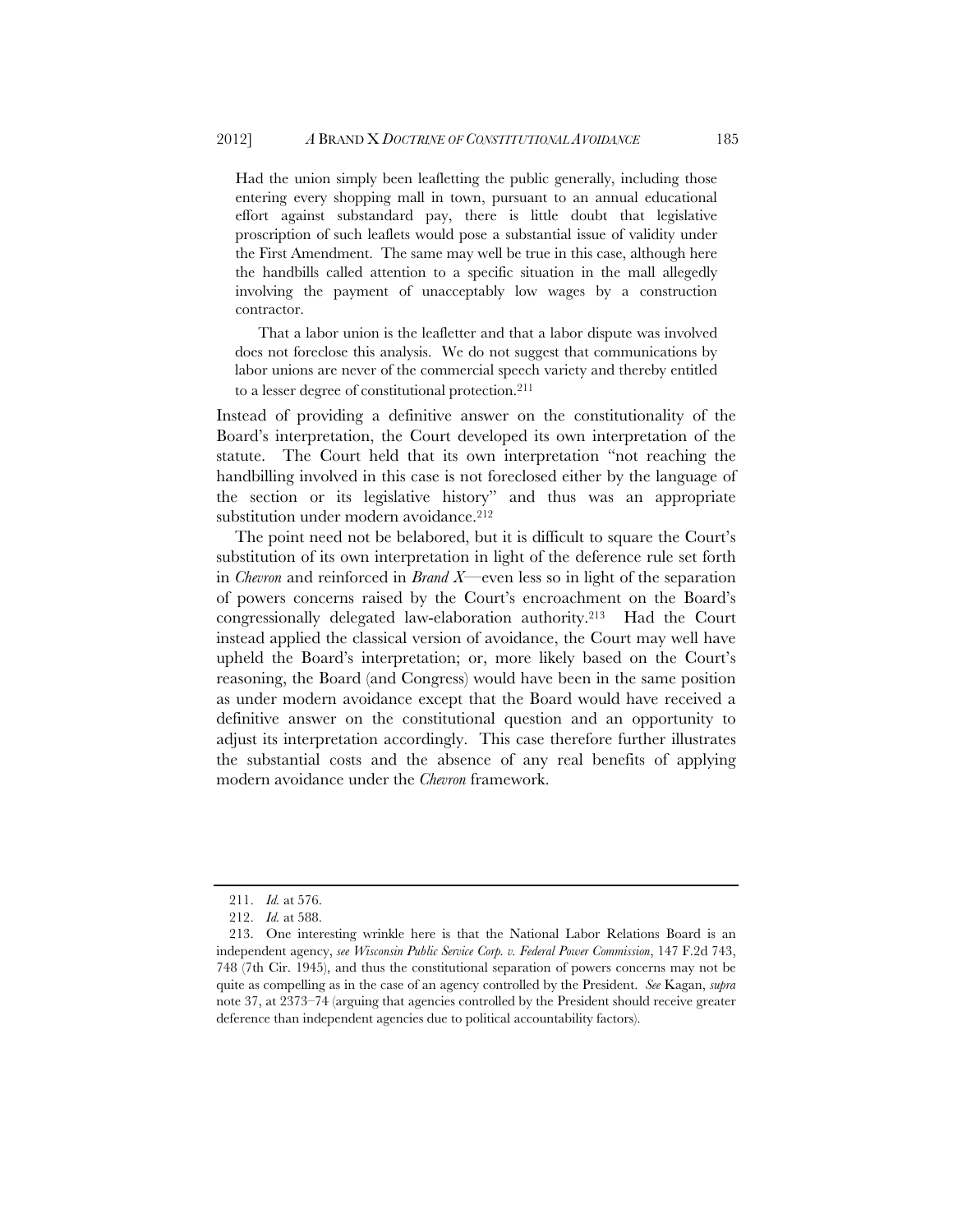## *C. Environmental Law*

The same can be said of the question implicated in *Solid Waste Agency*.214 At issue there was the U.S. Army Corps of Engineers's interpretation of § 404(a) of the Clean Water Act, which regulates the discharge of dredged or fill material into navigable waters.215 The Corps had interpreted "navigable waters" to cover abandoned sand and gravel pits which provide habitat for migratory birds.<sup>216</sup> The Court held that the government did not have jurisdiction under the Clean Water Act to regulate isolated ponds and mudflats. Notwithstanding this ruling at *Chevron* step one, the Court also held that the Corps's interpretation was owed no *Chevron* deference because it raised serious constitutional questions under the Commerce Clause.217 Justice Stevens, joined by Justices Souter, Ginsburg, and Breyer, dissented. While not opining explicitly on the Court's invocation of modern constitutional avoidance, Justice Stevens called the Court's refusal to accord *Chevron* deference "unfaithful" and argued that the Corps's interpretation was fully consistent with the Commerce Clause.<sup>218</sup> Justice Stevens's dissent makes the Court's gratuitous invocation of modern avoidance all the more puzzling.

But *Solid Waste Agency* was not the end of this story. Five years later the Corps's (arguably unchanged) interpretation of *navigable waters* returned to the Court in *Rapanos v. United States*.219 The Court again rejected the Corps's interpretation, yet could not find five votes for an interpretation of its own. The four-Justice plurality argued that the Clean Water Act only covered permanent bodies of water with a continuous connection to waters of the United States.220 Justice Kennedy advocated a case-by-case assessment of whether a particular wetland has a "significant nexus" to traditional navigable waters.221 Justice Kennedy's position—which garnered only his vote—controlled because it was the narrowest interpretation.222

Yet, Professor Metzger has argued that the agency—exercising its

 <sup>214.</sup> Solid Waste Agency of N. Cook Cnty. v. U.S. Army Corps of Eng'rs, 531 U.S. 159 (2001).

<sup>215. 33</sup> U.S.C. § 1344(a) (2006); *Solid Waste Agency*, 531 U.S. at 162.

 <sup>216.</sup> *Solid Waste Agency*, 531 U.S. at 162.

 <sup>217.</sup> *Id.* at 174.

 <sup>218.</sup> *Id.* at 191, 196–97 (Stevens, J., dissenting).

<sup>219. 547</sup> U.S. 715 (2006).

 <sup>220.</sup> *Id.* at 742.

 <sup>221.</sup> *Id.* at 782 (Kennedy, J., concurring).

 <sup>222.</sup> *See, e.g.*, United States v. Robison, 505 F.3d 1208, 1221 (11th Cir. 2007) ("For the reasons stated below, we join the Seventh and the Ninth Circuits' conclusion that Justice Kennedy's 'significant nexus' test provides the governing rule of *Rapanos*.").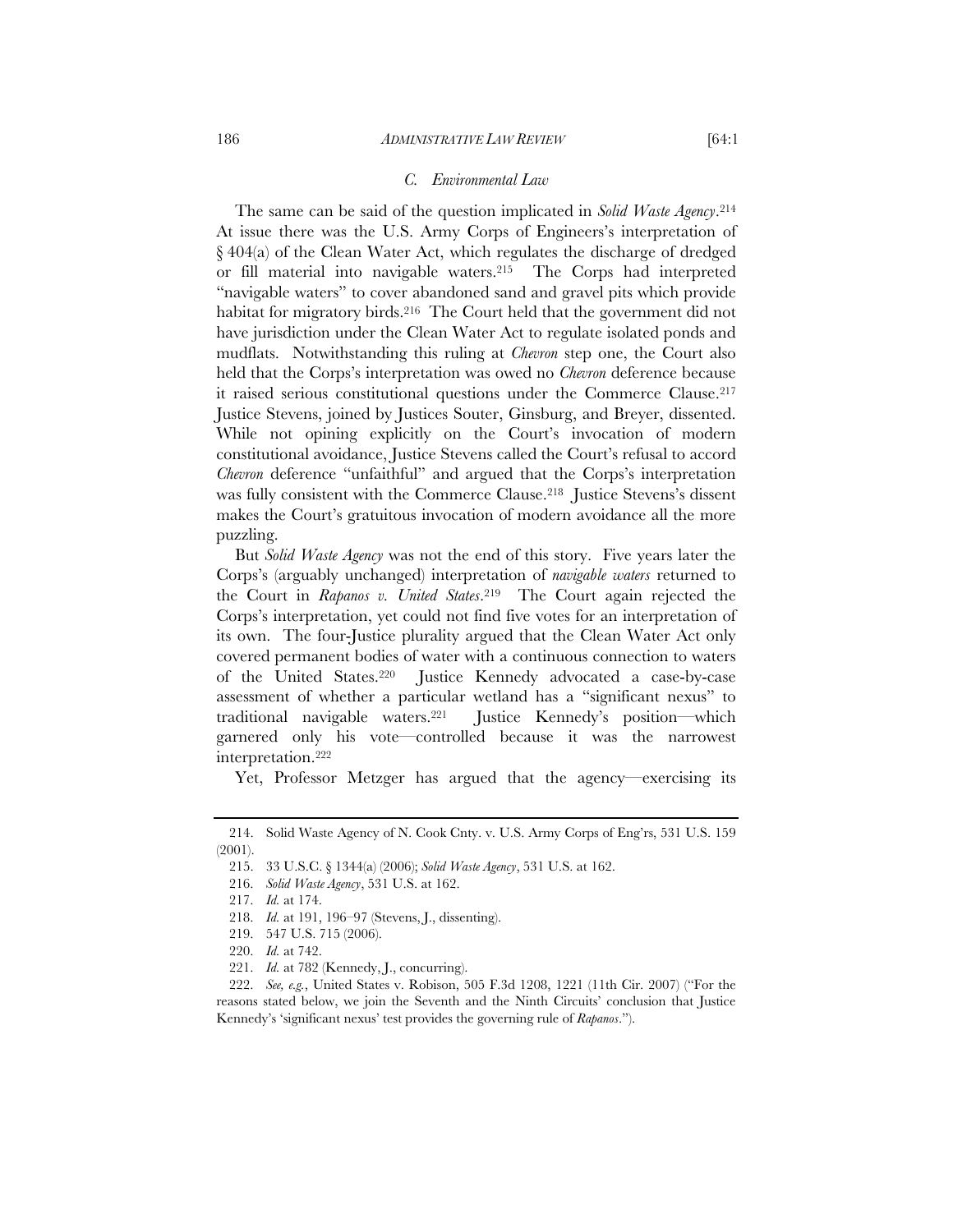expertise and facing political accountability not encountered by the Court—may have chosen other available approaches, "such as exempting any wetlands and tributaries not clearly navigable waters in their own right, or creating a rebuttable presumption that wetlands adjacent to navigable waters or their tributaries are subject to regulation."<sup>223</sup> Indeed, in light of the *Brand X* doctrine of constitutional avoidance, the agency may yet be able to write another chapter in this story by advancing a new, less sweeping interpretation.

Chief Justice Roberts's concurring opinion in *Rapanos* also merits mention. The Chief Justice lamented that the Corps did not refine its "essentially boundless view of the scope of its power" in light of *Solid Waste Agency* and thus did not "provid[e] guidance meriting deference under our generous standards."224 He further explained that "[g]iven the broad, somewhat ambiguous, but nonetheless clearly limiting terms Congress employed in the Clean Water Act, the Corps and the Environmental Protection Agency would have enjoyed plenty of room to operate in developing *some* notion of an outer bound to the reach of their authority."<sup>225</sup> These points are well taken. But perhaps the agency would have had more guidance from *Solid Waste Agency* had the Court there applied the classical canon of avoidance—and answered the constitutional question(s)—instead of applying the modern canon that dodged them.

# *D. Federal Election Law*

Federal election law is another context in which modern avoidance has played a critical role, as Congress has delegated broad authority to the Federal Election Commission (FEC) to interpret federal election law. For instance, in *Chamber of Commerce v. FEC*,<sup>226</sup> the U.S. Court of Appeals for the D.C. Circuit was asked to evaluate the FEC's interpretation of "member" as used (but not defined) in the Federal Election Campaign Act. The FEC's interpretation "in effect limit[ed] 'members'—to whom a membership organization can convey political messages and solicitations—to individuals having the right to vote, directly or indirectly, for at least one member of the organization's highest governing body."227 The D.C. Circuit noted that "the Supreme Court quite clearly recognized, by not attempting an 'exegesis,' that the word [*member*] has a range of possible meanings," but held that the FEC was owed no *Chevron* deference because "the

 <sup>223.</sup> Metzger, *supra* note 120, at 533.

 <sup>224.</sup> *Rapanos*, 547 U.S. at 758 (Roberts, C.J., concurring).

 <sup>225.</sup> *Id.*

<sup>226. 69</sup> F.3d 600 (D.C. Cir. 1995).

 <sup>227.</sup> *Id.* at 601; *see also* 2 U.S.C. § 431(9)(B)(iii) (2006); 11 C.F.R. § 114.1(e)(2) (2011).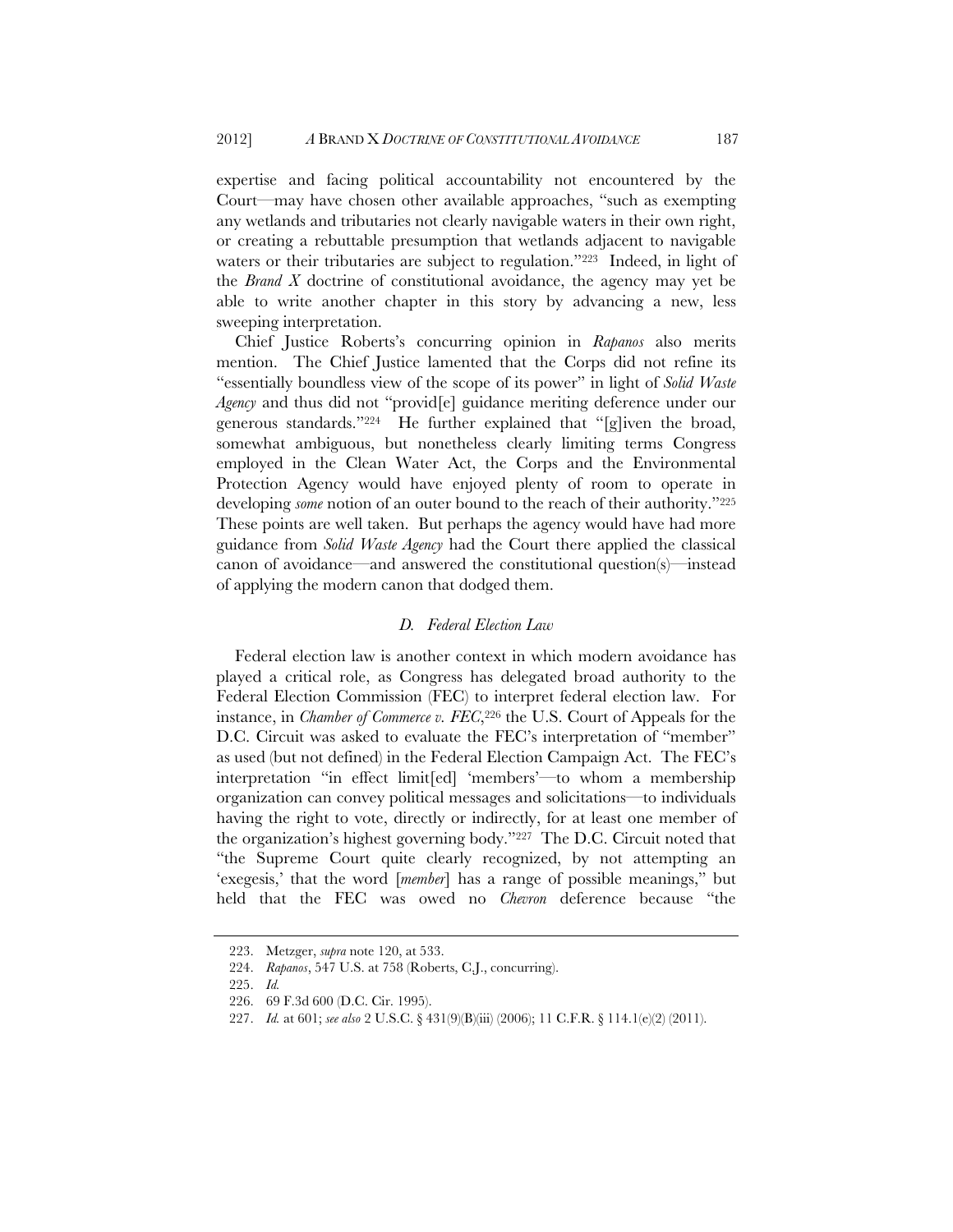interpretation the Commission has codified presents serious constitutional difficulties."228 Indeed, the court appeared to extend modern avoidance as an obligation "to construe the statute to avoid constitutional difficulties if such a construction is not plainly contrary to the intent of Congress."<sup>229</sup>

Interestingly, the following year, when faced with a challenge to an FEC interpretation of a different statute, the D.C. Circuit refused to apply modern avoidance to trump *Chevron* deference because the court decided it could "easily resolve the [petitioners'] First Amendment challenges through the application of controlling precedent."230 In light of this dichotomy, it may be fruitful to take a closer look at courts' decisions to invoke modern avoidance to determine in what instances they invoke it because they believe the agency's interpretation is actually unconstitutional and when they invoke it because there is reasonable doubt without such certainty. Such an inquiry is reminiscent of Professor Karl Llewellyn's eminent legal realist argument that interpretive canons often may be used to justify reasoning by other means.231

## *E. Federal Communications Law*

A final example comes from federal communications law. Under the Public Telecommunications Act, broadcasters face an indecency ban that proscribes against "utter[ing] any obscene, indecent, or profane language by means of radio communication," which Congress has instructed the FCC to enforce between 6 a.m. and 10 p.m.232 This statutory prohibition has prompted a number of Supreme Court decisions—the most recent of

 <sup>228.</sup> *Chamber of Commerce*, 69 F.3d at 604–05.

 <sup>229.</sup> *Id.* at 605.

<sup>230.</sup> Republican Nat'l Comm. v. FEC, 76 F.3d 400, 409 (D.C. Cir. 1996).

 <sup>231.</sup> *See* Karl N. Llewellyn, *Remarks on the Theory of Appellate Decision and the Rules or Canons About How Statutes Are to Be Construed*, 3 VAND. L. REV. 395 (1950); *see also* Jonathan R. Macey & Geoffrey P. Miller, *The Canons of Statutory Construction and Judicial Preferences*, 45 VAND. L. REV. 647, 648 (1992) (responding to Llewellyn and advancing a theory useful "in predicting when a judge will use a canon to decide a particular case, and when she will decline to invoke a canon, and choose instead to decide the case on some other grounds"). *See generally* John. F. Manning, *Legal Realism & the Canons' Revival*, 5 GREEN BAG 2D 283, 295 (2002) ("For many years, the force of Llewellyn's essay and the triumph of strong post-war intentionalism and purposivism made it possible for such questions [concerning the usefulness of normative canons] to be neglected. With the return of realist skepticism about legislative intent and purpose, questions about the consistency, rationality, and legitimacy of the canons can no longer be ignored.").

 <sup>232. 18</sup> U.S.C. § 1464 (2006); Public Telecommunications Act of 1992, Pub. L. No. 102-356, § 16(a), 106 Stat. 949, 954 (codified at 47 U.S.C. § 303 note (2006) (Broadcasting of Indecent Programming; Federal Communications Commission (FCC) Regulations)).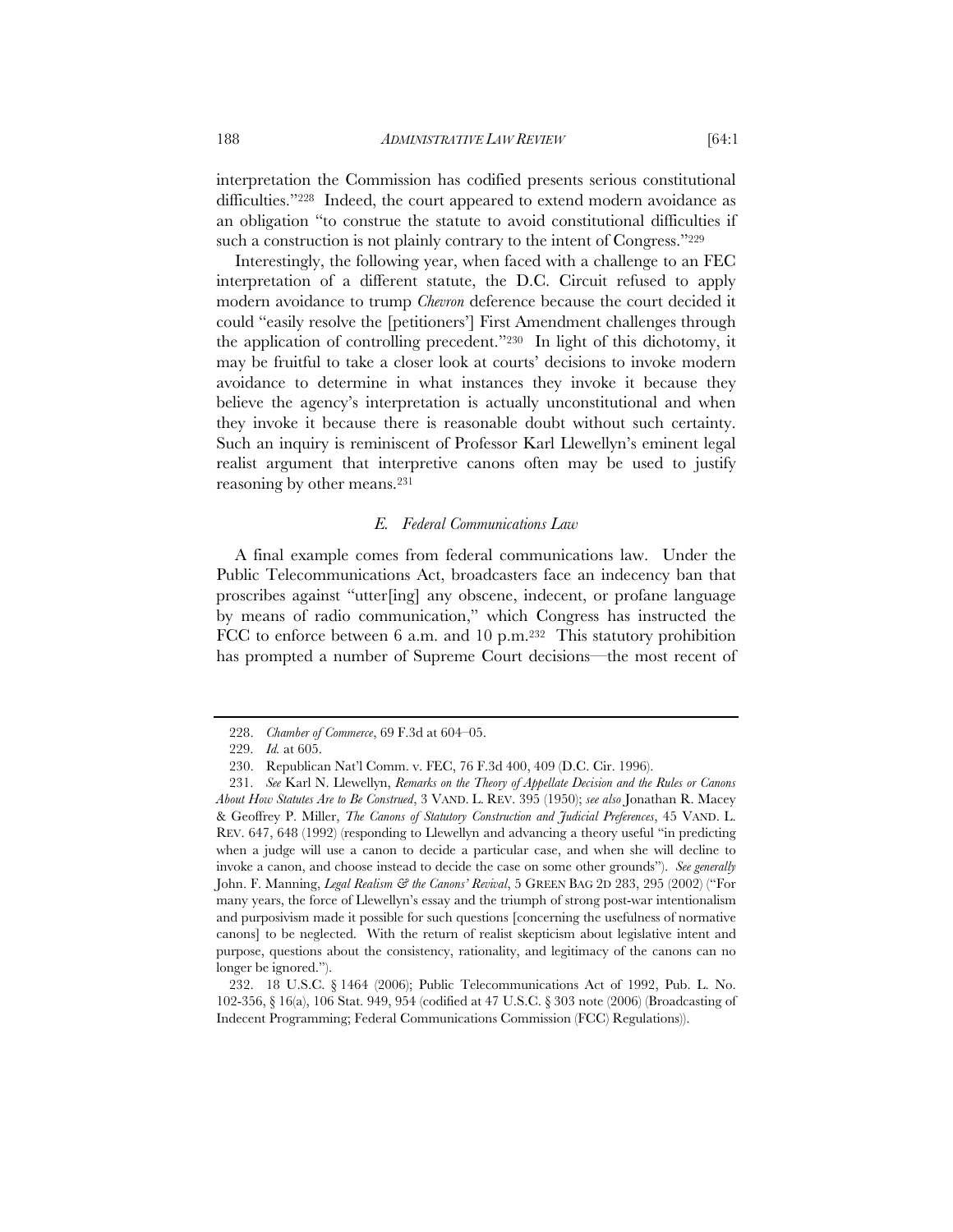which is *FCC v. Fox Television Stations, Inc.*233

In *Fox*, the Court, with Justice Scalia writing for a 5–4 majority, held that it was neither arbitrary nor capricious for the FCC to change its position and interpret the statutory indecency prohibition to cover the utterance of patently offensive words or phrases even if they are not sustained or repeated during the broadcast.234 In reaching this conclusion, Justice Scalia rejected the application of the modern doctrine of constitutional avoidance to

limit the scope of authorized executive action. In the same section authorizing courts to set aside "arbitrary [or] capricious" agency action, the Administrative Procedure Act separately provides for setting aside agency action that is "unlawful," which of course includes unconstitutional action. We think that is the only context in which constitutionality bears upon judicial review of authorized agency action.235

In other words, only the classical form of avoidance applies to authorized executive action. To be sure, Justice Scalia observed, in an accompanying footnote, that the Court had previously applied modern avoidance to statutory questions under *Chevron*.236 But that does not mean the Court should continue to do so—especially in light of *Brand X* and *Norwegian Cruise Line*.237

 237. While not invoking modern avoidance, the Court nevertheless avoided the constitutional question whether the FCC's orders and regulations interpreting the statute are constitutional. Justice Thomas, in his concurring opinion, argued that it may be time for the Court to revisit its precedents underlying the FCC's interpretation of the obscenity prohibition. *See Fox Television Stations, Inc.*, 129 S. Ct. at 1819–22 (Thomas, J., concurring) (questioning *FCC v. Pacifica Foundation*, 438 U.S. 726 (1978), and *Red Lion Broadcasting Co. v. FCC*, 395 U.S. 367 (1969)). The Second Circuit had not reached the constitutionality of the FCC's interpretation, so the Court declined to address the constitutional questions raised by the parties. The Court noted that "whether it is unconstitutional, will be determined soon enough, perhaps in this very case." *Id.* at 1819 (majority opinion). Indeed, the Second Circuit, on remand, confronted the constitutional issue directly and held that "the FCC's policy violates the First Amendment because it is unconstitutionally vague, creating a chilling effect that goes far beyond the fleeting expletives at issue here." Fox Television Stations, Inc. v. FCC, 613 F.3d 317, 319 (2d Cir. 2010), *cert. granted*, 131 S. Ct. 3065 (2011).

<sup>233. 129</sup> S. Ct. 1800 (2009).

 <sup>234.</sup> *Id.* at 1812, 1819.

 <sup>235.</sup> *Id.* at 1812 (alteration in original) (quoting 5 U.S.C. § 706(2)(A) (2006)).

 <sup>236.</sup> *Id.* at 1812 n.3. This discussion of constitutional avoidance was in response to Justice Breyer's suggestion in dissent that the Court should remand the matter to the agency and "ask the agency to reconsider its policy decision in light of the concerns raised in a judicial opinion." *Id.* at 1840 (Breyer, J., dissenting). Justice Scalia responded that such a "strange and novel disposition would be entirely unrelated to the doctrine of constitutional avoidance, and would better be termed the doctrine of judicial arm-twisting or appellate review by the wagged finger." *Id.* at 1812 n.3 (majority opinion); *see also* Metzger, *supra* note 120, at 484 (discussing further this exchange in *Fox*).